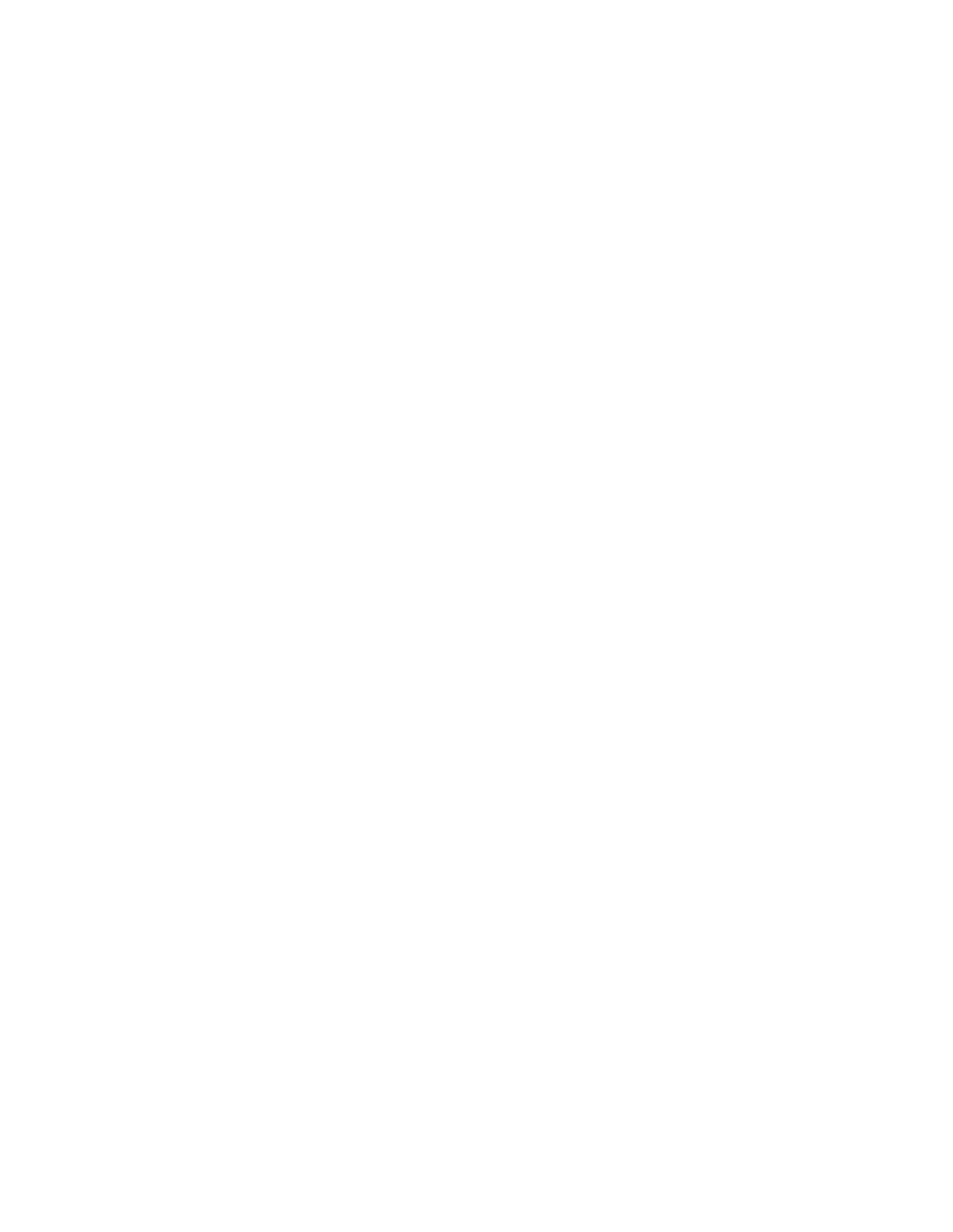# **CONTENTS**

| I.             |                                                                                                                         |  |
|----------------|-------------------------------------------------------------------------------------------------------------------------|--|
| Π.             |                                                                                                                         |  |
| III.           |                                                                                                                         |  |
| IV.            |                                                                                                                         |  |
| <b>Annexes</b> |                                                                                                                         |  |
|                |                                                                                                                         |  |
|                |                                                                                                                         |  |
|                |                                                                                                                         |  |
|                | Annex 4: MUTP: Status of Impediments and R&R Related                                                                    |  |
|                | Annex 5: Procedure for Implementation of Balance of Resettlement<br>Activities for Road over Bridges (ROB) removed from |  |
|                | Annex 6: Status of Agreed Exit Actions Required to Improve<br>Environment, Health And Hygiene (EHH) at                  |  |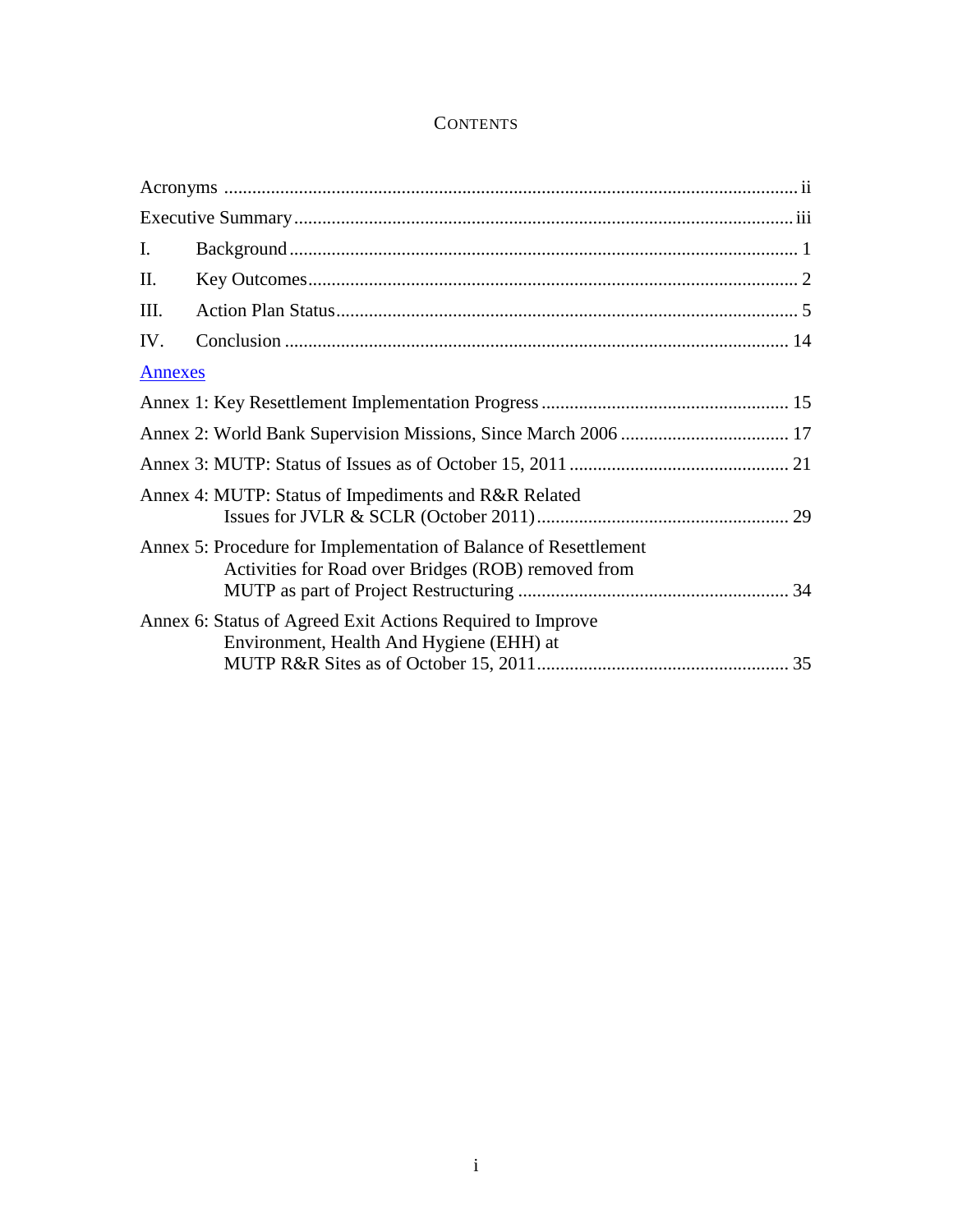## ACRONYMS

<span id="page-3-0"></span>

| <b>BEST</b>  | Bombay Electricity and Suburban Transport Corporation |
|--------------|-------------------------------------------------------|
| <b>BKC</b>   | Bandra Kurla Complex                                  |
| <b>CY</b>    | Calendar year                                         |
| GoI          | Government of India                                   |
| GoM          | Government of Maharashtra                             |
| <b>GRC</b>   | <b>Grievance Redress Committee</b>                    |
| <b>GRM</b>   | Grievance Redress Mechanism                           |
| <b>IBRD</b>  | International Bank for Reconstruction and Development |
| <b>ICR</b>   | <b>Implementation Completion Report</b>               |
| <b>IDA</b>   | <b>International Development Association</b>          |
| <b>IMP</b>   | <b>Independent Monitoring Panel</b>                   |
| <b>JVLR</b>  | Jogeshwari-Vikhroli Link Road                         |
| <b>KNWA</b>  | Kismat Nagar Welfare Association                      |
| <b>LEAP</b>  | Livelihood Enhancement Action Plan                    |
| lpcd         | Liters per capita per day                             |
| <b>MCGM</b>  | Municipal Corporation of Greater Mumbai               |
| <b>MHADA</b> | Maharashtra Housing Area and Development Authority    |
| <b>MMRDA</b> | Mumbai Metropolitan Region Development Authority      |
| <b>MN</b>    | Motilal Nehru                                         |
| MoU          | Memorandum of Understanding                           |
| <b>MUIP</b>  | Mumbai Urban Infrastructure Project                   |
| <b>MUTP</b>  | Mumbai Urban Transport Project                        |
| <b>NGO</b>   | Nongovernmental Organization                          |
| <b>PAH</b>   | Project-affected Household                            |
| PAP          | Project-affected Person                               |
| <b>PIC</b>   | <b>Public Information Center</b>                      |
| R&R          | <b>Resettlement and Rehabilitation</b>                |
| <b>RIP</b>   | <b>Resettlement Implementation Plan</b>               |
| <b>ROB</b>   | Road-over-Bridge                                      |
| <b>SATIS</b> | <b>Station Area Traffic Improvement Schemes</b>       |
| <b>SCLR</b>  | Santacruz-Chembur Link Road                           |
| <b>USD</b>   | <b>United States Dollar</b>                           |
| <b>USOA</b>  | <b>United Shop Owners Association</b>                 |
|              |                                                       |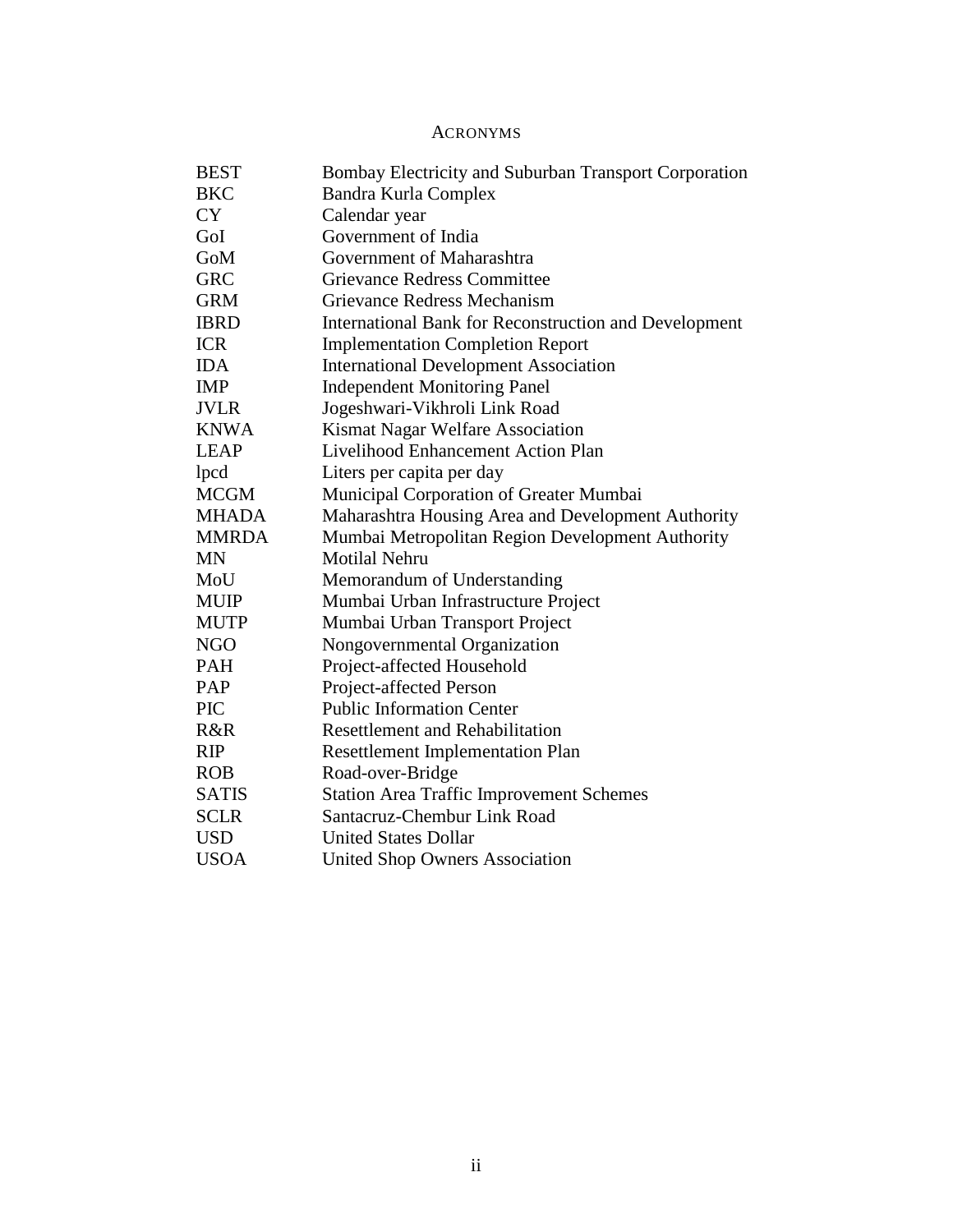## **INDIA MUMBAI URBAN TRANSPORT PROJECT (Loan No.4665-IN; Credit No.3662-IN)**

## **FIFTH PROGRESS REPORT ON IMPLEMENTATION OF THE MANAGEMENT ACTION PLAN IN RESPONSE TO THE INSPECTION PANEL'S REPORT AND RECOMMENDATION (No. 34725)**

## EXECUTIVE SUMMARY

<span id="page-4-0"></span>i. *This is the fifth report documenting the progress in implementing Management's Action Plan for the India Mumbai Urban Transport Project (MUTP) following the Inspection Panel's Investigation and Management's Report and Recommendation.* Following complaints received from four groups of Requesters, which mainly questioned the adequacy and quality of resettlement options, income restoration opportunities and resettlement sites, the Inspection Panel (hereafter the Panel) investigated the complaints and submitted its Report to the Board in December 2005. Bank Management in its Response acknowledged the Panel's concerns and prepared an Action Plan to improve the quality and outcome of Resettlement and Rehabilitation implementation. The Action Plan was included in the Management Report and Recommendation that was discussed and approved by the Board of Directors on March 28, 2006. The Bank has been implementing the Action Plan in collaboration with the Borrower, the Government of Maharashtra (GoM), since March 2006.

ii. *The Action Plan comprised ten actions, including negotiation and resettlement of shopkeepers, post resettlement, consultation, information disclosure and grievance redress process, strengthening borrower institutional capacity with clear roles and responsibilities, resettlement data management, and implementation procedure.* The measures listed in the Action Plan were for the most part completed before the Project's closing date of June 15, 2011 (see paragraphs 17-40 in the main text and Annex 3). The Project is complete with the exception of a few activities – mainly the Santacruz-Chembur Link Road (SCLR) and procurement of a few rail bogies. The relocation process is nearly complete, with successful relocation of 99.97 percent of affected residences and 97.8 percent of shopkeepers. Those remaining include 40 shopkeepers and six residences, whose relocation has been delayed due to court litigation and administrative procedures associated with land/property acquisition. Of the 87 affected community structures, only three religious structures are yet to be relocated.

iii. *Progress has been notable with regard to promoting sustainable selfmanagement of the resettlement sites with support for income activities, building institutional capacity of housing cooperative societies, and provision of social services.* The remaining aspects of the post-resettlement strategy involve formal handing over of the resettlement buildings to the cooperative societies. The preparatory work for this, namely housing society registration and training, has been substantially completed. The institutional capacity for managing Resettlement and Rehabilitation activities has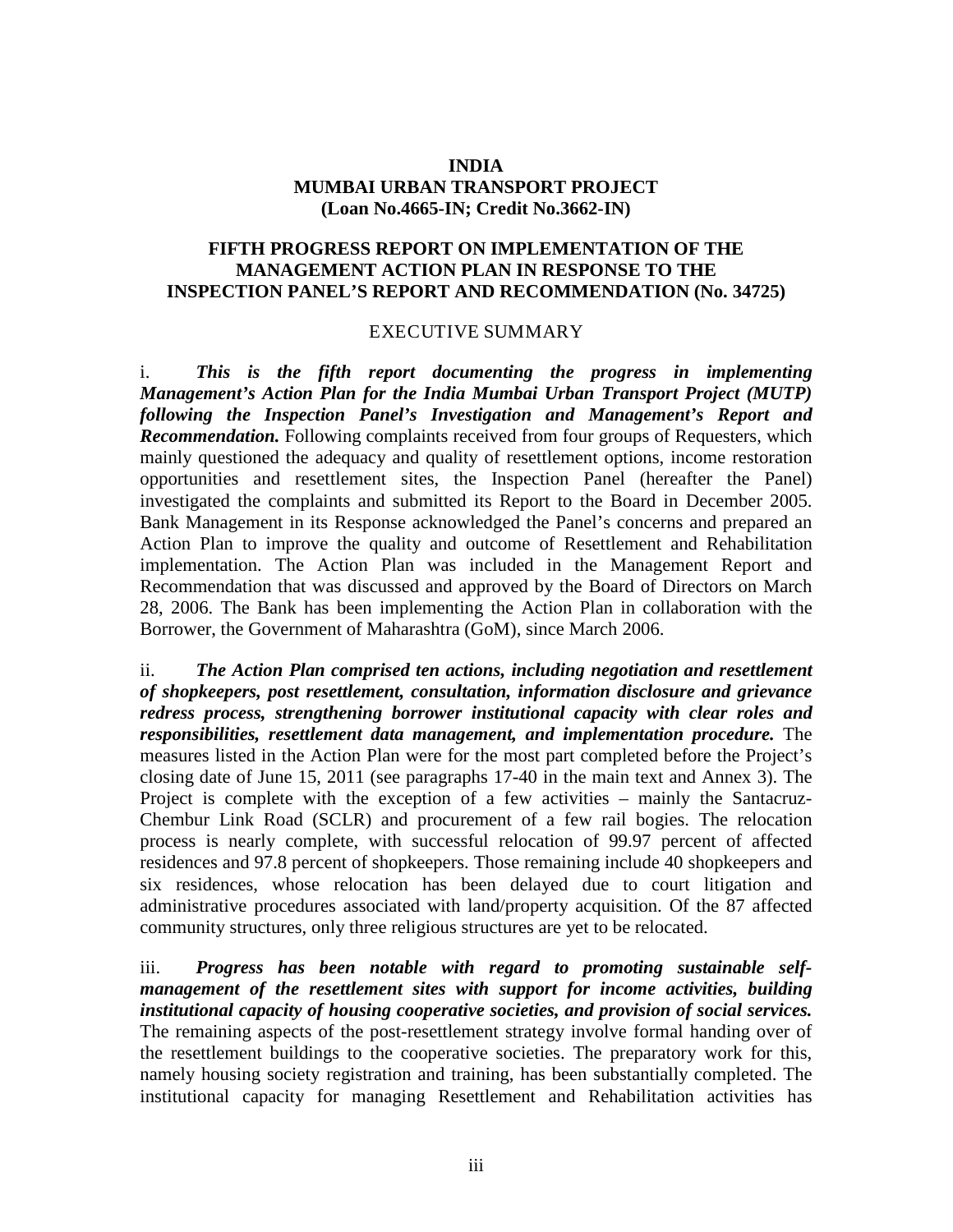improved in respect of data management, communication and consultation with Project Affected Persons (PAPs), streamlined grievance redress process, post resettlement support strategy, and operationalization of the Resettlement and Rehabilitation Implementation Manual.

iv. *Management is satisfied that the Mumbai Metropolitan Region Development Authority (MMRDA) has transformed its approach to Resettlement and Rehabilitation management to one that is responsive and sustainable.* This paradigm shift is characterized by the client's efforts to explore negotiated resettlement solutions in consultation with PAPs. Management is confident that MMRDA will be able to complete the remaining few Resettlement and Rehabilitation activities beyond the Project's closing date but Management will continue to monitor this. Post-resettlement activities have been satisfactory, in spite of difficulties with handling specific issues such as individual building repairs, and integrating the large resettlement sites fully into the urban services network of the Municipal Corporation of Greater Mumbai (MCGM). Management considers the post-resettlement process to be on track and expects MMRDA to complete the remaining tasks with sustainable outcomes.

v. *Progress in resolving the concerns of the Requesters.* The concerns of the first group of Requesters, shopkeepers along the SCLR, have been resolved. There were three key groups, the Kismat Nagar Welfare Association (KNWA) and two groups of shopkeepers affiliated with the United Shop Owners Association (USOA). KNWA entered into a Memorandum of Understanding (MoU) with MMRDA to join a private *insitu* scheme and cleared the affected portions of their shops in 2007. The USOA group of 85 shopkeepers signed a MoU with MMRDA for relocating to a new shopping complex at Motilal Nehru Nagar in the Bandra Kurla Complex (BKC), and cleared their shops in 2010. The remaining 46 USOA shopkeepers concluded negotiations with MMRDA to join the private *in-situ* resettlement scheme of KNWA and cleared their shops during 2010/11. The Second Requesters group from Gazi Nagar relocated to a non-MUTP site of their choice. The Third group of Requesters from Bharti Nagar was left unaffected by the SCLR work. The Fourth group of Requesters representing shopkeepers affected by the Jogeshwari ROBs is not a part of the MUTP Resettlement and Rehabilitation process as the ROBs were excluded from the Project during restructuring in 2008 (see Annex 5). MMRDA has handed over the eligibility list of 389 shopkeepers affected by the RoBs who will be resettled by MCGM with alternative shops provided by MMRDA as per the agreed procedure explained in Annex 5.

vi. *Areas that require further attention include:* relocating the remaining 40 shops and six residences along SCLR and the three religious structures – two along SCLR and one along Jogeshwari-Vikhroli Link Road (JVLR); completion of a few remaining land acquisition cases; integrating the resettlement sites into the urban service network of MCGM and formally completing the Exit Strategy for the resettled PAP cooperative societies. MMRDA has been slow in implementing the Exit Strategy due to its preoccupation with registration of all new PAP cooperative societies including in the non-MUTP sites. MMRDA is working on a comprehensive conveyance transfer policy for all resettlement buildings, including the MUTP buildings. The integration of the resettlement sites into the urban service network of MCGM has not been concluded.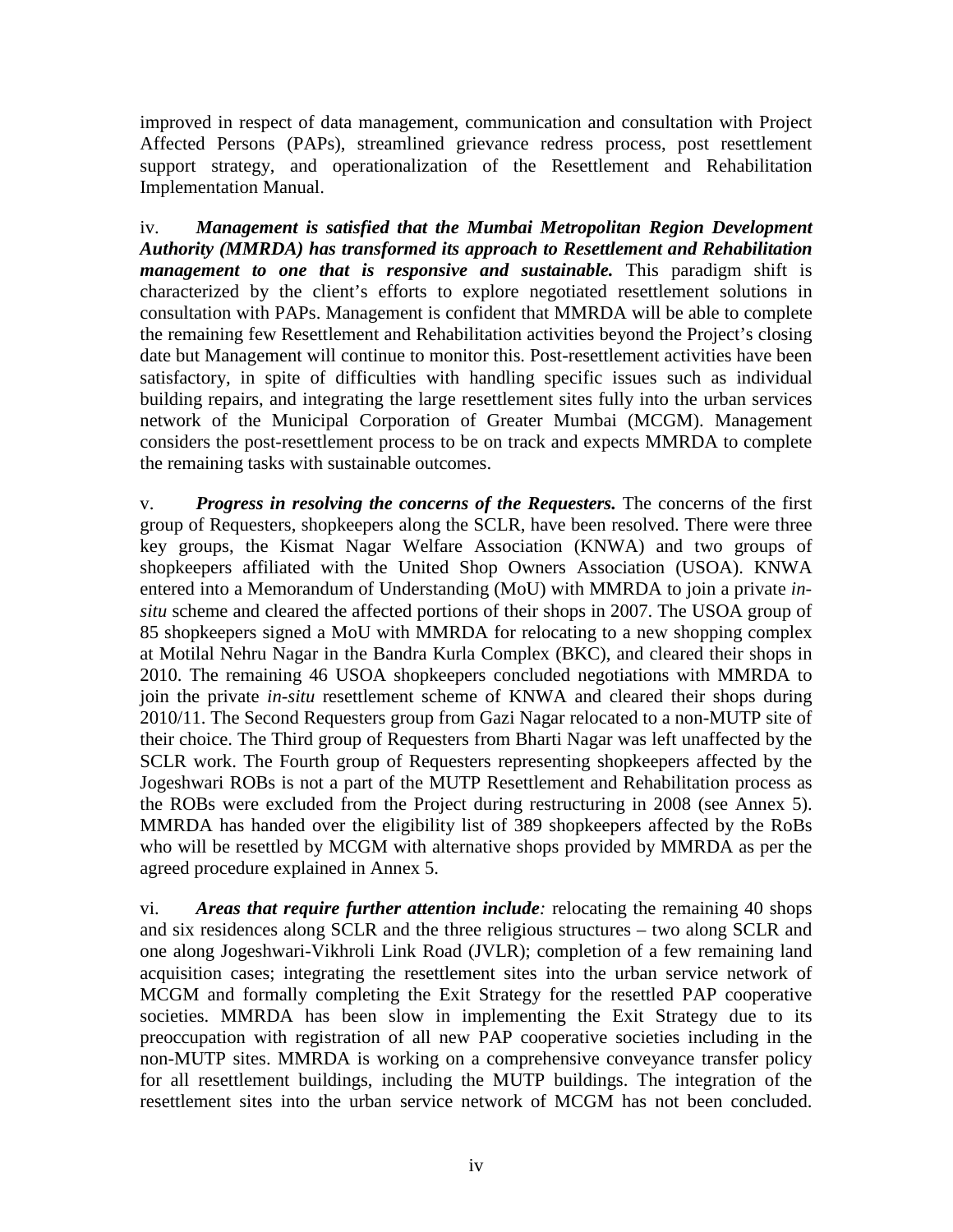MMRDA is working out modalities to establish housing federations of resettled PAP housing cooperatives who will have to manage the resettlement sites in future. MMRDA is concurrently working with the GoM regarding effective integration of the resettlement sites into the urban service network of MCGM. Management has been following up these issues and will continue its dialogue with the GoM in this regard. Management will continue to follow up on the land acquisition, relocation of the remaining residences and shopkeepers, and the completion of the post resettlement support process.

vii. *Going forward.* In view of the substantial completion of the Action Plan and Project closure on June 15, 2011, Management proposes to conclude the reporting on the Action Plan with the next progress report which will occur by June 30, 2013. Lessons learned and implementation experiences will be documented as part of the Implementation Completion Report (ICR), which is currently being finalized. The mainstreaming of the resettlement sites into the urban services network remains a challenge and MMRDA is pursuing the matter with GoM and MCGM to ensure that all basic services are provided on a sustained basis to the resettlement sites. The Bank recognizes the challenge and will remain engaged with the GoM for a permanent resolution of this issue. Management will continue to monitor progress of the Action Plan beyond Project closure through annual missions. This strategy for Bank monitoring of the remaining Resettlement and Rehabilitation process has been discussed with the Borrower during the ICR mission and the process for implementation, reporting and monitoring of the remaining resettlement actions was agreed upon.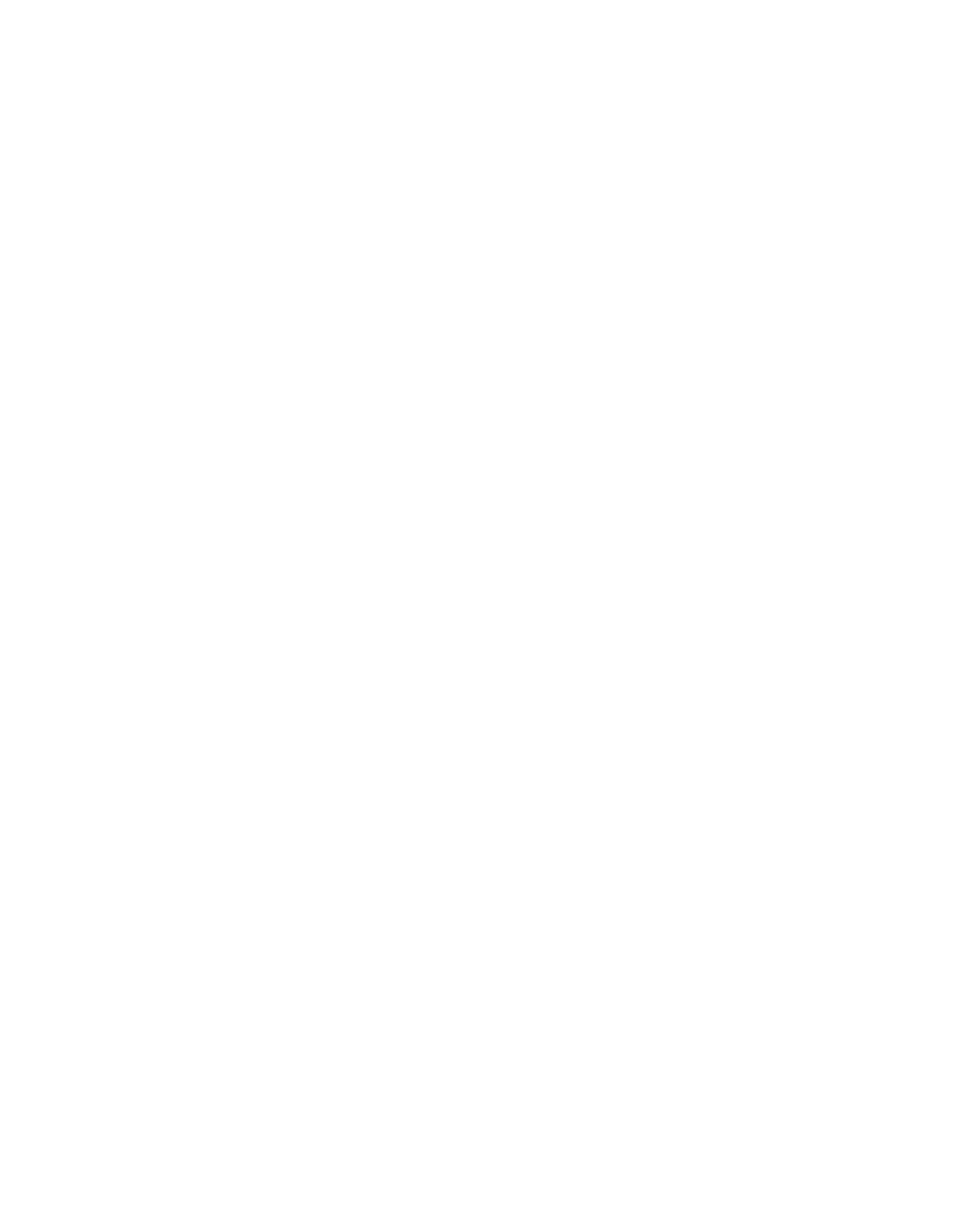## I. BACKGROUND

<span id="page-8-0"></span>1. **The Project.** The Mumbai Urban Transport Project (MUTP) was approved by the Bank's Board of Executive Directors on June 18, 2002 (Loan No. 4665-IN; Credit No. 3662-IN). The total Project cost is about USD 1.1 billion, of which USD 463.0 million was financed by an IBRD Loan, SDR 57.5 million (USD 92.0 million equivalent) by an IDA Credit, and counterpart financing of USD 568 million by the Government of India (GoI). The Project was implemented by several entities and coordinated by the Mumbai Metropolitan Region Development Authority (MMRDA). The Project was extended four times and the Project closed on June 15, 2011.

2. MUTP supports the development of an efficient and sustainable transport system in the Mumbai Metropolitan Region. In 2008, the Project was restructured to focus on a more limited set of key activities. The Project after restructuring included the following components: Rail Transport, including improvement of the suburban rail network and technical assistance; Road-based Transport, including traffic management infrastructure, buses and road widening to facilitate two East-West link roads; and Resettlement and Rehabilitation (R&R), comprising mainly: construction of housing, and provision of services for R&R of Project-affected families, implemented by MMRDA and financed with an IDA credit.

3. **Requests for Inspection.** The Inspection Panel received four Requests for Inspection submitted on behalf of several hundred residents and shopkeepers in 2004, in two batches. The Requests questioned: (a) adequacy of resettlement options and income restoration opportunities provided in the MUTP R&R Policy, especially for shopkeepers, (b) suitability and quality of resettlement sites, (c) poor housing and living conditions, and (d) access to information, disclosure, consultations and grievance redress process.

4. **Panel Investigation.** The Inspection Panel undertook an investigation and issued its findings in December 2005. The Panel found areas of non-compliance by the Bank with various aspects of its operational policies concerning environmental assessment (OD 4.01), involuntary resettlement (OD 4.30), investment lending – identification to Board presentation (OP/BP 10.00); economic evaluation (OP/BP 10.04), project supervision (OD/OP/BP 13.05), project appraisal (OMS 2.20) and the Bank policy on disclosure.

5. **Management Report and Action Plan.** Bank Management in its Response prepared an Action Plan to improve the quality and outcome of R&R implementation. The Action Plan was included in the Management Report and Recommendation submitted to the Board and was discussed and approved by the Executive Directors on March 28, 2006*.* The Action Plan focused on implementation issues, including the resettlement procedures for shopkeepers with medium- and large-size shops, restoration of incomes, post-resettlement services, baseline data, grievance redress mechanisms, and the quality of supervision. The Board endorsed Management's Action Plan, which was prepared in close consultation with the GoM, and agreed that an update report would be provided periodically on progress made in its implementation. The Project was put under partial suspension in March 2006 in the light of R&R concerns. The suspension was lifted on June 29, 2006 upon the Borrower substantially meeting the Bank's conditions to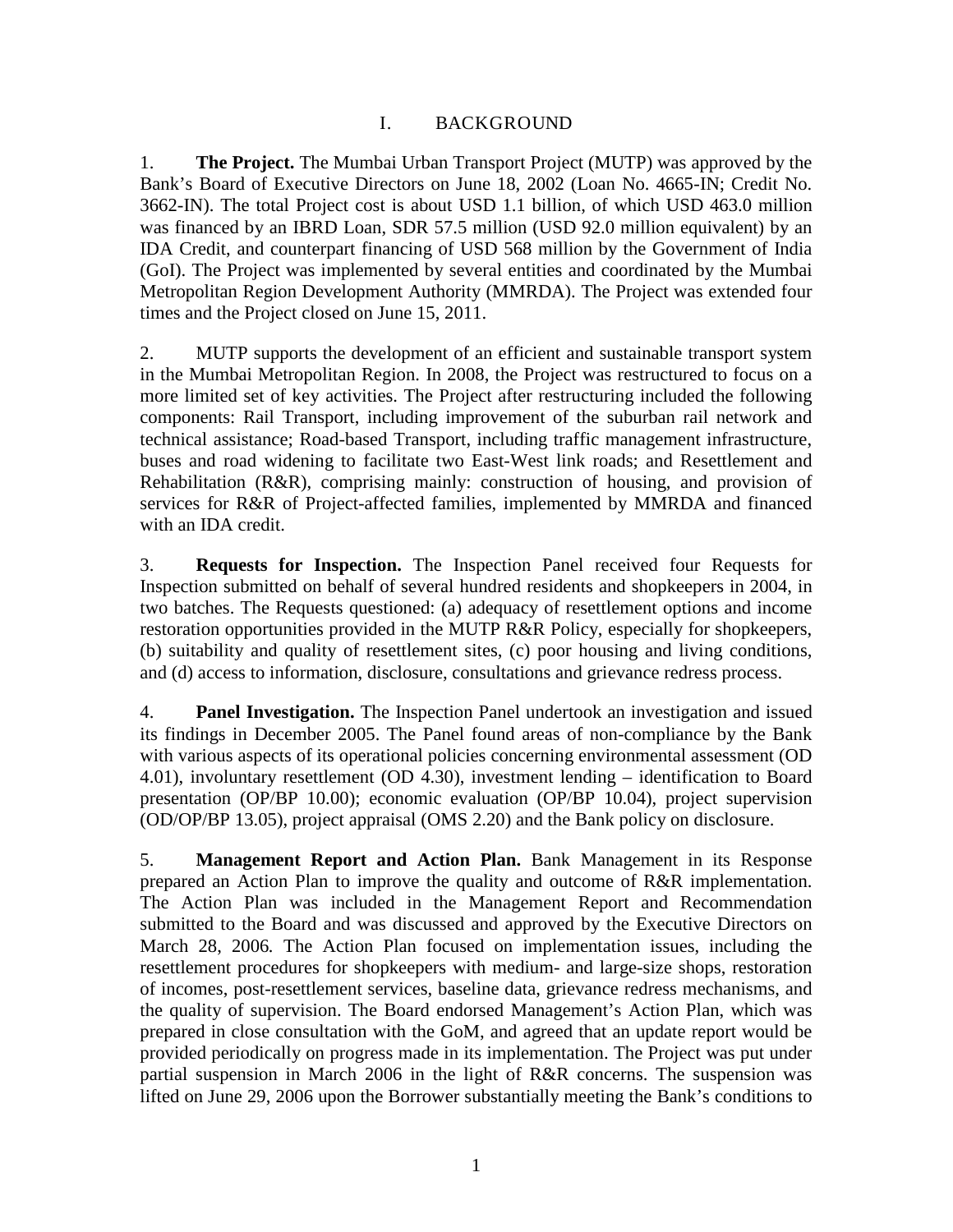address the outstanding R&R issues. The Bank has been implementing the Action Plan in collaboration with the Borrower, the GoM, since March 2006. Since then there has been a significant improvement in MMRDA's capacity and the MUTP R&R process, which is now recognized in India and abroad for its innovative approach.

6. This is the fifth report documenting the progress in implementing Management's Action Plan for the MUTP. The Action Plan was comprised of ten actions, including negotiation with and resettlement of shopkeepers, post resettlement, consultation, information disclosure and grievance redress process, strengthening borrower institutional capacity with clear roles and responsibilities, resettlement data management, and implementation procedure. The measures listed in the Action Plan were for the most part completed before the Project's closing date of June 15, 2011.

## II. KEY OUTCOMES

<span id="page-9-0"></span>7. **Action Plan implementation shows sustained improvement in the quality of R&R measures**. MMRDA has resettled 5,102 households (3,689 residences and 1,413 shops) since the Management Report and Recommendation was submitted to the Board of Executive Directors in February 2006. To date, 99.76 percent (17,566 households and 1,782 shops) have received alternative houses or shops, have decided to resettle in partially affected structures or have opted to settle under other non-MUTP resettlement/housing schemes. This corresponds to 99.97 percent of residential Project Affected Persons (PAPs) and 97.8 percent of shopkeepers (including 98.06 percent of medium- and large-size shopkeepers and 97.7 percent of the small shopkeepers). The 17,566 relocated residential households include 120 residents of 4 Maharashtra Housing Area and Development Authority (MHADA) buildings that have opted for private *in-situ* redevelopment schemes, and 260 residential households who have vacated their flats in 13 MHADA buildings along the Santacruz-Chembur Link Road (SCLR). These PAPs have reached an agreement with MMRDA according to which MMRDA will redevelop their buildings and provide flats almost double the size of the previous ones at alternate locations in the same locality. As the redevelopment process is under way, per the Memorandum of Understanding (MoU), MMRDA provides rental allowance to these PAPs at market price. The remaining 64 residents of 2 MHADA buildings at Netaji Nagar along SCLR have been offered a similar redevelopment solution and have been provided with a rental allowance till the new building in the up-market BKC area is ready for possession.

8. Since the submission of the fourth progress report in May 2010, MMRDA has made progress in relocating the remaining shops (United Shop Owners Association, or USOA) at Kismat Nagar along SCLR. Along the Jogeshwari-Vikhroli Link Road (JVLR), the relocation process has been completed except for two commercial structures and a temple. The two commercial structures involve court cases and will be left unchanged or partially modified; alternative land has been identified to relocate the temple. Along SCLR, final agreement has been reached with two USOA groups of shopkeepers. Of these, 85 shopkeepers have opted for a shopping complex at *Motilal*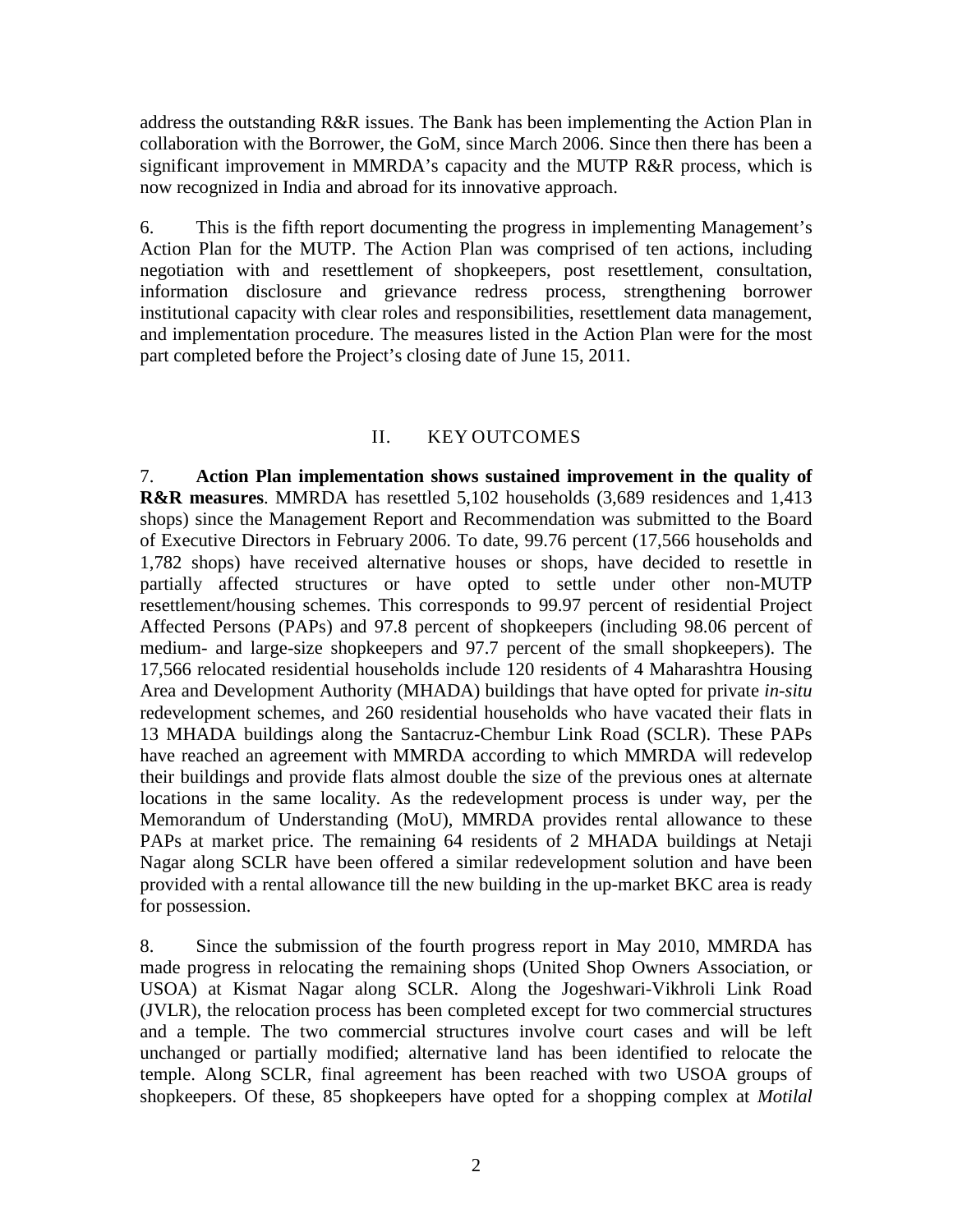*Nehru (MN) Nagar*, BKC; the other 46 shopkeepers have joined the private *in-situ* scheme, which the *Kismat Nagar Welfare Association* (KNWA) had earlier chosen. The data on relocated shops includes the USOA and KNWA shopkeepers that have opted to join private *in-situ* redevelopment schemes or have decided to shift to a new shopping scheme at MN Nagar. These large- and medium-size shops have cleared their front portions affected by the SCLR and continue to do business in the unaffected parts of their premises. The fully affected shopkeepers have relocated to new shops at MN Nagar.

9. Some religious structures were relocated and a few remaining land acquisition cases accelerated during the last year along SCLR. Out of 70 remaining resident owners on SCLR, 64 living in MHADA buildings were offered alternative housing of 485 sq. ft. in a new building to be constructed in BKC, along with a rental allowance or transit accommodation until the building is completed. These residents had challenged the offer in the High Court which has now validated MMRDA's offer and directed them to vacate their premises by November 6, 2011. The residents have received rental allowances and are making arrangements to vacate. Land acquisition for the remaining six residences in the *Buddha Colony* on SCLR has been initiated and is expected to be completed over the coming months.

10. Key achievements are listed below in Table 1 (details provided in Annex 1).

| Unit<br><b>Type</b>           | <b>Totals</b><br>(Baseline) | <b>Revised</b><br><b>Totals</b><br>(Baseline) | <b>Resettled</b><br>(as of<br>01/31/06 | <b>Resettled</b><br>(as of<br>12/31/06 | <b>Resettled</b><br>(as of<br>09/01/07 | <b>Resettled</b><br>(as of<br>02/01/09 | <b>Resettled</b><br>(as of<br>02/01/10 | <b>Resettled</b><br>(as of<br>10/15/11 | Remaining<br>cases                  |
|-------------------------------|-----------------------------|-----------------------------------------------|----------------------------------------|----------------------------------------|----------------------------------------|----------------------------------------|----------------------------------------|----------------------------------------|-------------------------------------|
| House-<br>holds               | 17.378                      | 17.572<br>$100.0\%$                           | 13.877<br>79.0%                        | 15,315<br>87.2%                        | 15.784<br>89.8%                        | 16,580<br>94.4%                        | 17.134<br>97.5%                        | 17.566<br>99.97%                       | 6<br>0.03%                          |
| <b>Shops</b>                  | 2.469                       | 1,822<br>$100.0\%$                            | 369<br>20.3%                           | 752<br>41.3%                           | 1,104<br>60.6%                         | 1,437<br>78.9%                         | 1,490<br>81.8%                         | 1,782<br>97.8%                         | 40<br>2.20%                         |
| of<br>which<br>>225<br>sq.ft. | 800                         | 566<br>100.0%                                 | N/A<br>N/A                             | 84<br>14.84%                           | 227<br>40.11%                          | 419<br>74.03%                          | 419<br>74.03%                          | 555<br>98.06%                          | $\boldsymbol{\mathit{11}}$<br>1.94% |
| <b>Total</b>                  | 19,847                      | 19.394<br>100.0%                              | 14,246<br>73.46%                       | 16.067<br>82.85%                       | 16,888<br>87.08%                       | 18,017<br>92.90%                       | 18,624<br>96.03%                       | 19.348<br>99.76%                       | 46<br>0.24%                         |

**Table 1: Status of Resettlement (October 15, 2011)** 

11. **MMRDA continues to make progress in implementing post-resettlement activities aimed at strengthening sustainable self-management of the R&R sites.** An environment action plan has been prepared and implemented with the help of a professional consultant. The registration of cooperative societies has increased to 182 or 97 percent of the 188 occupied buildings as of October 15, 2011. Transfer of common facilities (society offices, welfare and women's centers) has been completed for the 183 functional cooperative societies. Identity cards have been issued to some 18,547 Projectaffected households (PAHs), representing 96 percent of the total PAHs relocated, including 100 percent of the squatter households. The Independent Monitoring Panel (IMP) continues to monitor the R&R process and to advise MMRDA regarding any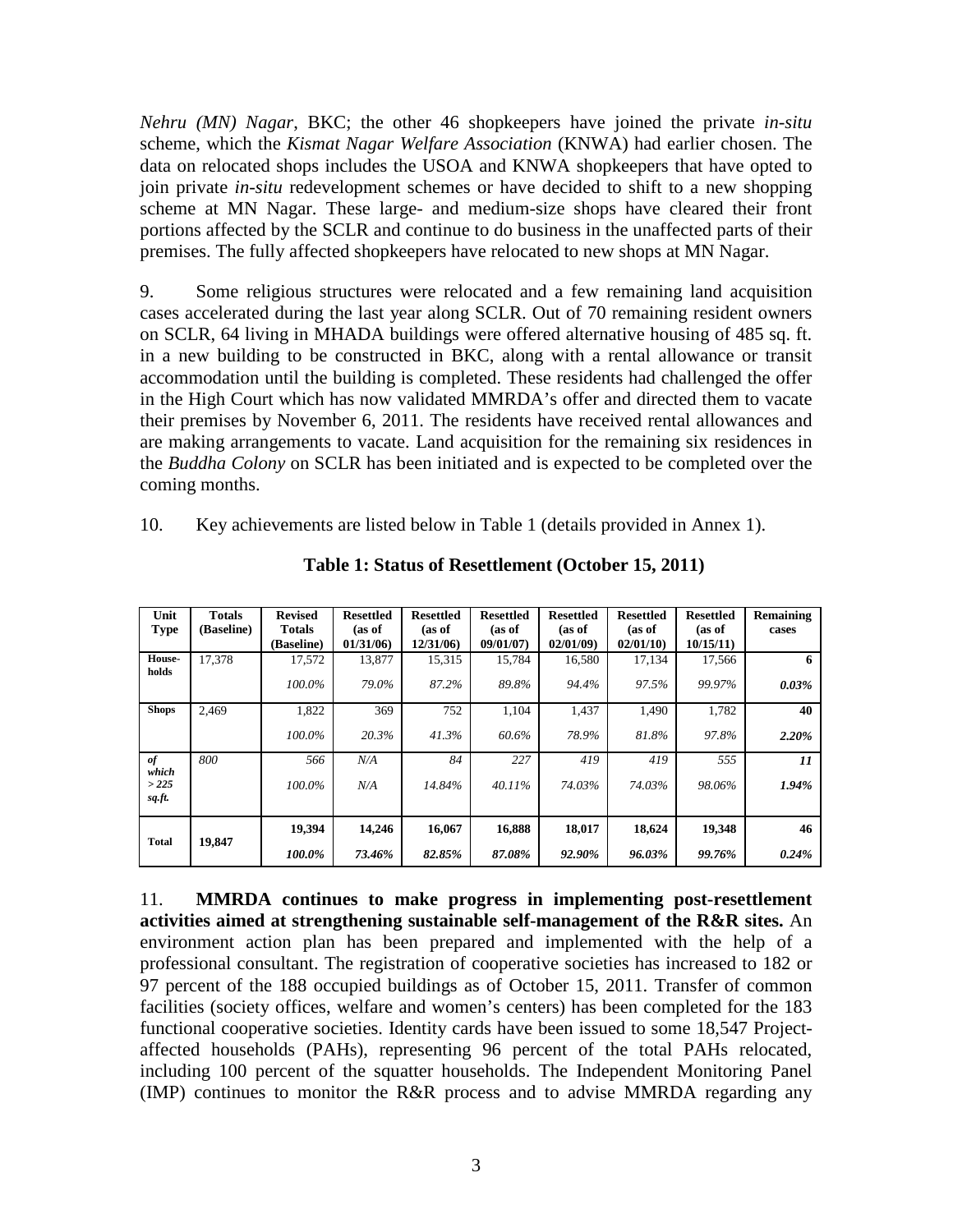outstanding issues. The IMP's regular resettlement site visits and public interactions have enormously benefited the resettlement process, by identifying and addressing issues affecting the lives of the relocated people. The Livelihood Cell of MMRDA has started implementing the second phase of a livelihood support program for economic empowerment of poor resettled women's groups.

12. **Progress in providing post-relocation financial assistance to the PAP cooperative societies has been significant.** Building maintenance funds in an amount equivalent to USD 7.5 million have been transferred to joint accounts of 172, or 94.5 percent, of the registered cooperative societies compared to 157 in 2010; outstanding interest on maintenance funds in an amount equivalent to USD 2 million has been paid to 162 or 86 percent of the 182 registered cooperative societies compared, to 157 in 2010 (172 cooperative societies who have joint accounts now receive interest on a quarterly basis); and community management funds in an amount equivalent to USD 376,300 has been handed over to 178, or 98 percent, of the 182 registered cooperative societies.

13. **Provision of key social services has improved** in the resettlement sites including schools, a health care/community center, internal roads and street lights, water supply and transport services, and storm water drainage. MMRDA has been providing networking and facilitation support to the resettled PAP cooperative societies in accessing various services including health care, education, electricity, solid waste management, public distribution systems, and citizen (voter) identity cards.

14. **Remaining challenges in achieving full implementation of the Action Plan** include: resolving litigation cases and relocating three religious and a few community structures and utilities; resettling the remaining six residential and 40 commercial PAPs (including 11 large- and medium-size and 29 small shopkeepers); completing the land acquisition process; and concluding the post resettlement process. (A summary table showing the locations and specifics of resettlement-related impediments is provided in Annex 4.)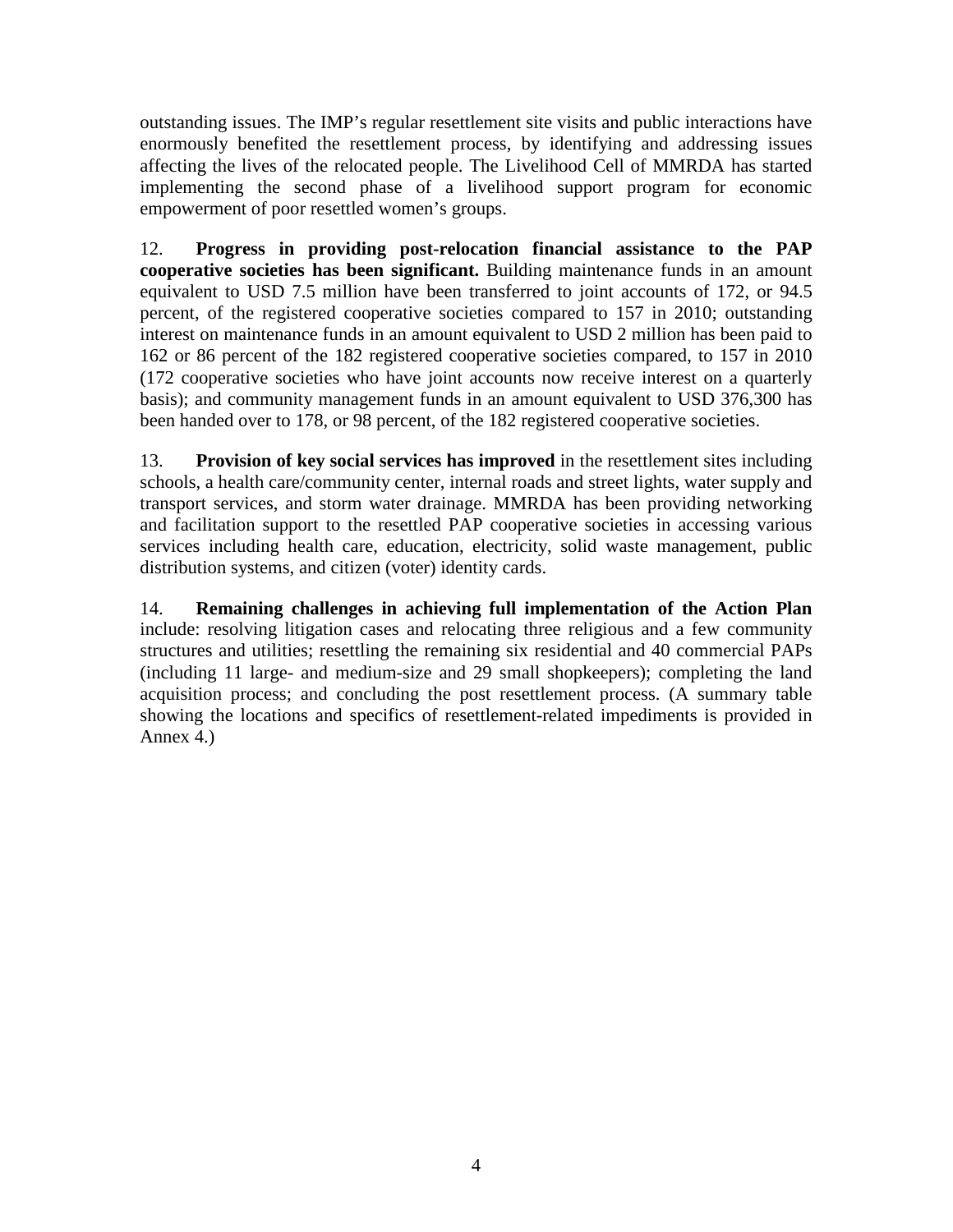# III. ACTION PLAN STATUS

<span id="page-12-0"></span>15. The status of issues under the Board-approved Action Plan is summarized below and in more detail in Annex 3.

| N <sub>0</sub>   | <b>Action</b>                                                                         | No. of                   | <b>Completed</b> | <b>Comments</b>                                          |
|------------------|---------------------------------------------------------------------------------------|--------------------------|------------------|----------------------------------------------------------|
|                  |                                                                                       | sub-                     |                  |                                                          |
|                  |                                                                                       | actions                  |                  |                                                          |
| 1                | Negotiation with and Resettlement of<br>Shopkeepers along SCLR and other              | $\mathfrak{D}$           | $\mathfrak{D}$   | Negotiations complete,<br>resettlement near complete     |
|                  | subprojects                                                                           |                          |                  | (40 of total 1822 shopkeepers                            |
|                  |                                                                                       |                          |                  | remain including 34 court                                |
|                  |                                                                                       |                          |                  | cases, five involving land                               |
|                  |                                                                                       |                          |                  | acquisition and one that will                            |
|                  |                                                                                       |                          |                  | be partially modified)                                   |
| 2                | Publicizing RR Policy, listing and issuing ID                                         | 3                        | 3                | Completed                                                |
|                  | cards to employees for offering assistance for                                        |                          |                  |                                                          |
|                  | jobs                                                                                  |                          |                  |                                                          |
| 3                | Post-Resettlement (registration and training                                          | 10                       | 9                | Transfer of conveyance deeds                             |
|                  | of housing cooperative societies, social                                              |                          |                  | is pending.                                              |
|                  | services, transfer of maintenance funds and                                           |                          |                  | MMRDA is working on a                                    |
|                  | conveyance deeds, disseminating building                                              |                          |                  | comprehensive building hand                              |
|                  | maintenance manuals, improving water                                                  |                          |                  | over policy which will clear                             |
|                  | supply and transport, services and                                                    |                          |                  | the way for transfer of                                  |
|                  | undertaking R&R impact assessment study)                                              |                          |                  | conveyance deeds                                         |
| $\overline{4}$   | Environmental management of R&R sites                                                 | $\overline{\mathcal{L}}$ | $\mathfrak{Z}$   | MMRDA is pursing the issue                               |
|                  | including building repairs, dissemination of                                          |                          |                  | of full integration of the                               |
|                  | maintenance norms, environmental                                                      |                          |                  | resettlement sites into the                              |
|                  | management plans, and waste management                                                |                          |                  | urban services network of the                            |
|                  |                                                                                       |                          |                  | city with GoM and MCGM.                                  |
|                  |                                                                                       |                          |                  | Building repairs being                                   |
|                  |                                                                                       |                          |                  | undertaken by MMRDA are                                  |
|                  |                                                                                       |                          |                  | at an advanced stage of                                  |
|                  |                                                                                       |                          |                  | completion.                                              |
| 5                | Institutional Arrangements for R&R (staff                                             | 3                        | 3                | Completed                                                |
| 6                | capacity, clarity on NGO role, and training)<br>Improving R&R process (Implementation | 10                       |                  |                                                          |
|                  | Manual, data management, RIP for SCLR,                                                |                          | 10               | Of 87 community assets only<br>3 remain to be relocated. |
|                  | ROB, SATIS; updating baseline surveys for                                             |                          |                  | ROB and SATIS schemes                                    |
|                  | JVLR, ROBs; R&R progress reporting, ID                                                |                          |                  | were excluded in 2008.                                   |
|                  | cards to PAPs, relocating Community Assets,                                           |                          |                  |                                                          |
|                  | Reestablishment of Independent Monitoring                                             |                          |                  |                                                          |
|                  | Panel)                                                                                |                          |                  |                                                          |
| $\boldsymbol{7}$ | Improving Database Management (procuring                                              | $\overline{2}$           | 2                | Substantially completed with                             |
|                  | Oracle software and programming)                                                      |                          |                  | periodic updating                                        |
| 8                | <b>Improving Communication and Consultation</b>                                       | 3                        | 3                | Bank technical support                                   |
|                  | with PAPs, managing Public Information                                                |                          |                  | continues                                                |
|                  | Centers, enhancing Bank oversight of and                                              |                          |                  |                                                          |
|                  | technical support for communication and                                               |                          |                  |                                                          |
|                  | consultation                                                                          |                          |                  |                                                          |

**Table 2: Progress in Implementing the Action Plan**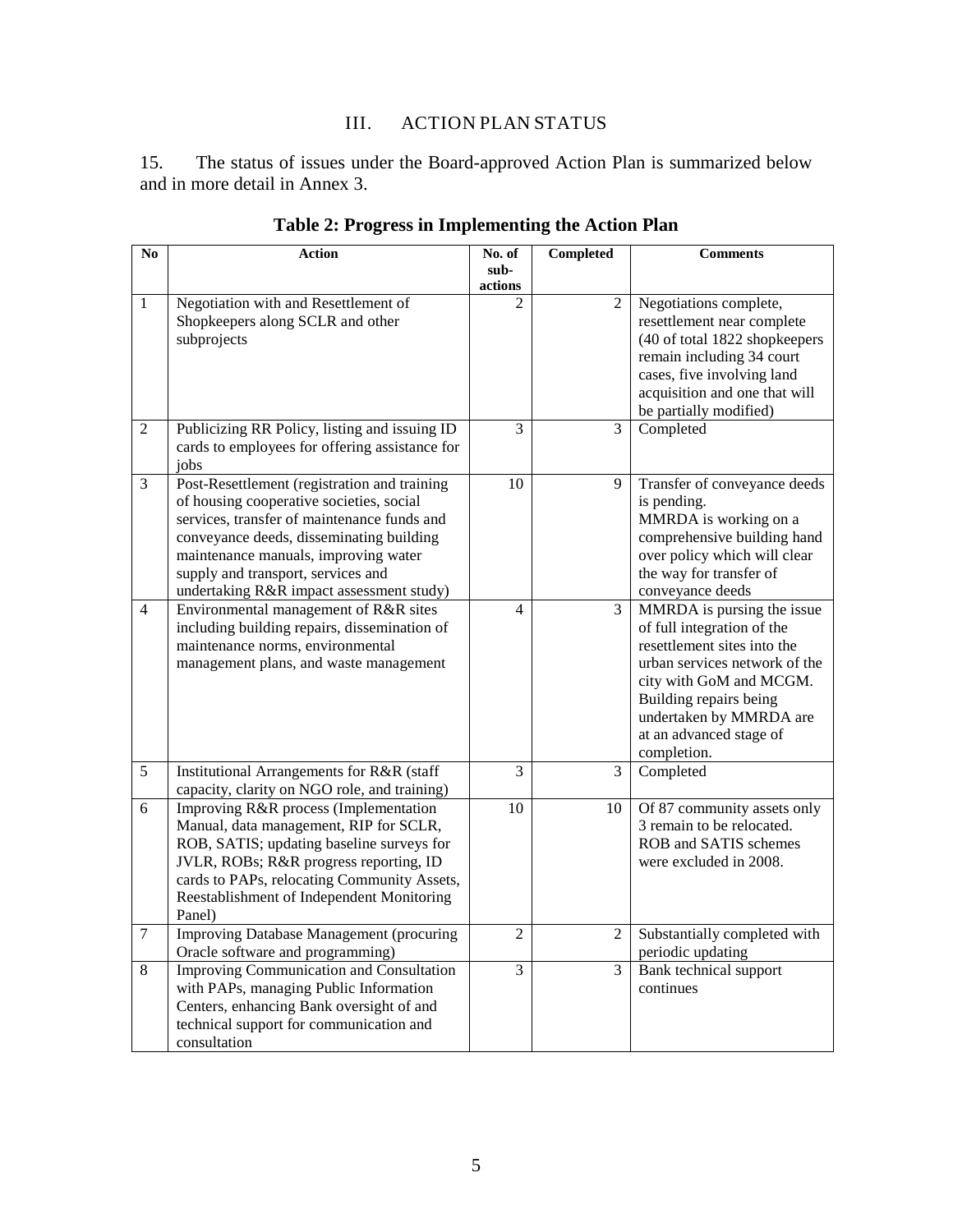| 9  | <b>Streamlining Grievance Redress Mechanism</b> |  | 3   GRM process completed for |
|----|-------------------------------------------------|--|-------------------------------|
|    | (GRM) with provision of staff support,          |  | over 3,000 applicants         |
|    | dissemination of brochure on GRM, Bank          |  |                               |
|    | oversight of grievance redress process          |  |                               |
| 10 | Operationalization of the Implementation        |  | R&R IM prepared, disclosed    |
|    | Manual                                          |  | and operationalized           |

*Action 1: Negotiations with each eligible shopkeeper will be held on the basis of options listed in the Action Plan when applicable. Agreements reached will be recorded and implemented.* 

16. The resettlement of shopkeepers affected by MUTP has been 97.8 percent completed. Along the JVLR, resettlement of shopkeepers, including land titleholders and those having medium- and large-size shops, has been completed, except one hotel involving court litigation, which will be left untouched with partial modification beyond the road alignment. The protracted and challenging negotiation process with Kismat Nagar shopkeepers along SCLR has been concluded. The USOA group of 85 shopkeepers has signed a MoU with MMRDA for their relocation to a new shopping complex developed at MN Nagar in BKC. The KNWA group had signed a MoU with MMRDA for a private *in-situ* resettlement scheme in 2007. The other USOA group of 46 shopkeepers negotiated with MMRDA for joining the KNWA resettlement scheme. All these shopkeepers have cleared affected portions of their shops for civil work. MMRDA has initiated legal procedures to relocate these shopkeepers. The Bank continues to monitor the alternative *in-situ* resettlement schemes agreed by MMRDA with the USOA and KNWA shopkeepers.

17. Of the 566 large shopkeepers (whose premises are larger than 225 square feet), some 555 or 98.06 percent have been relocated to date including those having opted for redevelopment schemes. Of the remaining 11 large shopkeepers, five are in the court receiver category due to title dispute and for another five the land acquisition process has been started along SCLR; the remaining one along JVLR will be left untouched beyond the road, with minor modifications to the structure. Negotiation with the 34 shopkeepers in litigation along SCLR (of which 5 are large shopkeepers) has been completed, but their relocation has been delayed due to a lack of legal clearance from the High Court.

*Action 2: MMRDA will publicize policy provisions related to making available up to one year of income on a one-time basis to those affected employees who are not reemployed as a result of Project resettlement and will process the requests as and when received.*

18. Information regarding R&R benefits for affected employees explained in the Implementation Manual is available for reference in the Public Information Center (PIC) at MMRDA and on MMRDA's website [\(www.mmrdamumbai.org\)](http://www.mmrdamumbai.org/). Affected employees losing their job are entitled to receive a one-time assistance equivalent to one year's income. These employees were enumerated and issued Employee Identity Cards so that assistance could be provided to those eligible who reported inability to find work for three months. No request for assistance from the employees has been received by MMRDA to date. There are multiple reasons for this. Firstly, no large employer was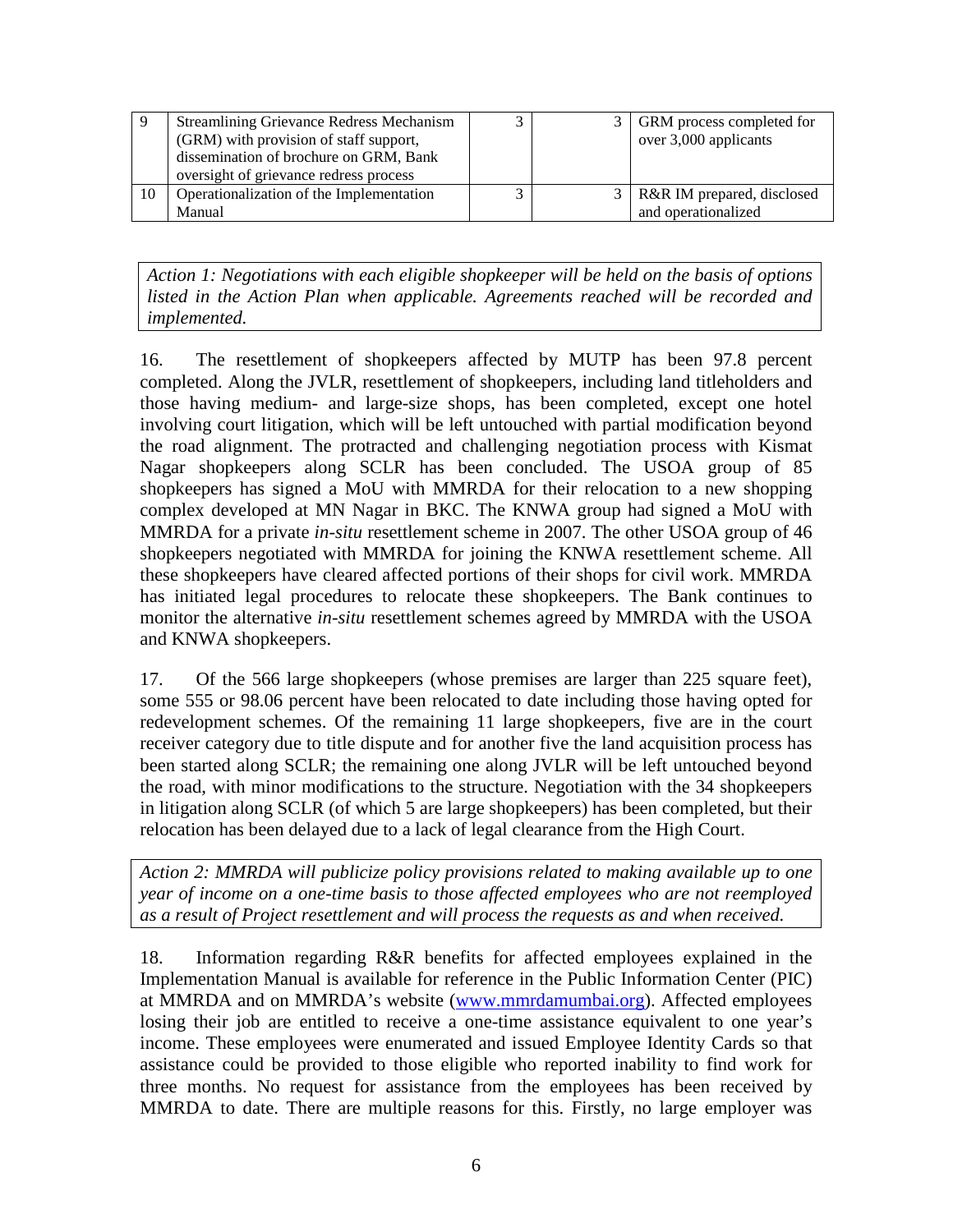affected by the relocation; secondly, in most cases the employees moved with their employer or found alternative employment. Since there is an availability of jobs in the dynamic labor market of Mumbai, remaining unemployed for three months in order to claim such income assistance was not attractive compared to employment, since MMRDA verifies loss of employment with the previous employer.

*Action 3: MMRDA will improve its resettlement implementation mechanisms through various measures such as: (a) registration process for PAP cooperative societies and cooperative management plan; (b) undertaking construction of additional social services at R&R sites; (c) transferring maintenance funds from the Slum Rehabilitation Authority to PAP cooperative societies; (d) transferring conveyance deeds from MMRDA to the cooperative societies; (e) providing building maintenance manuals and brochures for supporting proper management of cooperative societies; (f) taking steps to improve water supply at resettlement sites; (g) improving transport connectivity at resettlement sites; and (h) undertaking impact assessments to determine the improvements in the living standards and proposing remedial measures for any improvement required as a result of assessment findings.* 

19. **Registration of PAP Cooperative Societies and Cooperative Management**. PAP housing cooperative societies have been registered in 182, or 97 percent, of the 188 occupied resettlement buildings. Of the remaining six cooperative societies, registration is in process for three of them, whereas the process is delayed for the other three due to partial occupancy and challenges in gaining full PAP consensus. MMRDA has transferred common facilities (society office, child welfare, center, and women's welfare center) to 183 functional cooperative societies.

20. MMRDA continued the post-resettlement support program with its own staff after the professional consultant's assignment ended in June 2008. An action plan for strengthening self-management of resettlement sites has been prepared and implemented. Management training for institutional development has enabled the PAP cooperative societies to function sustainably. They periodically elect their management committees and use household contributions to meet recurring expenses, such as common electricity and water bills, cleaning, and remuneration for teachers at the child care centers. They manage their own accounts. As of October 15, 2011, 173 cooperative societies have received the full course of management and financial management training. Management committee elections have been held for 171 cooperative societies. MMRDA has been providing networking and facilitation support to the resettled PAP cooperative societies in accessing various services including health care, education, electricity, solid waste management, public distribution systems, and citizen (voter) identity cards.

21. **Construction of Additional Social Services at R&R Sites**. As noted in earlier reports, two primary schools were built by MMRDA at *Mankhurd* and *Anik* resettlement sites, which the Municipal Corporation of Greater Mumbai (MCGM) manages. A secondary school was established at *Mankhurd* in 2009. In addition, a few informal education centers run by *Sarva Shiksha Abhiyan* (Education for All Program) and private schools managed by charities in and around the R&R sites also benefit the resettled children. Some 9,499 children receive education at 39 formal schools located in and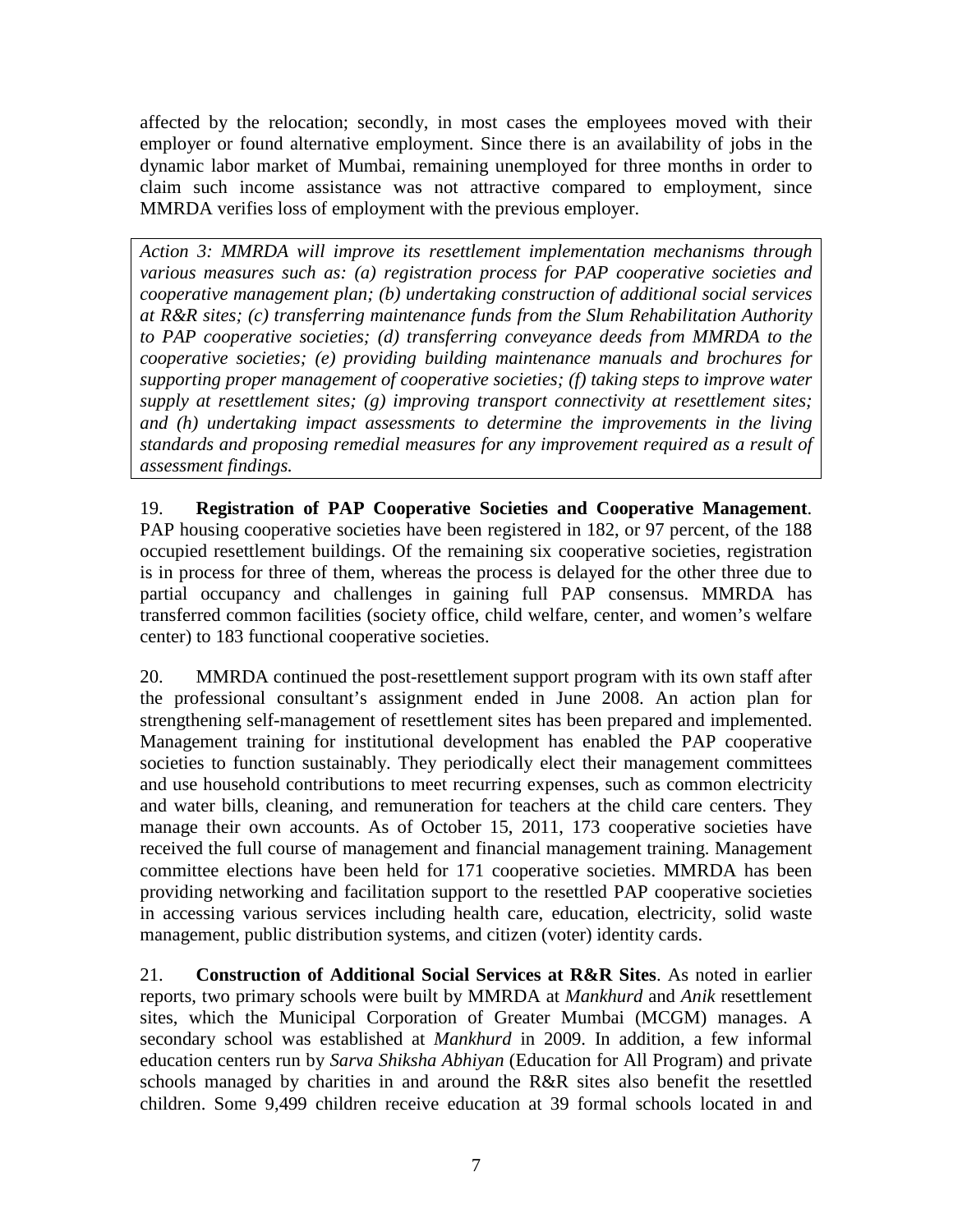around MUTP resettlement sites and child care centers established within the resettlement buildings. MMRDA has set up a community center at the *Majas* site which will double as a primary health care center and has provided flour mills at different R&R sites. MMRDA has transferred the required number of rooms at *Anik* resettlement site to the MCGM, where it has started running a health center. MMRDA is in the process of building a maternity cum health care center at *Mankhurd*. MMRDA is further assessing the demand for various social facilities as well as the available vacant plots in resettlement sites, so that a plan for setting up additional social facilities can be finalized. In April 2008 the Urban Development Department of the GoM took a policy decision to provide primary schools, dispensaries and health care centers at all large R&R sites developed in Mumbai, if such facilities are not available within one kilometer of the proposed resettlement site.

22. **Transferring Maintenance Fund Interest and Conveyance Deeds.** Building maintenance funds in an amount equivalent to USD 7.5 million have been deposited in joint accounts of 172, or 94.5 percent, of the 182 registered cooperative societies. Transfer of interest in an amount equivalent to USD 2 million on maintenance funds has been updated for 162 cooperative societies (interest payable to the 10 cooperative societies at *Majaj* has been adjusted as reimbursement to MMRDA against water bills paid up on their behalf by MMRDA) or 86 percent of those registered. Community management funds in an amount equivalent to USD 376,300 have been transferred to 172, or 94.5 percent, of registered cooperative societies. MMRDA is working on a comprehensive conveyance transfer policy following which conveyance deeds will be processed after the completion of the post-resettlement activities (in accordance with law, legally conveyance deeds are transferable only after 10 years of relocation).

23. **Providing Building Maintenance Manuals and Brochures to Societies**. MMRDA has distributed maintenance manuals and brochures on society management to the registered cooperative society committees. Additional information, education, and communication materials on society management and cohesive living developed by the post-resettlement consultant are being disseminated to the housing cooperative societies to further strengthen self-management of assets and facilities.

24. **Steps to Improve Water Supply at Resettlement Sites.** The water situation in the resettlement sites has substantially improved since the summer of 2006, with a relative dip in supply during April and May when Mumbai as a whole faces a supply deficit. MMRDA along with MCGM has largely addressed the inadequacy in water supply due to low pressure at the *Anik* and *Mankhurd* sites with necessary remedial measures. These include construction of separate water pumping stations and elevated water reservoirs at two locations near *Anik*. The water supply at the resettlement sites is now comparable to that in most parts of Mumbai.

25. **Improving Transport Connectivity at Resettlement Sites.** Since February 2006, there has been significant improvement in transport connectivity with the resettlement sites. The provision of bus services is periodically updated based on passenger load assessment by BEST, the agency providing bus services.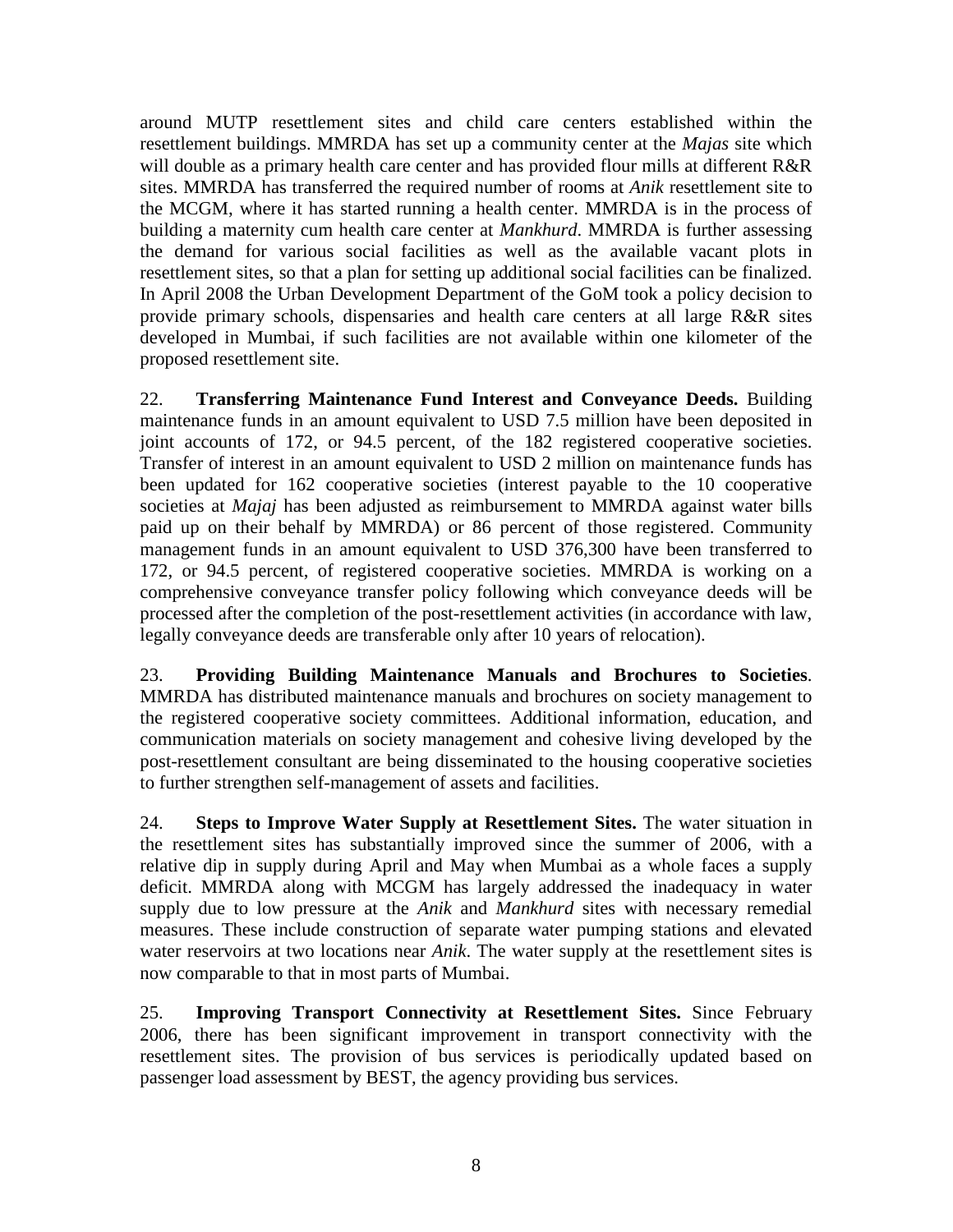26. **Independent Impact Assessments to Determine Improvements in Living Standards and Remedial Measures.** An independent resettlement impact study was undertaken by the Tata Institute of Social Sciences, Mumbai, covering the *Anik*, *Mankhurd* and *Majas* resettlement sites in 2007-8. [a](#page-16-0) The study highlighted 80 percent PAP satisfaction with resettlement buildings; a 50 percent increase in average monthly household incomes and 80 percent job retention among relocated PAPs; the purchase of additional household assets; and an enhanced sense of social security. The study also noted the loss of supplementary incomes by women earlier employed in mixed communities, building repair issues, etc. MMRDA has initiated remedial measures, including establishment of a Livelihood Cell; repair works in several resettlement buildings; and allotment of shopping kiosks/work sheds to poor PAPs. The ToR for the final R&R Impact Assessment Study was prepared by the Bank and shared with MMRDA and the study is expected to be commissioned in CY2011. This exercise will evaluate the outcomes and document lessons learned from the R&R implementation process.

27. Since 2008, MMRDA has taken several measures to strengthen income restoration and livelihood activities with special focus on poor resettled women. It established the Livelihood Cell to promote income generating activities among the resettled women's groups. The Livelihood Cell since its inception in 2008 has taken various initiatives to economically empower women across all resettlement sites. Following the formation of the women's industrial cooperative *Sankalp* to undertake micro-enterprise activities,<sup>[b](#page-16-1)</sup> the cell embarked on the first phase of a Livelihood Enhancement Action Plan (hereafter LEAP-I) to provide income opportunities to vulnerable women PAPs. Accordingly 64 Self-Help Groups and eight Livelihood Groups were formed to enable about 1,000 women to secure sustainable monthly incomes and improve their living standards. It was observed that gainful employment without opportunities for skills development lead to stagnation and loss of interest in work. Based on the experience of LEAP-I, the Livelihood Cell has revised its strategy for LEAP-II, a sustainable livelihood generation and empowerment program for the 500 women PAPs working at present with the *Sankalp* group. LEAP-II will focus on building women's entrepreneurial skills through training, marketing and credit access. The presence of these vulnerable women engaged in gainful economic activities has had a positive demonstrative influence on other resettled women. In various resettlement sites, over 10,000 women are enrolled in different group-based income activities through Self-Help Groups. Of these, the NGO SPARC-Mahila Milan has enrolled 9,889 women, whereas the NGO SRS has enrolled 791 women, who receive vocational training for income a[c](#page-16-2)tivities. At *Anik*, the CAP Foundation<sup>c</sup> completed its employment training programs for resettled youth.

<span id="page-16-0"></span>a MMRDA had earlier undertaken an impact assessment through independent consultants in 2003 (Tata Institute of Social Sciences, Mumbai) focusing on people resettled in the initial phase with a survey of 2,116 sample households (20 percent) and 36 focus group discussions. The IA study results similar to that recorded in 2008.

<span id="page-16-1"></span><sup>&</sup>lt;sup>b</sup> These activities include making and selling greeting cards, office stationery, and traditional earthen lamps; food processing; buying and selling sarees, etc. While the women's groups in Anik and Mankhurd are producing handmade consumer items, the women's group at Kanjurmarg has set up a small bakery.

<span id="page-16-2"></span><sup>c</sup> MMRDA and the Corporate Social Responsibility wing of the Tata Consultancy Services engaged the CAP Foundation to teach English and computer skills to resettled youth.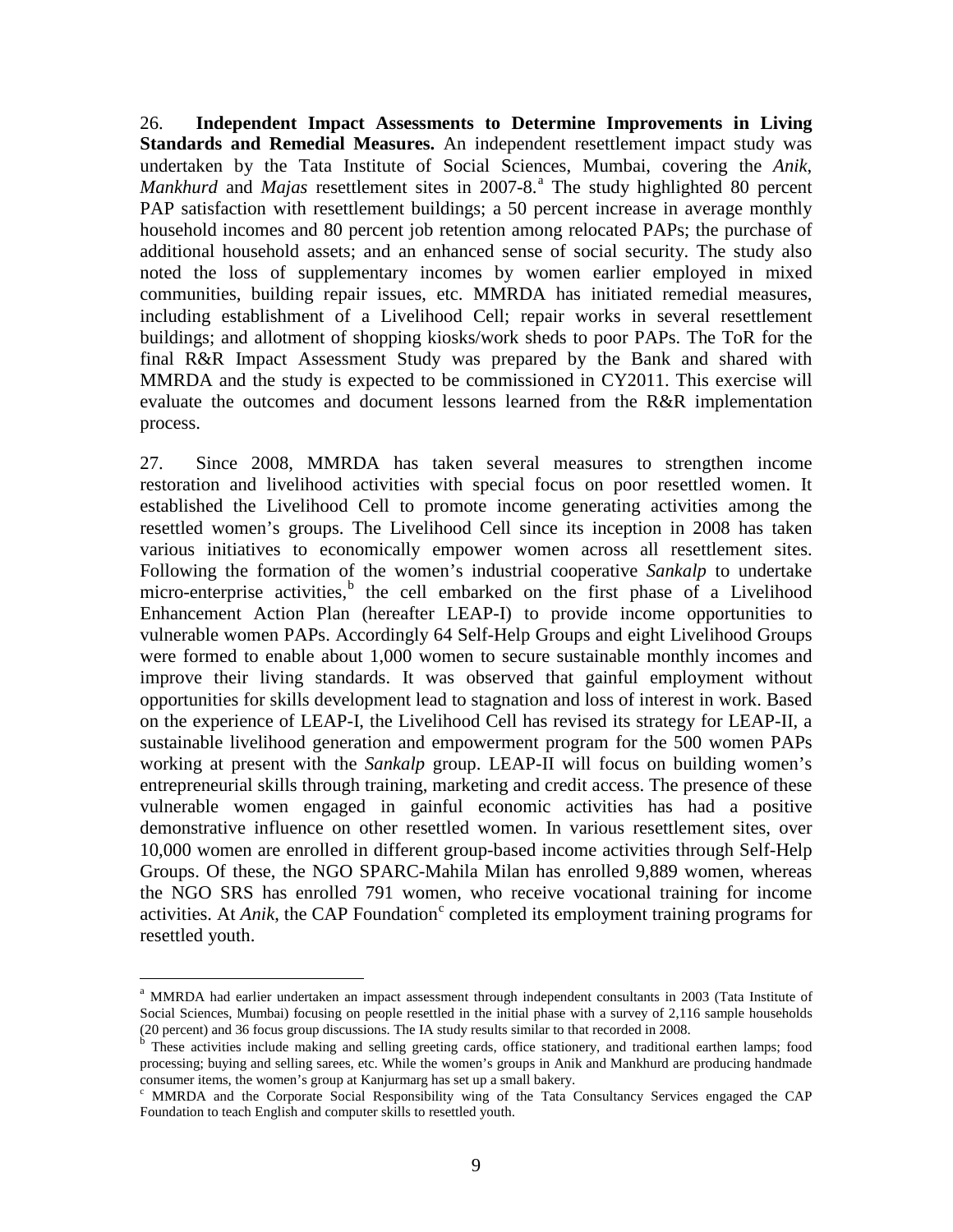28. The 2009 impact assessment study observed that many resettled PAPs, who earlier lived in slums and paid no levies towards water use and house occupancy, found the payment of property taxes, water and electricity bills a burden. Responding to this, MMRDA ensured concessions in property and water charges levied (through adoption of the telescoping assessment method, where levies are increased gradually) in order to enable the resettled families to adapt to their new conditions. MMRDA facilitated the participation of people living in resettlement sites in the state assembly elections by ensuring that they were issued voter identity cards. The majority of building repairs have been completed and MMRDA has prepared an action plan to complete the remaining repair works before program exit. These repair works are related to water proofing of terrace and over head water tanks, replacement of cement drainage pipes with PVC pipes, addressing dead wall seepage, repair of lifts and other fixtures. New buildings left unoccupied for long periods report maximum problems due to lack of regular maintenance. The complaint resolution centers, established at five R&R sites to strengthen estate management and address maintenance related issues, have continued to function.

*Action 4: MMRDA will assist cooperative societies to maintain public assets and take measures for solid waste management in resettlement sites.* 

29. As a part of the post-resettlement support strategy MMRDA ensures registration of PAP housing cooperative societies, provides them with eligible technical and financial assistance, and prepares them to responsibly manage their assets and surroundings. According to the exit indicators for individual buildings, about 100 cooperative societies meet the key exit in[d](#page-17-0)icators for assuming self-management responsibilities.<sup>d</sup> However, formal handover of buildings to the PAP cooperative societies has not materialized due to MMRDA's pre-occupation with registering new cooperative societies across resettlement sites (so far 342 cooperative societies have been registered including 182 MUTP-PAP cooperative societies). The exit procedure requires MMRDA to prepare and submit exit proposals for individual housing cooperative societies for review and approval by the Deputy Registrar of Societies and the IMP. The exit indicators for resettlement sites include: (a) integration of resettlement sites into urban services network including street lights, waste management, sewerage, and drainage maintenance; (b) formation of a federation of PAP cooperative societies, where feasible; and (c) resolution of urgent civil works related problems posing hazard risks (e.g. missing manhole covers). The exit strategy has been agreed upon and disclosed on the MMRDA website.

<span id="page-17-0"></span><sup>&</sup>lt;sup>d</sup> The achievement of overall exit indicators is as follows: (a) society registration completed for 183 buildings; (b) transfer of common facilities completed for 182 buildings; (c) transfer of community management funds (CMF) completed for 172 cooperative societies; (d) opening of joint accounts for depositing maintenance and management funds completed for 172 cooperative societies; (e) payment of interest on maintenance funds until the joint accounts are opened completed for 162 cooperative societies; (f) regular payment of water and electricity bills (bills should not be outstanding for over 6 months) updated for 101 cooperative societies; (g) completion of urgent repair works to minimize adverse safety implications completed for 42 cooperative societies reporting problems; (h) completion of the yearly statutory audit of society accounts completed by 53 cooperative societies; (i) democratic management of the PAP cooperative societies (at least one election held to choose the management committee) done by 171 cooperative societies; and (j) housing society members trained in management skills in case of 173 cooperative societies.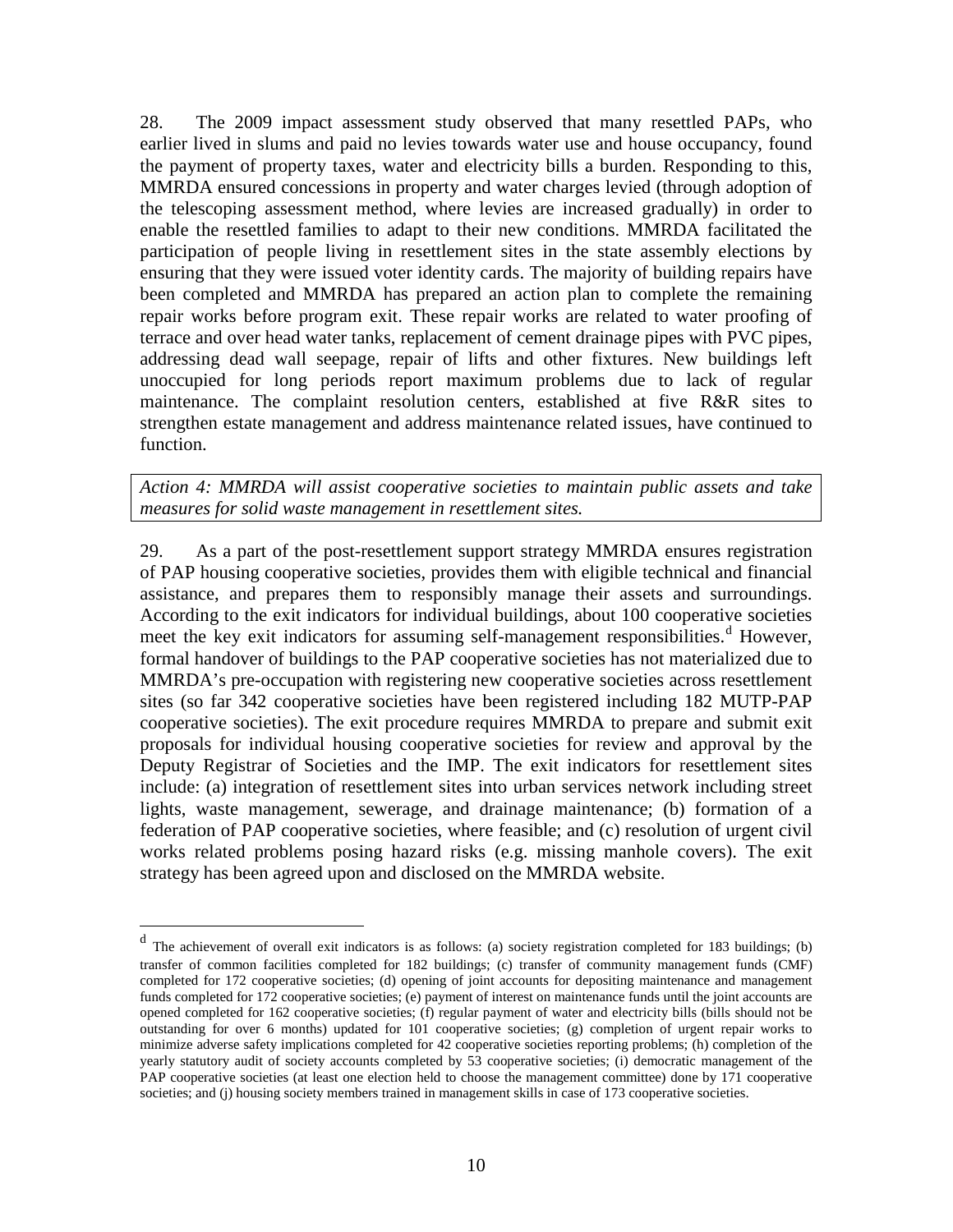30. MMRDA prepared and implemented an action plan to improve environmental management at the resettlement sites with the help of a professional consultant. This involved implementation of a list of site specific actions for improving environment, health and hygiene (EHH) in MUTP colonies. MMRDA has substantially implemented this action plan (Annex 6). Major structure-related repair works have been completed in 42 resettlement buildings. MMRDA has replaced all the drain pipes in the buildings and ensured one-time cleaning of storm drains. To improve waste management, some garbage bins were supplied to the PAP housing cooperative societies and arrangements made with the MCGM for removal of solid waste from the R&R sites. MMRDA has also prepared overall environmental management plans for all MUTP sites for the local PAP cooperative societies to implement.

31. The sustainability of resettlement sites will largely depend on their integration into the urban services network, which has been delayed. MMRDA is pursuing the matter with the GoM and MCGM. MCGM has been providing basic urban services including waste collection from pick-up points in the R&R sites. MMRDA will set up federations of housing cooperatives who will take up the responsibility to manage the sites after program exit.

*Action 5: MMRDA will strengthen its institutional arrangements for day to day management, assess NGOs' capacity and roles and prepare and implement a training program for sensitization and skills improvement of staff, NGOs and others involved in implementation.*

32. MMRDA has strengthened its R&R capacity with additional staff, including a Social Development Specialist, Community Development Assistants, a Deputy Registrar of Societies, and a Special Land Acquisition Officer. The post-resettlement consultant completed its assignment in 2008. To continue with the post-resettlement activities, MMRDA hired two executive engineers and three social work professionals for the Livelihood Cell. MMRDA's earlier measures to streamline roles and responsibilities of NGOs, consultants, and its own staff, documented in the previous progress reports, have been sustained without deviation from the agreed guidelines. The consultative process, through which the relocation issues with residence owners, large- and medium-size shopkeepers, and the custodians of religious structures, could be resolved and progress made in addressing post-resettlement challenges, is indicative of the increased R&R management capacity of MMRDA. This also explains why MMRDA has been identified as the nodal agency for managing R&R for new infrastructure projects in Mumbai including Metro, Monorail, Airport, etc.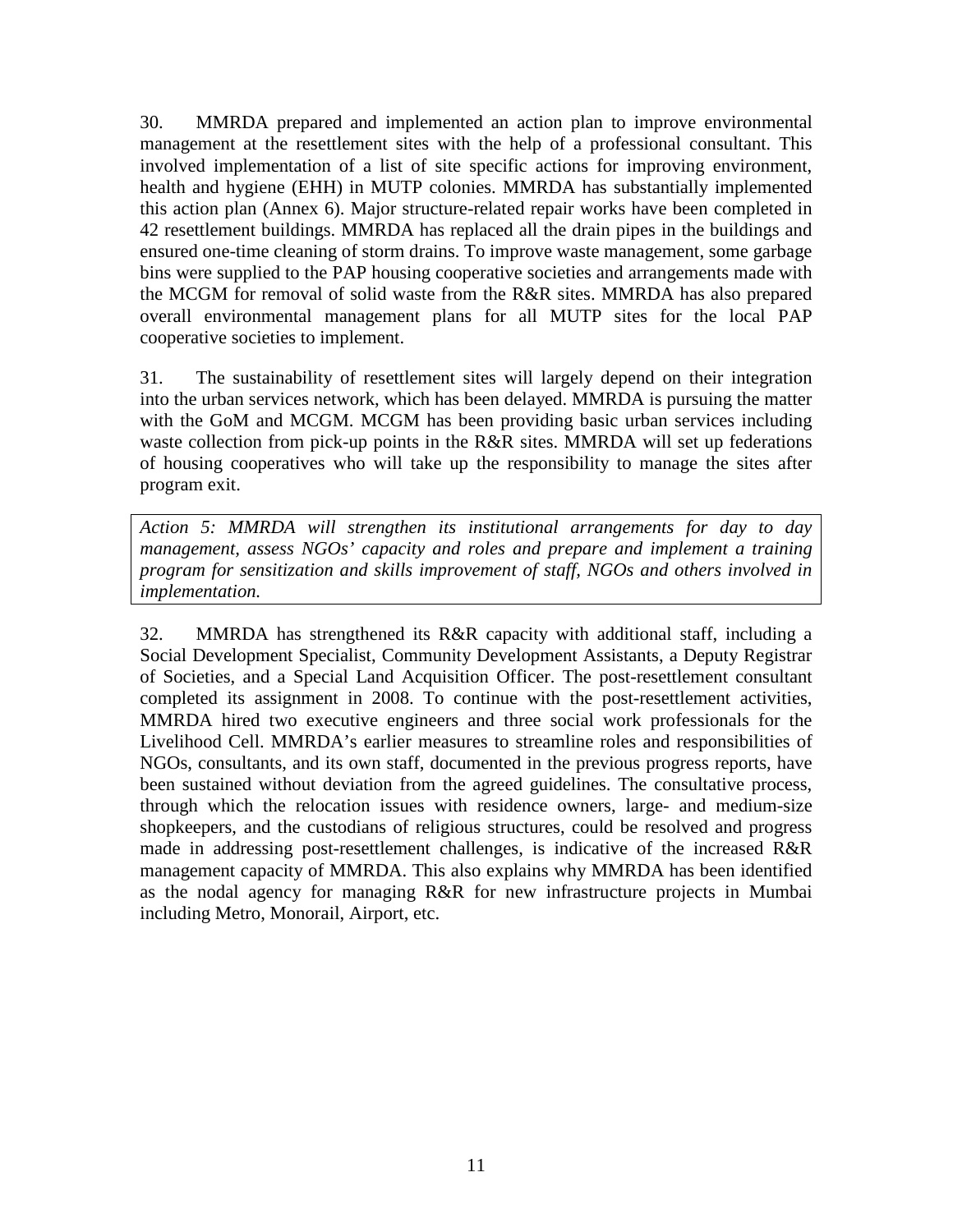*Action 6: MMRDA will improve its R&R process through measures such as: (a) finalizing the R&R implementation manual to define the procedures; (b) expediting the finalization of outstanding RIPs; (c) expediting the issuance of identity cards and payment of shifting allowances; (d) assessing the magnitude of relocation of community assets and synchronizing their relocation with the civil works timetable; and (e) the GoM filling the position of IMP Chairman and clarifying the IMP's role.* 

33. **Finalizing the R&R Implementation Manual to Define Procedures.** The updated R&R Implementation Manual is available at the PIC and on MMRDA's website.

34. **Expediting the Finalization of Outstanding Resettlement Implementation Plans (RIPs).** All RIPs have been prepared and implemented for the activities included in the project.

35. **Expediting Issuance of Identity Cards and Payment of Shifting Allowances.**  MMRDA has issued identity cards to 18,547 or 97 percent of the resettled PAHs. This figure in percent terms may be higher as ID cards are not issued to legal property owners, those who have opted for non-MUTP resettlement solutions, or who retain partially affected shops/residences.

36. **Assessing Magnitude of Community Asset Relocation and Synchronizing with Civil Works Timetable**. MMRDA has completed the relocation of project affected community and religious structures except for three religious structures. MMRDA had to r[e](#page-19-0)locate host communities<sup>e</sup> in order to reconstruct three mosques, two temples, a social welfare center, and two electric pylons along SCLR. Similarly, MMRDA also resettled host communities along JVLR to relocate one temple, a Sikh shrine and a cremation ground. The relocation of the three remaining religious structures (one along JVLR and two along SCLR) is still pending due to difficulties in identifying acceptable relocation sites.

37. **Position of IMP Chairman Filled by GoM and Clarification of IMP's Role.** The IMP continues to play an important role in monitoring living conditions in the resettlement sites through field visits and in facilitating MMRDA's consultations with the PAPs. To date the IMP has met 35 times and has undertaken 16 field visits for monitoring the resettlement process. It is understood that the IMP will continue to monitor the process.

*Action 7: Improving data base management.* 

38. MMRDA has continued using its Visual Basic/Excel database for managing data and information relating to resettlement of eligible PAPs, and this database provides sufficient control of the management of the current process. The Bank team has

<span id="page-19-0"></span> $e<sup>e</sup>$  A host community is the community located on an area selected to relocate a structure affected by the road work. In order to demolish and reconstruct such a structure at an alternative location, one has to find some land. MMRDA identifies and resettles willing slums dwellers, referred to as host community here, to clear up land for relocating religious/community structures. In such cases the host community itself is relocated as part of MUTP.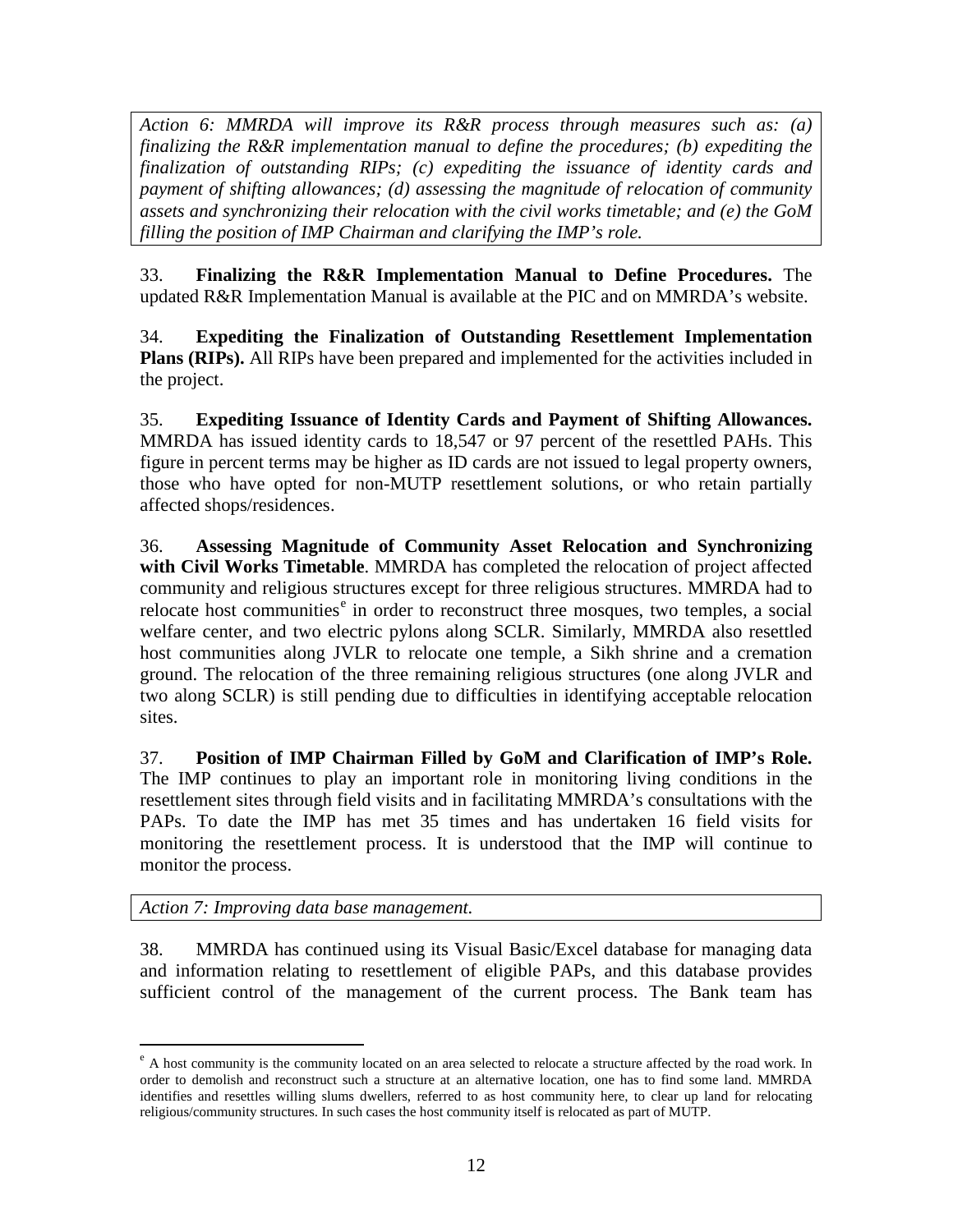continued to monitor R&R data management and the disclosure of relevant R&R information, including the lists of eligible PAPs prior to their actual relocation.

*Action 8: MMRDA will engage in communications with Project-affected Persons and improve documentation.*

39. MMRDA has made sustained efforts to maintain communications with the PAPs. Specific weekday hours have been set aside for face to face to meetings with PAPs by the Chief R&R, in addition to special meetings held with specific PAP groups, such as residents, shopkeepers, and custodians of religious structures. In addition, the Chief-R&R and his team meet PAPs on an almost daily basis. All relevant Project-related information is available at MMRDA's PIC and on its website.

*Action 9: Improve grievance redress process.*

40. This action is completed. The grievance committees were reconstituted and the process streamlined in April 2006. Since then the single member independent Grievance Redress Committees (GRCs) have heard and dealt with cases registered with them which pertained to eligibility for entitlements (claims for alternative houses or shops). The deadline for registering such grievances was May 15, 2009. The GRCs had heard and decided on all registered cases by October 10, 2011. Complainants whose claims were declined by the GRCs retain the option to seek recourse in court. The field level grievance committee has heard and resolved all 3,704 cases registered, of which 1,169 received favorable verdicts. Claimants not satisfied with the field level mechanism outcome had the option to appeal to the senior level mechanism. The senior level GRC has resolved all 902 cases registered with it as of October 10, 2011, of which it determined 294 were eligible. Parallel to this GRC process focused on entitlements, MMRDA has an established system for hearing and addressing a wide range of grievances including post-resettlement issues with specific weekdays set aside for this purpose. The PAPs will continue to have access to this mechanism through MMRDA's Chief R&R Office. In addition, PAPs will also retain access to the IMP for resolving broader policy issues including those concerning group requests. The 2008 impact assessment study recorded a high degree of PAP satisfaction with the grievance redress process.

*Action 10: Operationalization of the Implementation Manual.*

41. This action has been completed. The Implementation Manual was finalized, taking into account the Bank's comments, and is available at the PIC and on the MMRDA website, which is currently being updated. The manual has been used to administer the entitlements and apply relevant procedures.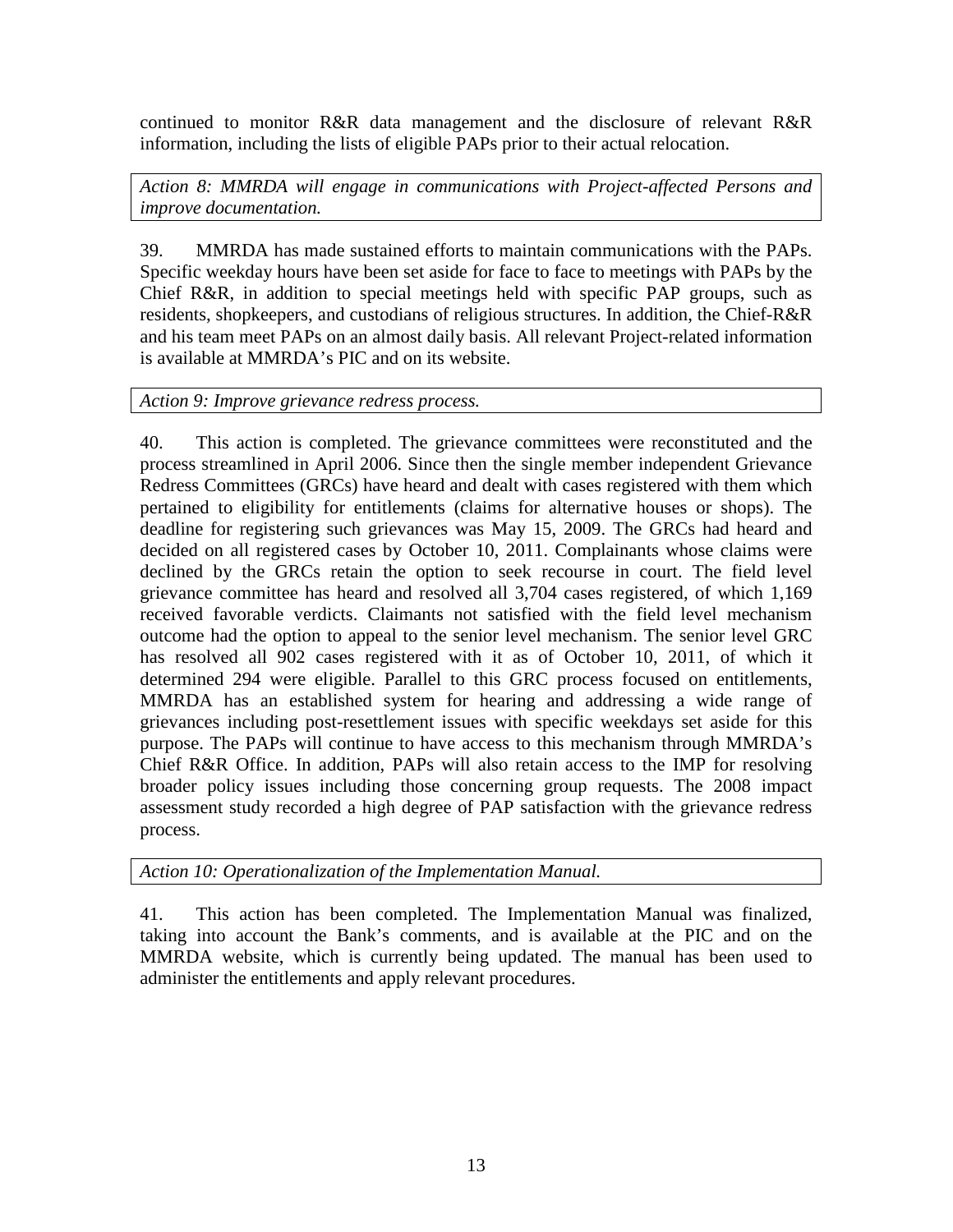## IV. CONCLUSION

<span id="page-21-0"></span>42. **Resettlement**. Management is satisfied with the sustained change in MMRDA's approach to resettlement management, characterized by efforts to explore negotiated solutions in consultation with PAPs. MMRDA has demonstrated willingness and ability to successfully pursue and conclude negotiations even with the more difficult or challenging cases, including large- and medium-size shopkeepers, residences and shop owners, and custodians of religious and community structures. MMRDA is in the process of carrying out the agreed redevelopment schemes for the USOA shopkeepers and resident families of 13 relocated MHADA buildings. Management continues to monitor the process. Further, MMRDA has initiated the legal process in those cases where it has not been able to resolve issues through negotiations. These include: six residences and 40 shopkeepers including 34 properties whose ownership is disputed in court. The Land Acquisition process has been initiated for the remaining six residences and six shops. MMRDA is in the process of concluding the relocation of the three remaining religious structures. Management is reasonably confident that MMRDA will be able to address these few remaining resettlement challenges in a compliant manner beyond project closure and will monitor this.

43. **Post-resettlement.** MMRDA's overall post-resettlement activities have been notable, despite the delay in exercising the exit strategy. The progress MMRDA has achieved in registering and training 95 percent of PAP cooperatives and enabling them to responsibly self-manage their affairs after program exit gives confidence that the postresettlement strategy can be concluded in a sustainable manner. Highlights of the postresettlement intervention include: implementation of LEAP for economic empowerment of poor resettled women; provision of key social services in resettlement sites; substantial progress in repair of works in buildings reporting problems; and some 100 cooperative societies meeting key indicators for program exit.

44. The mainstreaming of the resettlement sites into the urban services network remains a challenge even as MCGM provides the basic services. MMRDA is pursuing the matter with the GoM and MCGM regarding long-term sustainability of basic services provision to the resettlement sites. The Bank has discussed the issue with the GoM and will monitor the process. Overall, the quality of compliance in the R&R implementation has improved and over the years MMRDA has begun to take informed safeguard decisions even without the Bank's technical advice. However, Management will continue to monitor the progress of the remaining actions beyond project closure through annual technical mission. This strategy for Bank oversight over the remaining R&R process has been discussed with the Borrower. During ICR finalization, the Bank agreed with MMRDA on a timetable for implementation, reporting and monitoring of the remaining resettlement actions.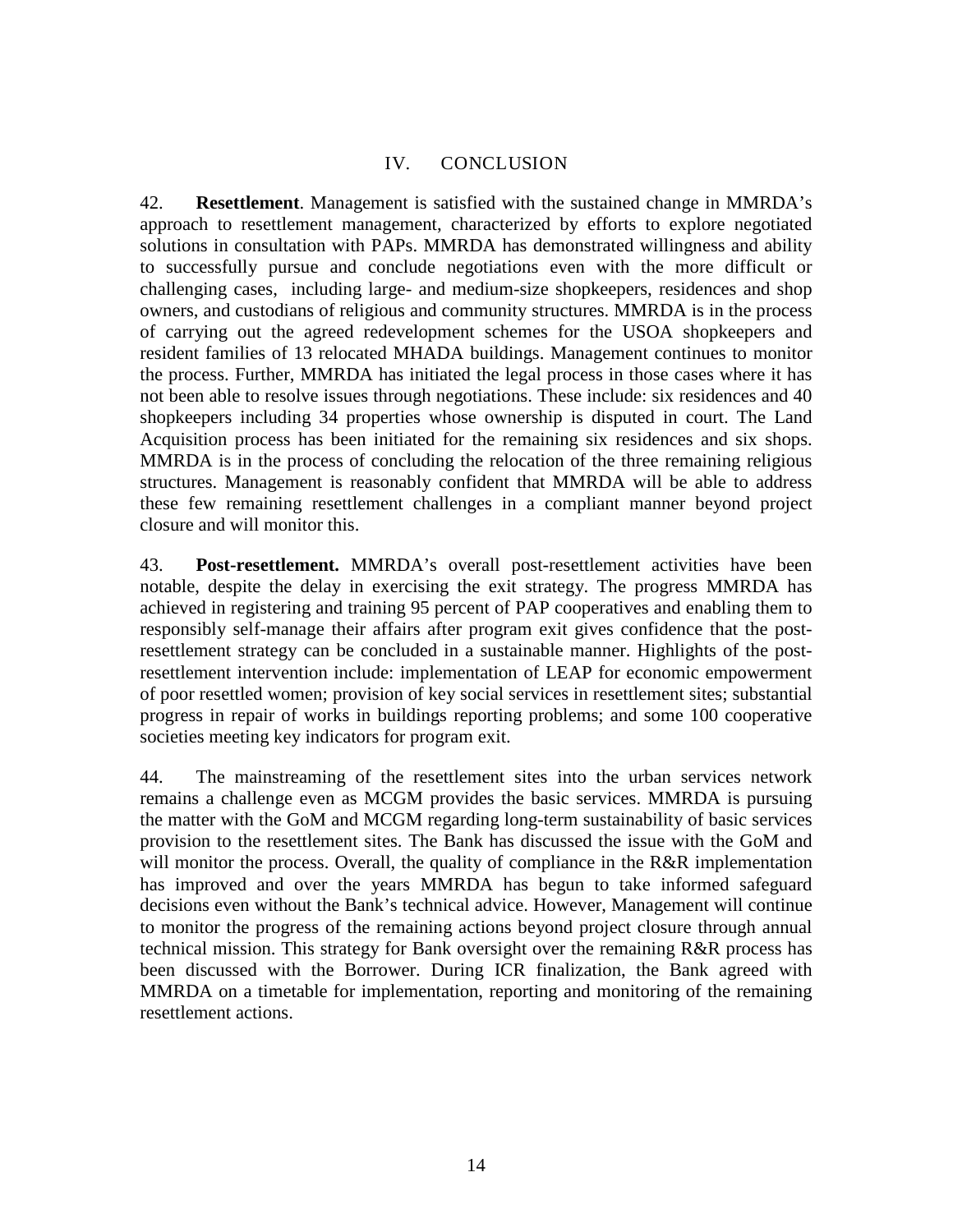| N <sub>0</sub> | <b>Action</b>                                                                              | <b>Target</b> | <b>Revised</b><br><b>Target</b> | Apr-<br>May<br>2005<br>(Panel<br>Visit)                     | Feb<br>2006<br>(Mgmt<br>Response)             | <b>Dec 2006</b><br>(First<br>Progress<br>Report) | <b>Sep 2007</b><br>(Second<br>Progress<br>Report) | <b>Jan 2009</b><br>(Third<br>Progress<br>Report) | <b>Jan 2010</b><br>(Fourth<br>Progress<br>Report)                                       | <b>Oct 2011</b><br>(Fifth<br>Progress<br>Report)       |
|----------------|--------------------------------------------------------------------------------------------|---------------|---------------------------------|-------------------------------------------------------------|-----------------------------------------------|--------------------------------------------------|---------------------------------------------------|--------------------------------------------------|-----------------------------------------------------------------------------------------|--------------------------------------------------------|
| 1              | No. of<br>households<br>shifted to<br>permanent<br>houses                                  | 17,378        | 19,394                          | 12,396<br>(71%)                                             | 13,877<br>(80%)                               | 15,315<br>(88%)                                  | 15,784<br>(91%)                                   | 16,580<br>(95%)                                  | 17,134<br>(98%)                                                                         | 19,348<br>(99.76%)                                     |
| $\overline{2}$ | No. of<br>affected<br>shopkeepers<br>provided                                              | 2,469         | 1,822                           | 249<br>$(15.6\%)$                                           | 369<br>(23%)                                  | $\overline{752}$<br>(47%)                        | 1,104<br>(69%)                                    | 1,437<br>$(90\%)$                                | 1,490<br>$(93.5\%)$                                                                     | 1,782<br>$(97.8\%)$                                    |
|                | permanent<br>alternative<br>shops<br>$<$ 225 sq.ft.<br>(small)                             | 1,669         | 1,256                           | NA                                                          | <b>NA</b>                                     | 668 (61%)                                        | 877<br>(81%)                                      | 1,018<br>(71%)                                   | 1,071<br>(94%)                                                                          | 1227<br>(97.7%)                                        |
|                | $>$ 225 sq.ft.<br>(medium and<br>$large\}$                                                 | 800           | 566                             | <b>NA</b>                                                   | <b>NA</b>                                     | 84<br>$(16.5\%)$                                 | 227<br>$(44.5\%)$                                 | 419<br>(82%)                                     | 419<br>(82%)                                                                            | 555<br>$(98.06\%)$                                     |
| 3              | No. of<br>households<br>issued<br>identity<br>cards <sup>f</sup>                           | 19,847        | 19,491                          | 1,685<br>$(8\%)$                                            | 5,616<br>(28%)                                | 6,319<br>(32%)                                   | 15,011<br>(75%)                                   | 17,467<br>$(90\%)$                               | 18,432<br>$(98.5%$ of<br>resettled<br>PAH <sub>s</sub> )                                | 18,547<br>(97% of<br>resettled<br>PAH <sub>s</sub> )   |
| $\overline{4}$ | Disclosure of<br>beneficiaries<br>list on the<br>website                                   | 19,847        | 19,491                          | Nil                                                         | 10,910<br>(55%)                               | 15,627<br>(78%)                                  | 16,447<br>(82%)                                   | 17,467<br>$(90\%)$                               | 18,202<br>$(94\% \text{ of }$<br>total and<br>87% of<br>resettled<br>PAH <sub>s</sub> ) | 18,547<br>$(97%$ of<br>resettled<br>PAH <sub>s</sub> ) |
| 5              | No. of<br>cooperative<br>societies<br>registered<br>(approximate)                          | $200*$        | 188                             | 47<br>$(27%)$ ‡                                             | 48<br>$(28)$ <sup><math>\ddagger</math></sup> | 58<br>$(33%)_1^*$                                | 85<br>$(49%)_1^+$                                 | 157<br>$(90\%)$ <sup>+</sup>                     | 174<br>(93%)                                                                            | 182<br>(97%)                                           |
| 6              | No. of<br>maintenance<br>funds<br>(Interest)<br>transferred to<br>cooperative<br>societies | $200*$        | 188                             | $\overline{23}$<br>$(13%)$ <sup><math>\ddagger</math></sup> | 23<br>$(13%)_1^*$                             | 46<br>$(26\%)\ddagger$                           | 46<br>$(26\%)\ddagger$                            | 52<br>$(30\%)\ddagger$                           | 157<br>of 174<br>registered<br>$(90\%)$                                                 | 162<br>of 182<br>(86%)                                 |

## ANNEX 1: KEY RESETTLEMENT IMPLEMENTATION PROGRESS

<span id="page-22-0"></span>f The number of identity cards issued differs from the revised target of beneficiaries to be resettled due to the fact that some eligible beneficiaries who were issued identity cards are finally not required to be moved because of changes in the alignments.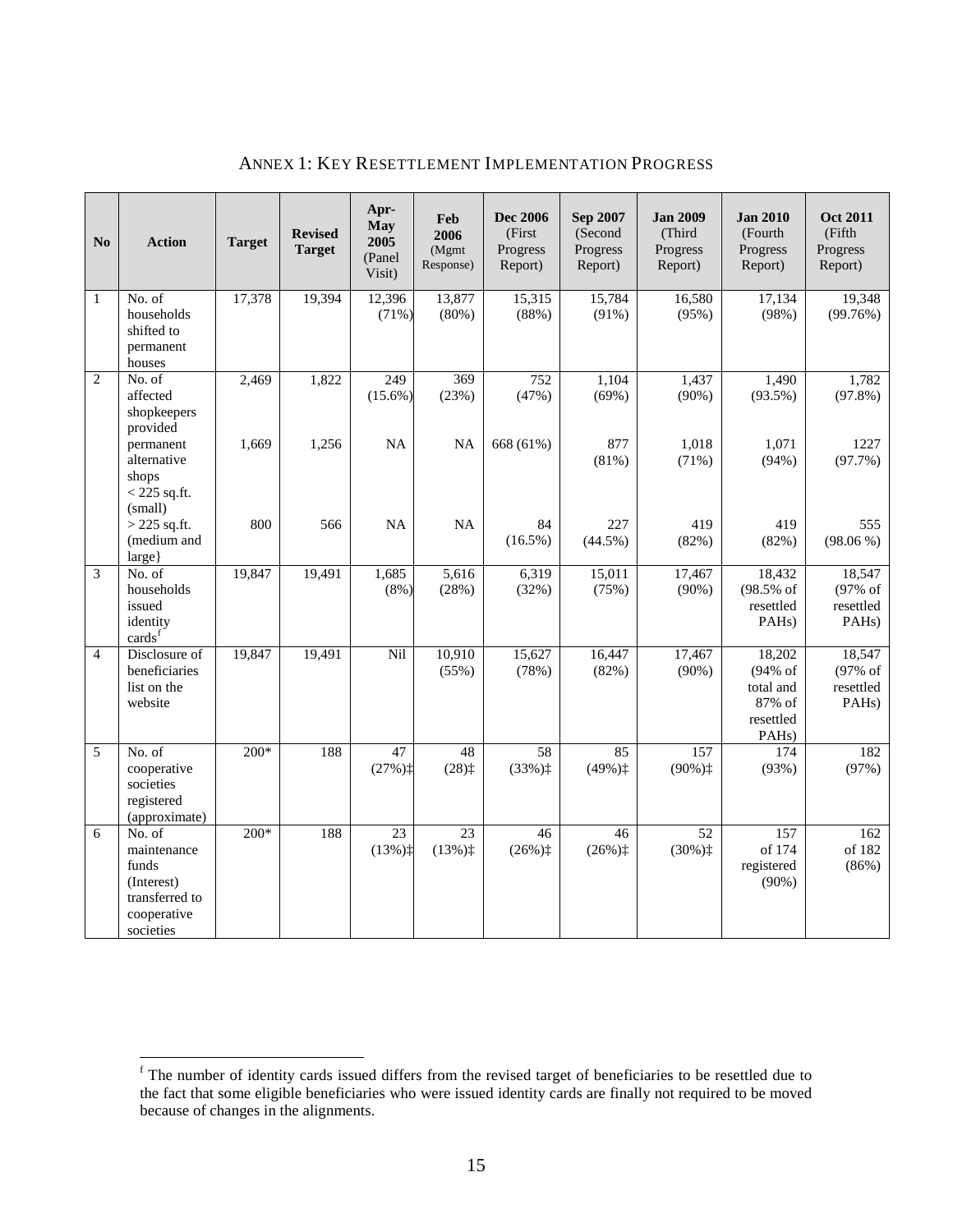| N <sub>0</sub>  | <b>Action</b>                                                                                                                    | <b>Target</b>                      | <b>Revised</b><br><b>Target</b> | Apr-<br><b>May</b><br>2005<br>(Panel<br>Visit) | Feb<br>2006<br>(Mgmt<br>Response) | <b>Dec 2006</b><br>(First<br>Progress<br>Report) | Sep 2007<br>(Second<br>Progress<br>Report)                                                       | <b>Jan 2009</b><br>(Third<br>Progress<br>Report)                     | <b>Jan 2010</b><br>(Fourth<br>Progress<br>Report)                                | <b>Oct 2011</b><br>(Fifth<br>Progress<br>Report)                 |
|-----------------|----------------------------------------------------------------------------------------------------------------------------------|------------------------------------|---------------------------------|------------------------------------------------|-----------------------------------|--------------------------------------------------|--------------------------------------------------------------------------------------------------|----------------------------------------------------------------------|----------------------------------------------------------------------------------|------------------------------------------------------------------|
| 7               | No. of<br>cooperative<br>societies that<br>received<br>Building<br>Maintenance<br>Funds                                          | $200*$                             | 188                             | 47<br>$(27%)$ <sup>+</sup>                     | 47<br>$(27%)$ <sup>+</sup>        | 47<br>$(27%)$ <sup>+</sup>                       | 47<br>$(27%)$ <sup>+</sup>                                                                       | 125<br>$(71\%)^+$                                                    | 155<br>of 174<br>registered<br>(89%)                                             | 172<br>of 182<br>registered<br>$(94.5\%)$                        |
| 8               | No. of PAPs<br>who received<br>assistance<br>under<br>Community<br>Management<br>Funds                                           | 2000                               | <b>NA</b>                       | <b>NA</b>                                      | 244<br>(12%)                      | 244<br>(12%)                                     | 244<br>(12%)                                                                                     | The fund is<br>provided to<br>cooperative<br>societies               | The fund is<br>provided to<br>cooperative<br>societies                           | CMF given<br>to 172<br>societies                                 |
| 9               | Transfer of<br>common<br>facilities (pre-<br>school,<br>society office<br>and welfare<br>centre) to<br>cooperative<br>societies) | 600<br>(for 200)<br>societie<br>s) | 540                             | Nil                                            | Nil                               | 114<br>(18%)                                     | 423<br>(70%)                                                                                     | 445<br>(82%)                                                         | For 179<br>societies<br>received<br>(100 % of<br>the<br>registered<br>societies) | 183<br>societies<br>(100 % of<br>the<br>registered<br>societies) |
| 10              | Issue of<br>building<br>maintenance<br>manuals to<br>cooperative<br>societies                                                    | 152                                | 157                             | Nil                                            | Nil                               | 100<br>(66%)                                     | 100<br>(66%)                                                                                     | 157                                                                  | 174                                                                              | 182                                                              |
| 11              | No. of<br>community<br>assets<br>reconstructed                                                                                   | $87*$                              | 75                              | <b>NA</b>                                      | 16<br>(18%)                       | 18<br>(21%)                                      | 50<br>(58%)                                                                                      | 60                                                                   | 69                                                                               | 69                                                               |
| 12              | Water supply<br>- Mankhurd<br>(sample<br>$building$ ) $-$<br>lpcd                                                                | 90                                 | 90                              | 69                                             | $60 - 65$                         | 70-125                                           | 90-150<br>27<br>buildings<br>get 90-95<br>lpcd; 2 get<br>121 and<br>150 lpcd<br>respective<br>ly | 71-171<br>lpcd                                                       | <b>NA</b>                                                                        | 71-88<br>lpcd                                                    |
| $\overline{13}$ | Water supply<br>– Anik<br>(sample<br>buildings)<br>lpcd                                                                          | 90                                 | 90                              | $\overline{25}$                                | $\overline{30}$                   | $70 - 125$                                       | $60 - 129$<br>6<br>buildings<br>get 60-85<br>lpcd;<br>27<br>buildings<br>get 90-<br>129 lpcd     | 57-197<br>58% of 33<br>buildings<br>received<br>more than<br>90 lpcd | <b>NA</b>                                                                        | NA                                                               |

\* Revised target. A total of 188 buildings were occupied by Project closure.

‡ This represents the percentage of then fully occupied buildings where residents could register their housing cooperative societies.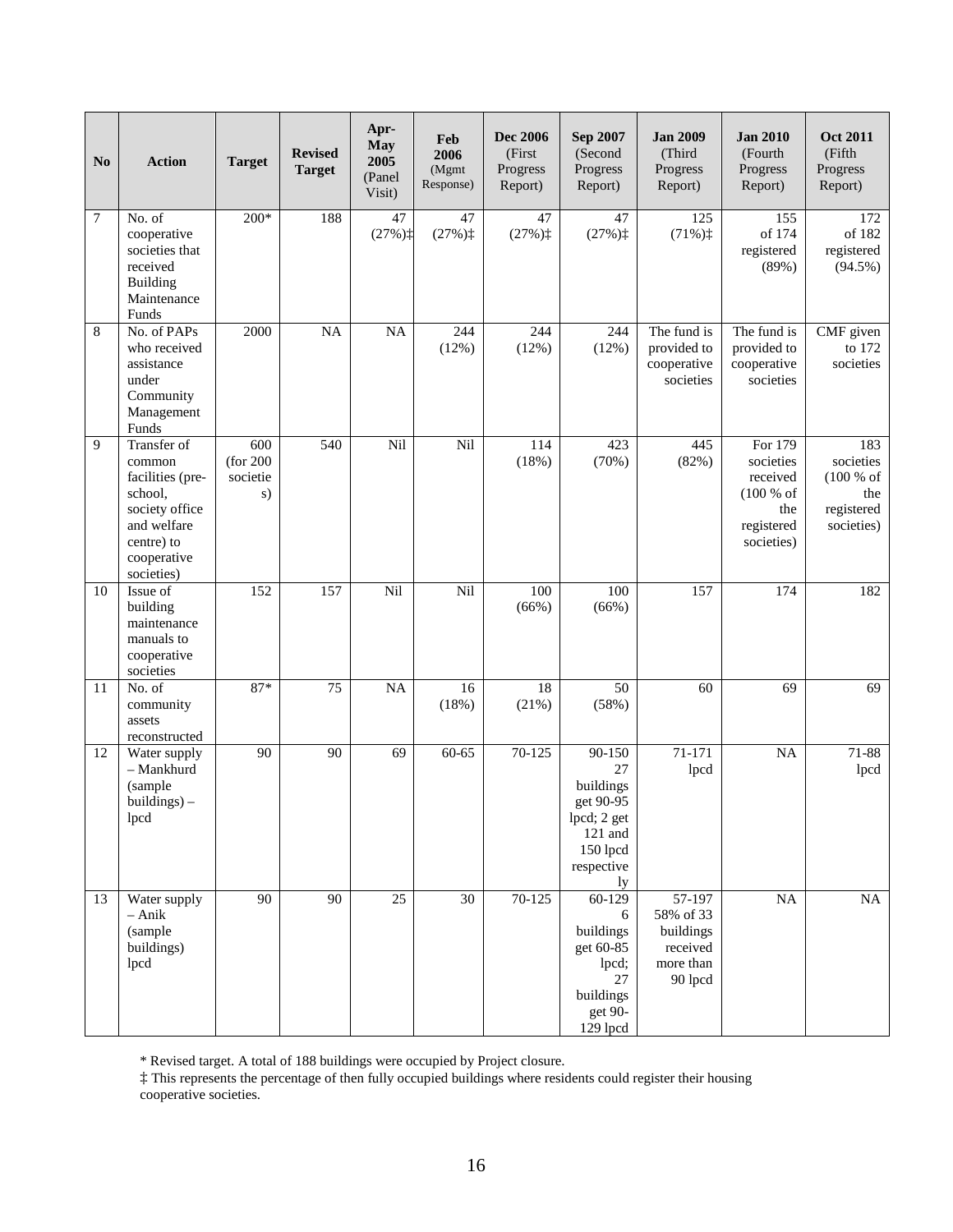## ANNEX 2: WORLD BANK SUPERVISION MISSIONS, SINCE MARCH 2006

#### **March 9 – 14, 2006**

<span id="page-24-0"></span>

| Task Team Leader                       |
|----------------------------------------|
| Senior Procurement Specialist          |
| <b>Financial Management Specialist</b> |
| Manager, Procurement                   |
| Senior Financial Management Specialist |
| Senior Finance Officer                 |
| Senior Social Development Specialist   |
| Manager, Financial Management          |
| Lead Social Development Specialist     |

## **April 12 – 21, 2006**

| Task Team Leader               |
|--------------------------------|
| Senior Environment Specialist  |
| Architect                      |
| Regional Safeguards Advisor    |
| Lead Urban Specialist          |
| Social Development Consultant  |
| Senior Country Program Manager |
| Senior Social Specialist       |

## **May 2 – 5, 2006**

| Task Team Leader                     |
|--------------------------------------|
| <b>Transport Specialist</b>          |
| <b>Transport Specialist</b>          |
| <b>Traffic Management Specialist</b> |

## **June 5 – 6, 2006**

| Task Team Leader              |
|-------------------------------|
| Safeguards Advisor            |
| <b>Country Director</b>       |
| Social Development Consultant |
| Senior Social Specialist      |

## **June 28, 2006**

| Task Team Leader              |  |
|-------------------------------|--|
| Social Development Consultant |  |

### **July 25 – 28, 2006**

| <b>Task Team Leader</b>         |
|---------------------------------|
| <b>Environmental Specialist</b> |
| <b>Transport Specialist</b>     |
| <b>Transport Specialist</b>     |
| Social Development Consultant   |
| Senior Social Specialist        |
| <b>Environmental Specialist</b> |
| <b>Environmental Specialist</b> |

## **August 14, 2006**

| <b>Acting Country Director</b> |
|--------------------------------|
| Social Development Consultant  |
| Senior Social Specialist       |

## **August 17 – 25, 2006**

| <b>Task Team Leader</b>                |
|----------------------------------------|
| Senior Procurement Specialist          |
| <b>Transport Specialist</b>            |
| <b>Environmental Specialist</b>        |
| <b>Transport Specialist</b>            |
| <b>Transport Specialist</b>            |
| <b>Financial Management Specialist</b> |
| Social Development Consultant          |
| <b>Traffic Management Specialist</b>   |
| <b>Rail Transport Specialist</b>       |
| <b>Public Relations Specialist</b>     |
| <b>Environmental Specialist</b>        |

#### **September 25 – 26, 2006**

|                          | <b>Social Development Consultant</b> |
|--------------------------|--------------------------------------|
| Senior Social Specialist |                                      |

#### **November 22 – 24 and 26 – 29, 2006**

| Task Team Leader                       |
|----------------------------------------|
| Regional Safeguards Advisor            |
| Senior Social Specialist               |
| Social Development Consultant          |
| Senior Water and Sanitation Specialist |

#### **January 16 – 25, 2007**

| <b>Task Team Leader</b>                 |
|-----------------------------------------|
| Regional Safeguards Advisor             |
| Lead Urban Specialist                   |
| <b>Transport Specialist</b>             |
| <b>Financial Specialist</b>             |
| Senior Technical Advisor for Safeguards |
| Social Development Consultant           |
| <b>External Relations</b>               |
| Senior Social Specialist                |
| Senior Environmental Specialist         |
| Senior Water and Sanitation Specialist  |
| Railway Specialist (consultant)         |
| <b>Financial Analyst</b>                |
| <b>Environment Consultant</b>           |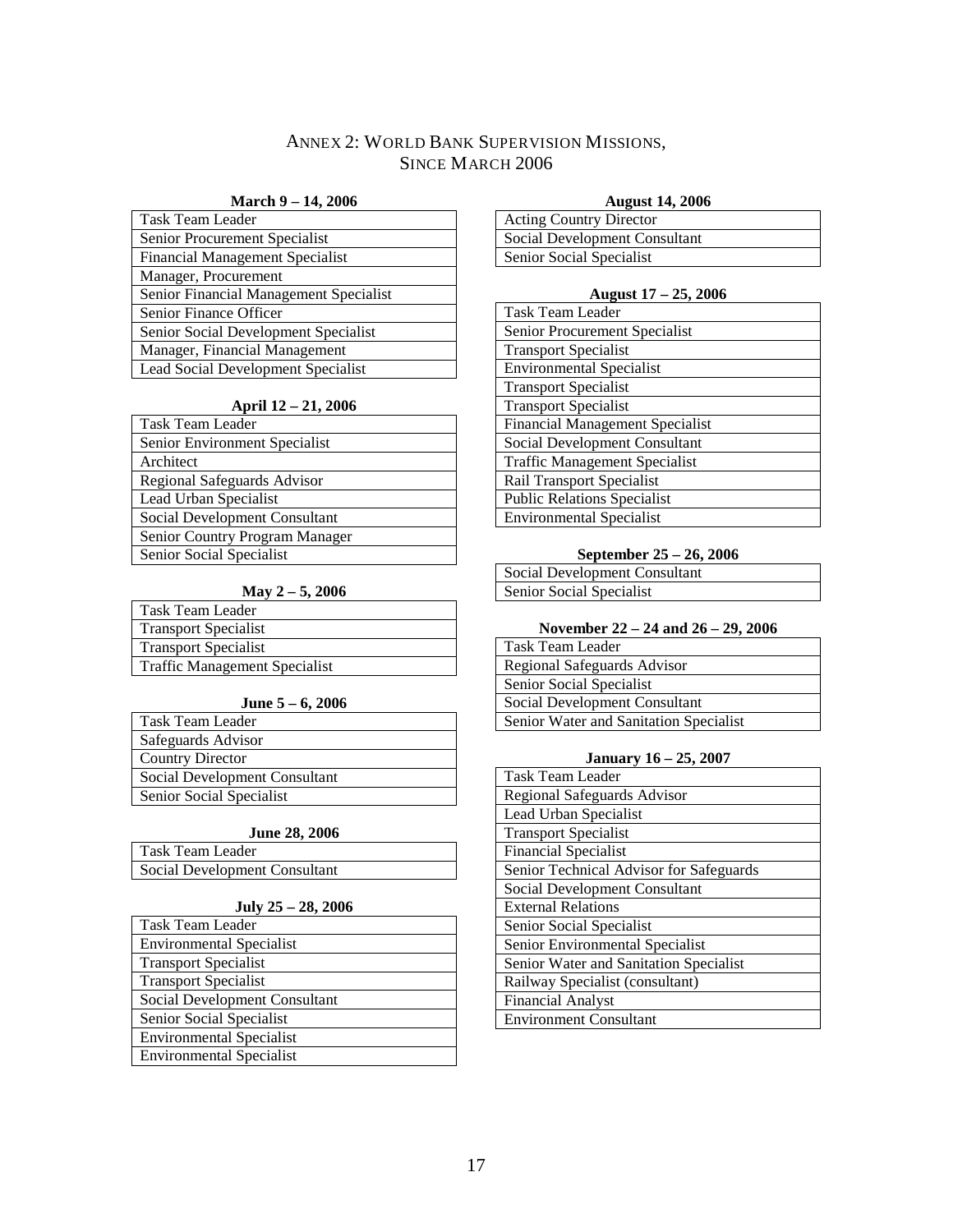## **February 2, 2007**

| l Task Team Leader              |
|---------------------------------|
| Civil Engineer                  |
| Railway Specialist (consultant) |

#### **March 7, 2007**

| Task Team Leader              |
|-------------------------------|
| Sector Manager, Transport     |
| Social Development Consultant |

## **April 16 – 19, 2007**

| <b>Senor Transport Specialist</b> |  |
|-----------------------------------|--|
| Social Development Consultant     |  |

### **April 25 – 27, 2007**

| Social Development Consultant       |  |
|-------------------------------------|--|
| Senor Social Development Specialist |  |

### **June 6 – 7, 2007**

| Task Team Leader              |  |
|-------------------------------|--|
| Social Development Consultant |  |

#### **July 6 – 20, 2007**

| <b>Task Team Leader</b>                |
|----------------------------------------|
| <b>Environmental Specialist</b>        |
| Procurement Specialist                 |
| Regional Safeguards Advisor            |
| Lead Urban Specialist                  |
| <b>Transport Specialist</b>            |
| <b>Financial Specialist</b>            |
| Social Development Consultant          |
| <b>External Relations</b>              |
| Senior Social Specialist               |
| Senior Environmental Specialist        |
| Senior Water and Sanitation Specialist |
| Railway Specialist (consultant)        |
| <b>Financial Analyst</b>               |
| <b>ATC</b> Specialist                  |
| <b>Environment Consultant</b>          |
| <b>ICT</b> Specialist                  |

#### **August 20 – 22, 2007**

| Task Team Leader              |
|-------------------------------|
| <b>Country Director</b>       |
| Economist                     |
| Social Development Consultant |
| Water Resource Specialist     |
| External Affairs Consultant   |

#### **September 26 – 28, 2007**

| l Task Team Leader            |
|-------------------------------|
| Senior Transport Specialist   |
| Social Development Consultant |

## **November 20 – 21, 2007**

Task Team Leader Social Development Consultant

#### **December 16 – 18, 2007**

| Task Team Leader              |  |
|-------------------------------|--|
| Social Development Consultant |  |

#### **January 7–17, 2008 / January 23–February 4, 2008**

| Task Team Leader                          |
|-------------------------------------------|
| <b>Transport Specialist</b>               |
| <b>Environmental Specialist</b>           |
| Procurement Specialist                    |
| <b>Transport Specialist</b>               |
| Regional Safeguards Advisor               |
| <b>Transport Sector Manager</b>           |
| Social Safeguards Specialist (consultant) |
| <b>Financial Specialist</b>               |
| <b>Financial Specialist</b>               |
| Social Development Consultant             |
| <b>External Relations</b>                 |
| Senior Social Specialist                  |
| Senior Water and Sanitation Specialist    |
| Railway Specialist (consultant)           |
| <b>Financial Analyst</b>                  |
| <b>ATC</b> Specialist                     |
| <b>Environment Consultant</b>             |
| <b>ICT</b> Specialist                     |

#### **April 6 – 10, 2008**

| Task Team Leader            |
|-----------------------------|
| <b>Transport Specialist</b> |
| Rail Transport Specialist   |
| Rail Transport Specialist   |

## **May 14 – 15, 2008**

| Task Team Leader            |  |
|-----------------------------|--|
| <b>Transport Specialist</b> |  |
|                             |  |

## **May 22 – 23, 2008**

| Task Team Leader              |  |
|-------------------------------|--|
| Social Development Consultant |  |

#### **July 11 – 12, 2008**

| Task Team Leader                           |
|--------------------------------------------|
| Safeguards Regional Adviser                |
| Social Safeguards Specialist, (consultant) |
| Environmental Safeguards Specialist        |
| Social Development Consultant              |
| Senior Social Specialist                   |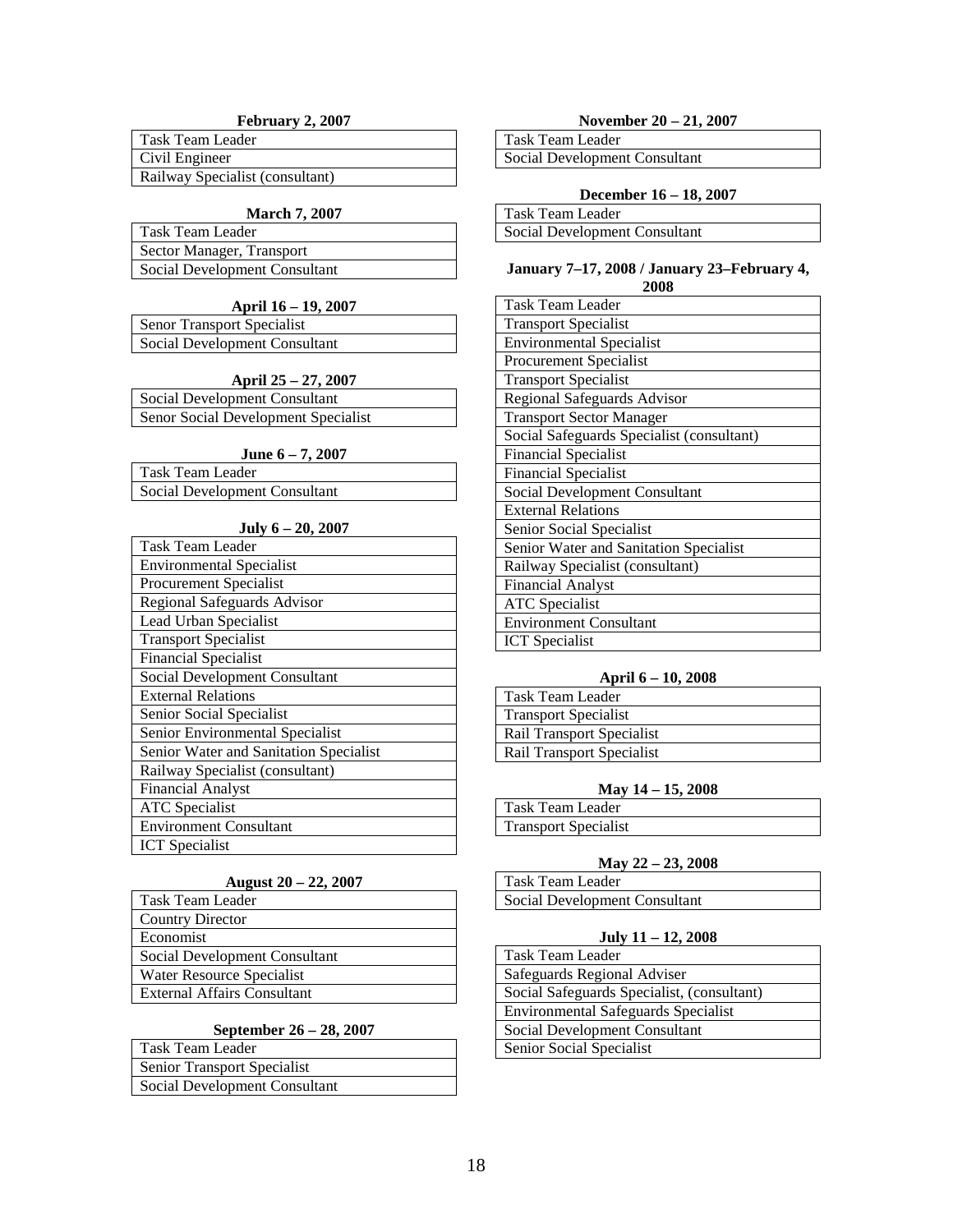## **July 23 – August 5, 2008**

| <b>Task Team Leader</b>                |
|----------------------------------------|
| <b>Transport Specialist</b>            |
| Procurement Specialist                 |
| <b>Financial Specialist</b>            |
| Regional Safeguards Advisor            |
| <b>Transport Specialist</b>            |
| <b>Financial Specialist</b>            |
| <b>Environmental Specialist</b>        |
| Social Development Consultant          |
| <b>External Relations</b>              |
| Senior Social Specialist               |
| Senior Water and Sanitation Specialist |
| Railway Specialist (consultant)        |
| <b>Financial Analyst</b>               |
| <b>Environment Consultant</b>          |
| <b>ICT</b> Specialist                  |

#### **September 15 – 16, 2008**

| <b>Transport Specialist</b>   |  |
|-------------------------------|--|
| Social Development Consultant |  |

## **November 23 – November 26, 2008**

| Task Team Leader                       |
|----------------------------------------|
| <b>Transport Specialist</b>            |
| <b>Financial Management Consultant</b> |
| <b>Transport Specialist</b>            |
| <b>Environmental Specialist</b>        |
| Social Development Consultant          |

## **January 28 – February 6, 2009**

| Task Team Leader                       |
|----------------------------------------|
| <b>Transport Specialist</b>            |
| <b>Procurement Specialist</b>          |
| Regional Safeguards Advisor            |
| <b>Transport Specialist</b>            |
| <b>Transport Specialist</b>            |
| <b>Financial Specialist</b>            |
| <b>Environmental Specialist</b>        |
| Social Development Specialist          |
| <b>External Relations</b>              |
| Senior Social Specialist               |
| Railway Specialist (consultant)        |
| <b>Environment Consultant</b>          |
| <b>Financial Management Consultant</b> |
| <b>ICT</b> Consultant                  |

#### **March 26-30, 2009**

Social Development Specialist

#### **May 6, 2009**

| <b>Transport Specialist</b>   |
|-------------------------------|
| <b>Transport Specialist</b>   |
| Social Development Specialist |

|  |  | May 25, 2009 |
|--|--|--------------|
|--|--|--------------|

Social Development Specialist

**June 17-28, 2009** Social Development Specialist

### **July 13-24, 2009**

| <b>Task Team Leader</b>                |
|----------------------------------------|
| <b>Transport Specialist</b>            |
| <b>Procurement Specialist</b>          |
| <b>Transport Specialist</b>            |
| <b>Transport Economist</b>             |
| Economist                              |
| <b>Environmental Specialist</b>        |
| Social Development Specialist          |
| <b>External Relations</b>              |
| Senior Social Specialist               |
| Railway Specialist Consultant          |
| <b>Financial Management Consultant</b> |
|                                        |
| Urban Transport Planner                |

#### **August 16-20, 2009**

| Social Development Specialist |  |
|-------------------------------|--|
|-------------------------------|--|

#### **October 15, 2009**

| <b>Transport Specialist</b>   |  |
|-------------------------------|--|
| <b>Transport Specialist</b>   |  |
| Social Development Specialist |  |

## **February 15-19, 2010**

| <b>Task Team Leader</b>                |
|----------------------------------------|
| <b>Transport Specialist</b>            |
| Procurement Specialist                 |
| <b>Project Management Specialist</b>   |
| Economist                              |
| <b>Environmental Specialist</b>        |
| Social Development Specialist          |
| <b>External Relations</b>              |
| Senior Social Specialist               |
| Railway Specialist (consultant)        |
| <b>Financial Management Consultant</b> |
| <b>Urban Transport Planner</b>         |
| <b>Traffic Management Specialist</b>   |

## **April 9, 2010**

| Transport Specialist          |  |
|-------------------------------|--|
| Social Development Specialist |  |

#### **April 22, 2010**

| <b>Transport Specialist</b>   |  |
|-------------------------------|--|
| Social Development Specialist |  |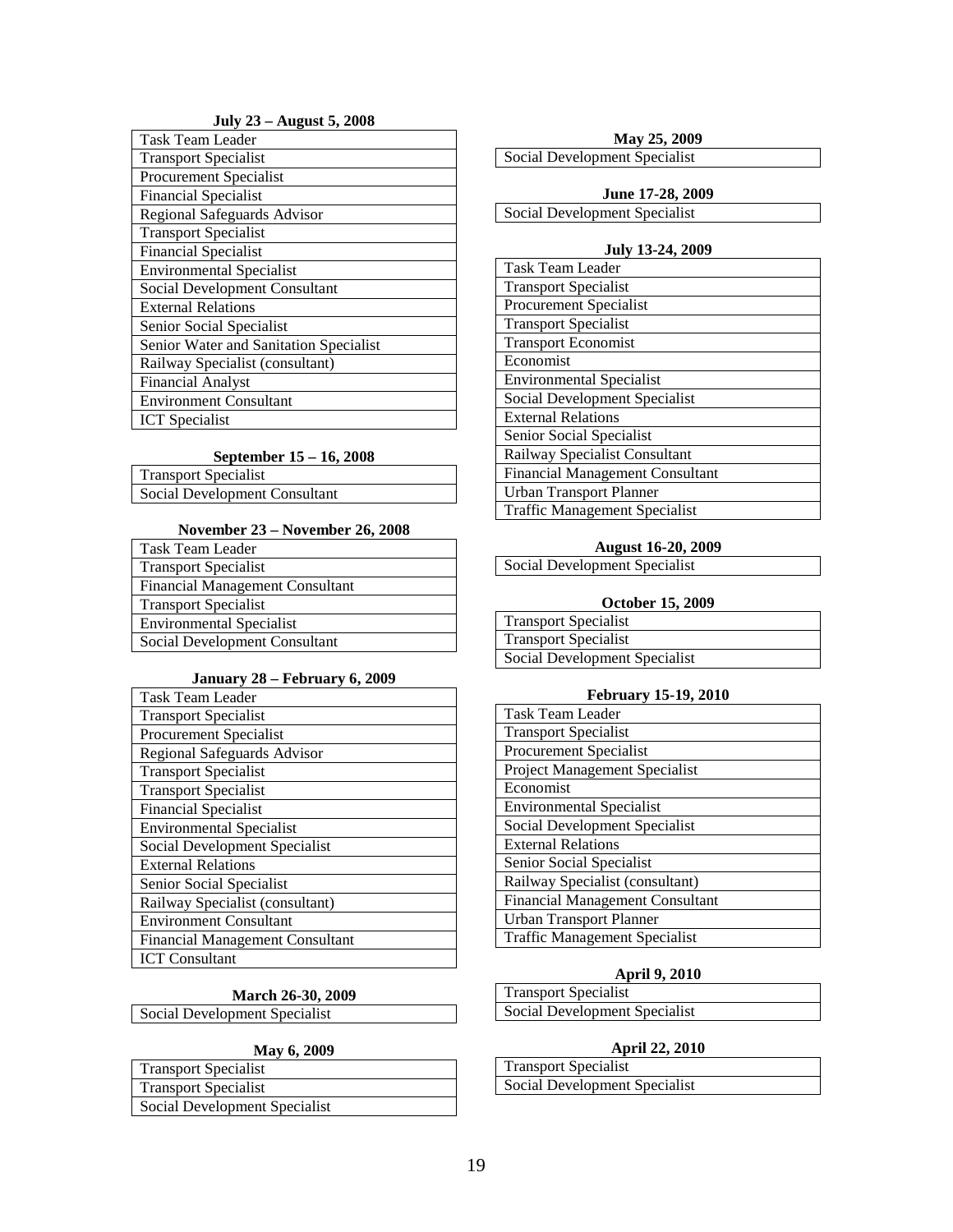## **May 12-14, 2010**

Transport Specialist Social Development Specialist

## **May 22-23, 2010**

Lead Transport Specialist Social Development Specialist

### **July 14 – 26, 2010**

| <b>Task Team Leader</b>                |
|----------------------------------------|
| <b>Transport Specialist</b>            |
| Senior Transport Specialist            |
| Consultant                             |
| Regional Safeguard Advisor             |
| <b>Urban Transport Specialist</b>      |
| <b>External Relations Advisor</b>      |
| <b>Procurement Specialist</b>          |
| <b>Environmental Specialist</b>        |
| Social Development Specialist          |
| <b>Financial Management Consultant</b> |
| Railway Specialist (consultant)        |
| Governance and Finance Specialist      |
| Junior Economist                       |

## **October 18-19, 2010**

| <b>Transport Specialist</b>   |
|-------------------------------|
| Social Development Specialist |
| Country Operations Advisor    |
|                               |

#### **February 3-4, 2010**

#### **January 31 –February 11, 2011**

| Transport Specialist and Acting Task Team Leader |
|--------------------------------------------------|
| Senior Transport Specialist                      |
| <b>Lead Transport Specialist</b>                 |
| <b>Project Management Specialist</b>             |
| Sr. Procurement Specialist                       |
| <b>Environmental Specialist</b>                  |
| Social Development Specialist                    |
| <b>Financial Management Consultant</b>           |
| <b>Financial Management Specialist</b>           |
| Railway Specialist (consultant)                  |
| Consultant, Railway Specialist                   |
| <b>External Relations Advisor</b>                |
| Governance & Finance Specialist                  |

#### **February 14-16, 2011**

| Vice President, Sustainable Development        |
|------------------------------------------------|
| <b>Network</b>                                 |
| Sector Director, South Asia Sector Sustainable |
| Development                                    |
| Country Manager, India                         |
| <b>Country Operations Advisor</b>              |
| Country Sector Coordinator, Sustainable        |
| Development Network                            |
| <b>Task Team Leader</b>                        |
| Social Development Specialist                  |

#### **May 2-4, 2011**

Social Development Specialist

#### **May 15-16, 2011**

| <b>Managing Director</b>          |
|-----------------------------------|
| Regional Vice-President, SARVP    |
| Country Director, India           |
| <b>Country Operations Advisor</b> |
| Sr. Rural Water Specialist        |
| <b>External Relations Advisor</b> |
| Task Team Leader                  |
| Social Development Specialist     |

#### **May 23-28, 2011**

| Task Team Leader                     |
|--------------------------------------|
| <b>Transport Specialist</b>          |
| Senior Social Development Specialist |
| <b>Financial Specialist</b>          |

#### **July 25-29, 2011**

Social Development Specialist

## **September 20-23, 2011**

Social Development Specialist

#### **October 10-14, 2011**

| <b>Transport Specialist and Task Team Leader</b> |
|--------------------------------------------------|
| Senior Social Development Specialist             |
| Senior Operations Officer, OPCQC                 |
| Social Development Specialist                    |

#### **October 17-18, 2011**

| <b>Country Director</b>                   |
|-------------------------------------------|
| <b>Operations Advisor</b>                 |
| Governance Advisor                        |
| <b>Lead Transport Specialist</b>          |
| Transport Specialist and Task Team Leader |
| Social Development Specialist             |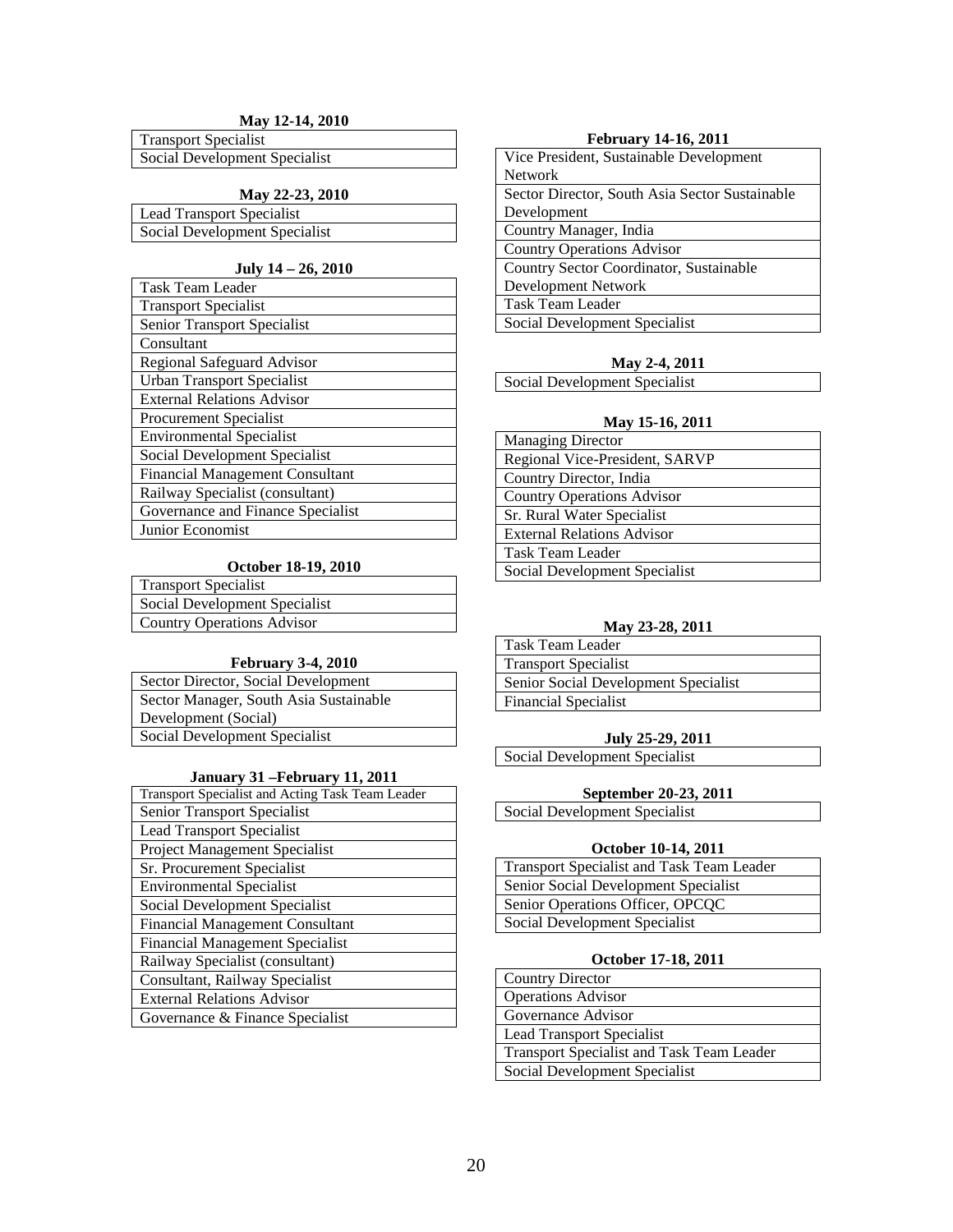| ANNEX 3: MUTP: STATUS OF ISSUES AS OF OCTOBER 15, 2011 |  |  |  |  |
|--------------------------------------------------------|--|--|--|--|
|--------------------------------------------------------|--|--|--|--|

<span id="page-28-0"></span>

| <b>Issue</b>                                                                                                                                                                                                                                                                             | <b>Status as of</b><br><b>October 15, 2011</b> | <b>Comments</b>                                                                                                                                                                                                                                                                                                                                                                                                                                                                                                                                                                                                                                                                                                                                                            |
|------------------------------------------------------------------------------------------------------------------------------------------------------------------------------------------------------------------------------------------------------------------------------------------|------------------------------------------------|----------------------------------------------------------------------------------------------------------------------------------------------------------------------------------------------------------------------------------------------------------------------------------------------------------------------------------------------------------------------------------------------------------------------------------------------------------------------------------------------------------------------------------------------------------------------------------------------------------------------------------------------------------------------------------------------------------------------------------------------------------------------------|
| <b>Resettlement of Shopkeepers</b>                                                                                                                                                                                                                                                       |                                                |                                                                                                                                                                                                                                                                                                                                                                                                                                                                                                                                                                                                                                                                                                                                                                            |
| 1. Shopkeeper Resettlement Options                                                                                                                                                                                                                                                       |                                                |                                                                                                                                                                                                                                                                                                                                                                                                                                                                                                                                                                                                                                                                                                                                                                            |
| Complete negotiations /<br>1.1<br>resettlement with all affected<br>shopkeepers of SCLR.                                                                                                                                                                                                 | <b>Completed</b>                               | Negotiations have been completed with the affected shopkeeper<br>groups along SCLR. Over 95 percent of SCLR shopkeepers have<br>been resettled, including 200 medium- or large-size shops. Both<br>groups of SCLR shopkeepers (KNWA) and USOA (IP Requesters)<br>have signed MoU with MMRDA for resettlement in-situ or close<br>by in MN Nagar. MMRDA has started legal process for relocating<br>34 shops having court cases and 6 land owners. (The 34<br>shopkeepers, mostly tenants, joined negotiations and have agreed<br>to join the in-situ schemes, however, are unable to vacate sites as<br>these shops are in the court receiver category due to title dispute)<br>Bank continues to monitor and advise MMRDA to expedite the<br>resettlement of shopkeepers. |
| 1.2<br>Complete negotiations /<br>resettlement of affected<br>shopkeepers of other sub-projects<br>$non-SCLR$ ).                                                                                                                                                                         | Completed                                      | Thus far 1,782 shopkeepers have been resettled, including 555<br>medium- or large-size shopkeepers. Negotiation and resettlement<br>of shopkeepers from JVLR and Thana-Kurla Rail corridor was<br>completed earlier. SATIS and ROBs were deleted from the Project<br>as a part of restructuring in 2008. Relocation of one hotel has been<br>delayed due to court litigation and shall be resolved by leaving the<br>structure undisturbed beyond the road, with some modification.                                                                                                                                                                                                                                                                                        |
| 2. Affected Employees                                                                                                                                                                                                                                                                    |                                                |                                                                                                                                                                                                                                                                                                                                                                                                                                                                                                                                                                                                                                                                                                                                                                            |
| 2.1<br>MMRDA will publicize<br>the R&R policy, which provides<br>one year's income on a one-time<br>basis to those employees who are<br>not re-employed as a result of<br>Project resettlement.                                                                                          | <b>Completed</b>                               | The provision of assistance to affected employees is described in<br>the Implementation Manual which is disclosed in the PIC and<br>uploaded on MMRDA's website.                                                                                                                                                                                                                                                                                                                                                                                                                                                                                                                                                                                                           |
| 2.2<br>MMRDA will process<br>such cases of assistance as and<br>when formal requests are<br>received. The amount of income<br>will be determined by a valuation<br>committee, per the R&R policy.<br>Funding for this assistance will<br>come from the Bank-financed<br>portion of MUTP. | Action in<br>progress                          | MMRDA is yet to receive any requests from the affected<br>employees for assistance. The reasons are that large employers<br>were not affected, or carried their employees. Other employees did<br>not claim benefits as this involved continuous unemployment for<br>three months, whereas the dynamic labor market offered jobs.<br>The Bank continued to monitor this issue.                                                                                                                                                                                                                                                                                                                                                                                             |
| 2.3<br>Employees will be issued<br>identity cards prior to<br>displacement of the business unit.                                                                                                                                                                                         | Completed                                      | Issuance of identity cards to employees has been continued. The<br>Bank monitored the issuance of identity cards to employees prior<br>to their displacement.                                                                                                                                                                                                                                                                                                                                                                                                                                                                                                                                                                                                              |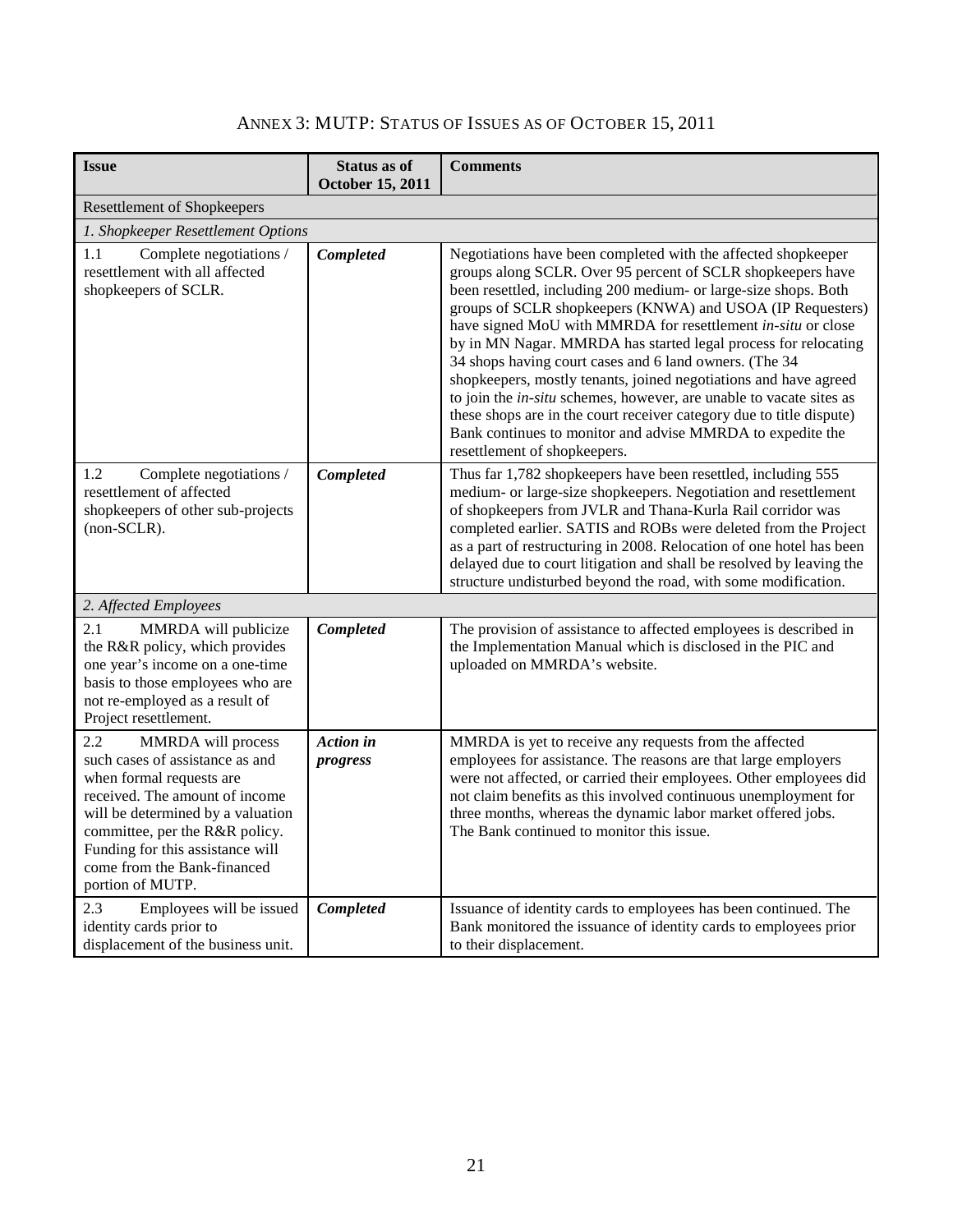| <b>Issue</b>                                                                                                                                                                          | <b>Status as of</b><br>October 15, 2011 | <b>Comments</b>                                                                                                                                                                                                                                                                                                                                                                                                                                                                                                                                                                                                                                                                                                                                                                                                                                                                                                                                                                                                                                                                                                                                                                                                                                                                                                                                        |
|---------------------------------------------------------------------------------------------------------------------------------------------------------------------------------------|-----------------------------------------|--------------------------------------------------------------------------------------------------------------------------------------------------------------------------------------------------------------------------------------------------------------------------------------------------------------------------------------------------------------------------------------------------------------------------------------------------------------------------------------------------------------------------------------------------------------------------------------------------------------------------------------------------------------------------------------------------------------------------------------------------------------------------------------------------------------------------------------------------------------------------------------------------------------------------------------------------------------------------------------------------------------------------------------------------------------------------------------------------------------------------------------------------------------------------------------------------------------------------------------------------------------------------------------------------------------------------------------------------------|
| Post-Resettlement                                                                                                                                                                     |                                         |                                                                                                                                                                                                                                                                                                                                                                                                                                                                                                                                                                                                                                                                                                                                                                                                                                                                                                                                                                                                                                                                                                                                                                                                                                                                                                                                                        |
| 3. Implementation                                                                                                                                                                     |                                         |                                                                                                                                                                                                                                                                                                                                                                                                                                                                                                                                                                                                                                                                                                                                                                                                                                                                                                                                                                                                                                                                                                                                                                                                                                                                                                                                                        |
| 3.1<br>MMRDA will strengthen<br>the R&R management system and<br>engage additional staff for the<br>timely completion of the<br>registration process of the<br>cooperative societies. |                                         |                                                                                                                                                                                                                                                                                                                                                                                                                                                                                                                                                                                                                                                                                                                                                                                                                                                                                                                                                                                                                                                                                                                                                                                                                                                                                                                                                        |
| 3.1.1.<br>Complete<br>registration of 80 housing<br>cooperative societies in addition<br>to the initially registered 48<br>societies                                                  | <b>Completed</b>                        | Society registration has been completed for 182 (97%) occupied<br>buildings and registration is in process for three cooperative<br>societies. The remaining three cooperative societies have not been<br>registered due to partial occupancy or non-cooperation from the<br>resettled residents.                                                                                                                                                                                                                                                                                                                                                                                                                                                                                                                                                                                                                                                                                                                                                                                                                                                                                                                                                                                                                                                      |
| 3.1.2<br>Implementation of<br>cooperative management action<br>plan.                                                                                                                  | Completed                               | MMRDA implemented the cooperative management action plan<br>through its consultant, Tata Consultancy Services, which<br>completed its assignment in 2008. MMRDA carried forward the<br>process and continues to provide post R&R support to the resettled<br>people including training and mainstreaming linkage to the PAP<br>cooperative societies for self management and to poor women<br>groups for income restoration. Training has been completed for<br>173 cooperative societies, common facilities have been transferred<br>to 183 cooperative societies and maintenance funds deposited in<br>joint accounts for 172 cooperative societies. MMRDA is working<br>on a comprehensive conveyance transfer strategy. The Bank<br>continues to monitor the process.                                                                                                                                                                                                                                                                                                                                                                                                                                                                                                                                                                              |
| Construction of social<br>3.2<br>services at R&R sites.                                                                                                                               | Substantially<br>completed              | Key social services provided in the resettlement sites include<br>schools, a health care/community center, internal roads and street<br>lights, water supply and transport services, and storm water<br>drainage. MMRDA provides networking support to the resettled<br>PAP cooperative societies in accessing various services including<br>health care, education, electricity, solid waste management, public<br>distribution systems, and citizen (voter) identity cards. Primary<br>schools have been established at Anik and Mankhurd, with a<br>secondary school established at Mankhurd. In addition, one private<br>school at Mankhurd and two private schools at Anik are managed<br>by charities. Child care centers in resettlement buildings, 39<br>schools, education centers run by Sarva Shiksha Abhiyan and<br>private schools managed by charities in and around the R&R sites<br>benefit some 9,499 resettled children. MCGM has started to run a<br>health center at Anik in rooms provided by MMRDA; a maternity<br>care cum health center is under construction at Mankhurd.<br>MMRDA has constructed a community hall at Majaj which will<br>double up as a health center. MMRDA is assessing further the<br>need for and availability of vacant plots for building other required<br>social facilities in different R&R sites. |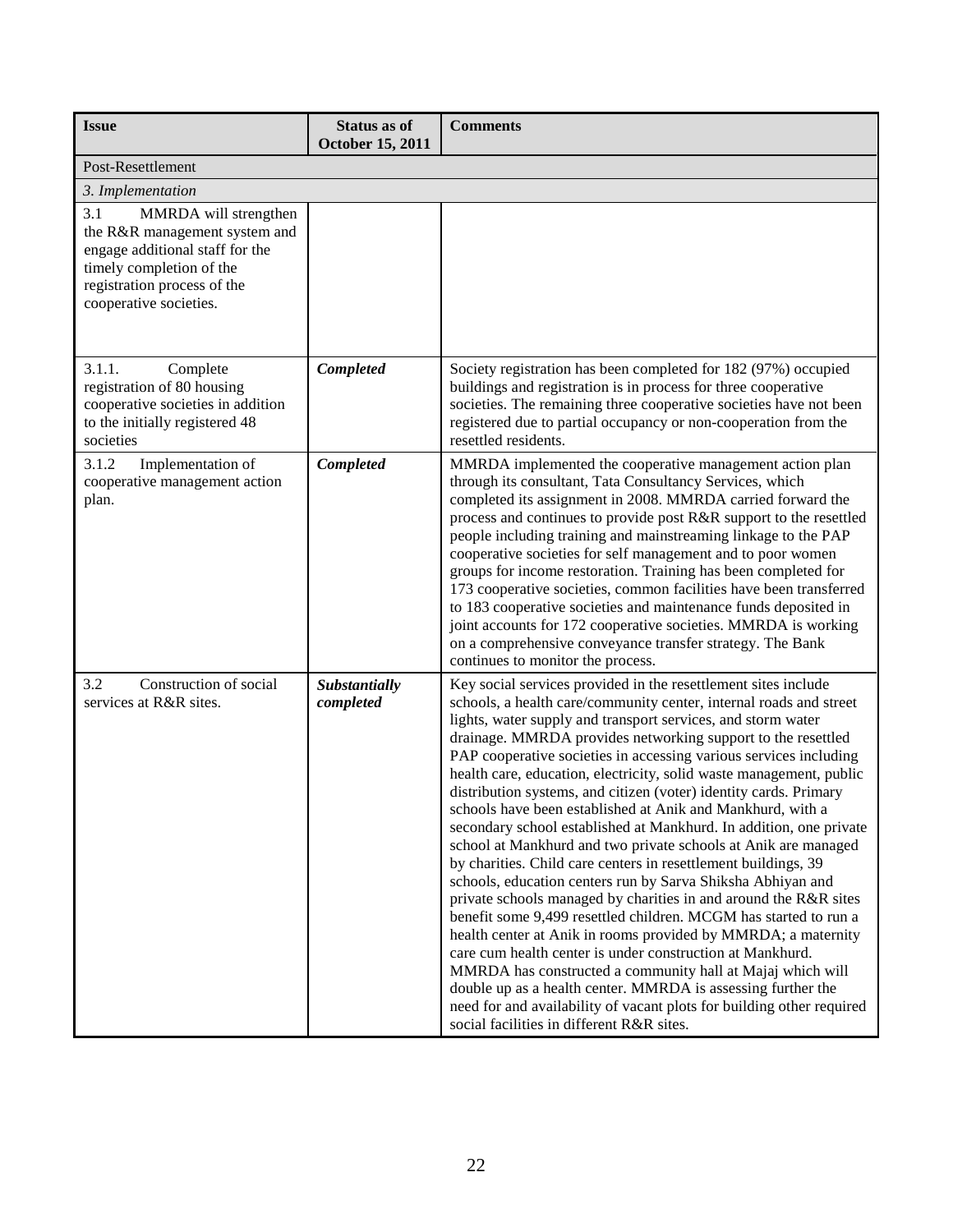| <b>Issue</b>                                                                                                                                                                                                                                                                                                                                                                                                                                                                                         | Status as of<br><b>October 15, 2011</b> | <b>Comments</b>                                                                                                                                                                                                                                                                                                                                                                                                                                                                                                                                                                                                    |
|------------------------------------------------------------------------------------------------------------------------------------------------------------------------------------------------------------------------------------------------------------------------------------------------------------------------------------------------------------------------------------------------------------------------------------------------------------------------------------------------------|-----------------------------------------|--------------------------------------------------------------------------------------------------------------------------------------------------------------------------------------------------------------------------------------------------------------------------------------------------------------------------------------------------------------------------------------------------------------------------------------------------------------------------------------------------------------------------------------------------------------------------------------------------------------------|
| MMRDA will facilitate,<br>3.3<br>through the GoM, the transfer of<br>maintenance funds to the<br>cooperative societies that have<br>been established. If there is a<br>delay, interest on the maintenance<br>funds will be transferred within 3<br>months of the end of the financial<br>year.                                                                                                                                                                                                       | Completed                               | Transfer of outstanding interest on maintenance deposits of USD 2<br>million has been done for 162 cooperative societies; maintenance<br>funds of USD 7.5 million have been deposited in joint accounts for<br>172 of THE 182 registered cooperative societies; the cooperative<br>societies directly withdraw the interest amount from these joint<br>accounts. Community management funds of USD 376,300 have<br>been provided to 172 cooperative societies. The Bank is<br>monitoring the process.                                                                                                              |
| 3.4<br>Transfer of conveyance<br>deeds to first 48 cooperative<br>societies.                                                                                                                                                                                                                                                                                                                                                                                                                         | <b>Action</b> in<br>progress            | MMRDA is working on a comprehensive conveyance transfer<br>policy for the resettlement sites which will be implemented as a<br>part of the exit strategy.                                                                                                                                                                                                                                                                                                                                                                                                                                                          |
| 3.5<br>Transfer of conveyance<br>deeds to next 80 cooperative<br>societies.                                                                                                                                                                                                                                                                                                                                                                                                                          | <b>Action</b> in<br>progress            | MMRDA is working on a comprehensive conveyance transfer<br>policy for the resettlement sites which will be implemented as a<br>part of the exit strategy.                                                                                                                                                                                                                                                                                                                                                                                                                                                          |
| 3.6<br>Training and building<br>facilities maintenance manuals<br>and brochures will be provided to<br>cooperative societies' committee<br>members to support proper<br>management of the societies,<br>maintenance of lifts and provision<br>of services, such as water supply,<br>sewerage, solid waste<br>management, etc. The Bank is<br>following up with MMRDA on<br>specific additional measures to<br>assure sustainable self-<br>management of cooperative<br>societies in the longer term. | Completed                               | The maintenance manuals have been distributed to 182<br>cooperative societies in the Mankhurd, Asgaonkar, Anik,<br>Kanjurmarg and Majas sites. Tata Consultancy Services prepared a<br>range of information, education and communication materials on<br>society management and cohesive living which are being<br>disseminated among the PAP cooperative societies.                                                                                                                                                                                                                                               |
| MMRDA will work with<br>3.7<br>the GoM to engage with MCGM<br>on steps required to improve<br>water supply at the resettlement<br>sites.                                                                                                                                                                                                                                                                                                                                                             | Completed                               | The water supply situation has considerably improved in the<br>resettlement sites, despite reports of relative short supply in a few<br>buildings at Anik during April and May when the city experiences<br>water scarcity. MMRDA in coordination with MCGM has largely<br>addressed the inadequacy in water supply due to low pressure at<br>the Anik and Mankhurd sites with necessary remedial measures<br>including construction of separate water pumping stations and<br>elevated water reservoirs at two locations near Anik. Water supply<br>in resettlement sites is comparable to other parts of Mumbai. |
| 3.8<br>The Bank is pursuing<br>measures with GoM and<br>MMRDA to improve transport<br>connectivity to resettlement<br>colonies.                                                                                                                                                                                                                                                                                                                                                                      | Completed                               | Access to and availability of bus service from the resettlement<br>colonies is comparable to that of other areas of Mumbai. Major<br>bus routes are within 1-2 km of the Mankhurd and Anik<br>resettlement colonies. The provision of bus services is periodically<br>updated based on passenger load assessment by BEST, the agency<br>providing bus services.                                                                                                                                                                                                                                                    |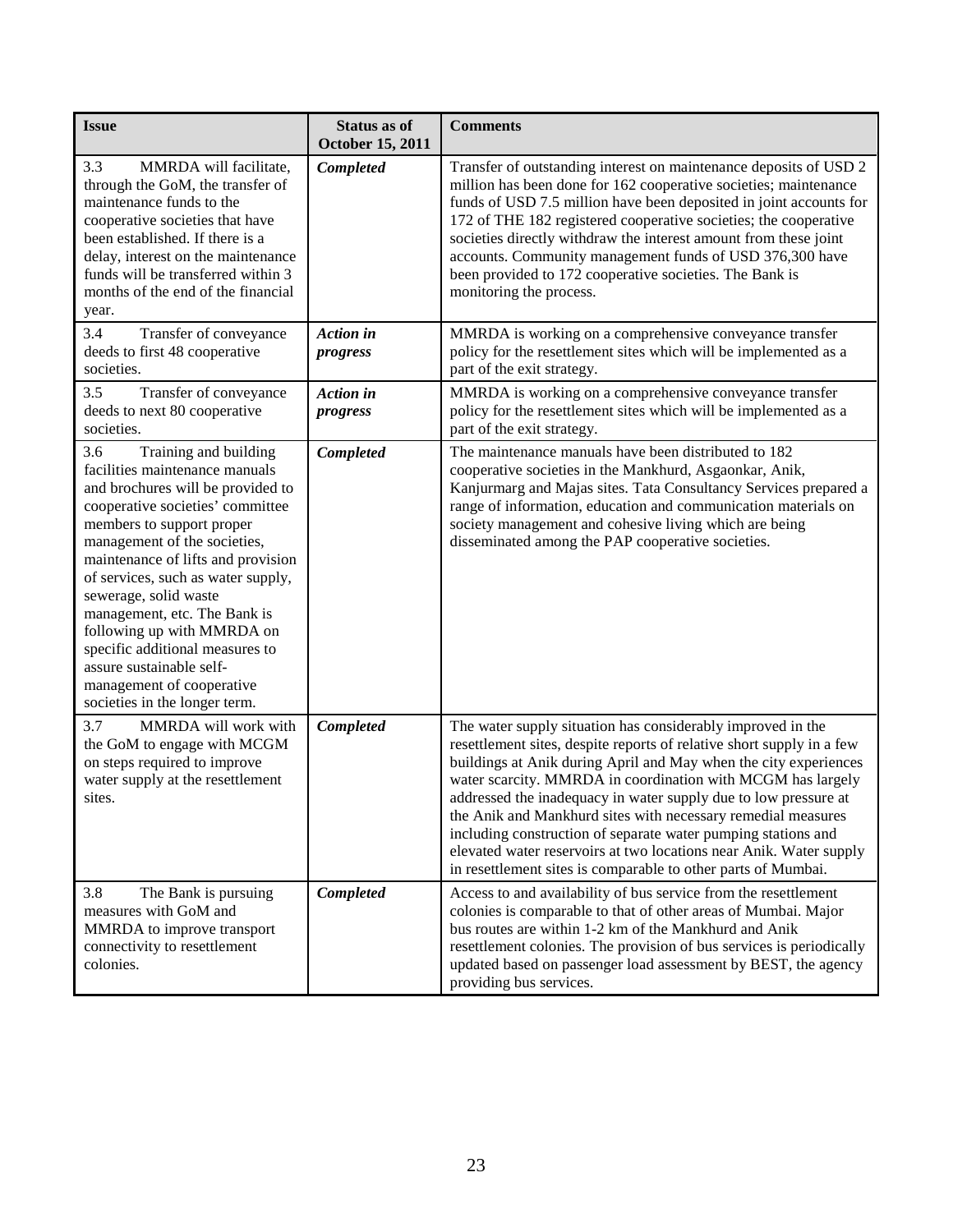| <b>Issue</b>                                                                                                                                                                                                                                                            | Status as of<br>October 15, 2011 | <b>Comments</b>                                                                                                                                                                                                                                                                                                                                                                                                                                                                                                                                                                                                                                                                                                                                                                                                                                                                                                                            |
|-------------------------------------------------------------------------------------------------------------------------------------------------------------------------------------------------------------------------------------------------------------------------|----------------------------------|--------------------------------------------------------------------------------------------------------------------------------------------------------------------------------------------------------------------------------------------------------------------------------------------------------------------------------------------------------------------------------------------------------------------------------------------------------------------------------------------------------------------------------------------------------------------------------------------------------------------------------------------------------------------------------------------------------------------------------------------------------------------------------------------------------------------------------------------------------------------------------------------------------------------------------------------|
| 3.9<br>Independent resettlement<br>impact assessments will be<br>carried out as and when due for<br>each resettlement site. Remedial<br>measures, if required, will be<br>implemented.                                                                                  | Completed                        | Tata Institute of Social Sciences (TISS) carried out an independent<br>R&R impact assessment study in Mankhurd, Majas and Anik sites<br>in 2007-8. The study highlighted 80 percent PAP satisfaction with<br>resettlement buildings; 50 percent increase in average monthly<br>household incomes and 80 percent job retention among relocated<br>PAPs; the purchase of additional household assets; and enhanced<br>sense of security. The study also noted the loss of supplementary<br>incomes by women earlier employed in mixed communities,<br>building repair issues, etc. MMRDA has been implementing<br>remedial measures (livelihood strengthening and building repair<br>works) as a follow up to concerns raised in the report. The Bank<br>continues to monitor the process. The ToR for the final R&R<br>Impact Assessment Study has been shared with the Borrower and<br>the study is expected to be commissioned in CY2011. |
| <b>Environmental Management of Resettlement Sites</b>                                                                                                                                                                                                                   |                                  |                                                                                                                                                                                                                                                                                                                                                                                                                                                                                                                                                                                                                                                                                                                                                                                                                                                                                                                                            |
| 4. Maintenance of Public Assets; Waste Management                                                                                                                                                                                                                       |                                  |                                                                                                                                                                                                                                                                                                                                                                                                                                                                                                                                                                                                                                                                                                                                                                                                                                                                                                                                            |
| 4.1<br>MMRDA will assist the<br>ad hoc cooperative housing<br>societies to survey repairs needed<br>to rectify construction defects,<br>such as water and sewerage<br>networks, plumbing and civil<br>works, before expiration of the<br>contractors' liability period. | Substantially<br>completed       | MMRDA has completed the majority of civil works related repairs<br>at resettlement buildings. As part of the exit strategy, MMRDA<br>agreed on a set of indicators that require completion of pending<br>civil/repair works, which MMRDA has been implementing and<br>expects to complete in the coming months. The Bank will continue<br>to monitor the process.                                                                                                                                                                                                                                                                                                                                                                                                                                                                                                                                                                          |
| 4.2<br>MMRDA has prepared<br>maintenance manuals which will<br>be handed over to each registered<br>cooperative society.                                                                                                                                                | Completed                        | See Item 3.6.                                                                                                                                                                                                                                                                                                                                                                                                                                                                                                                                                                                                                                                                                                                                                                                                                                                                                                                              |
| MMRDA is liaising with<br>4.3<br>MCGM to provide necessary<br>community facilities, including<br>tree plantation.                                                                                                                                                       | Substantially<br>completed       | MMRDA prepared environmental management action plans for<br>resettlement sites with the help of professional consultants, one of<br>which was implemented at Kanjurmarg as a pilot. The PAP<br>cooperative societies are implementing the environmental<br>management plans in other resettlement sites, with the help of<br>NGOs if possible. These plans focus on waste management, health<br>and hygiene and tree plantation in resettlement sites. The Bank<br>continues to monitor the progress. Annex 6 provides an update.                                                                                                                                                                                                                                                                                                                                                                                                          |
| 4.4<br>Concerned Ward Offices<br>will be asked to route solid waste<br>collection vehicles to the<br>resettlement sites for the timely<br>collection and disposal of waste.                                                                                             | Substantially<br>completed       | MCGM is providing basic services to the resettlement sites<br>including water, solid waste management, drainage etc. MMRDA<br>is pursuing the matter with GoM and MCGM to ensure long term<br>sustainability of basic services provided in resettlement sites.<br>MMRDA will set up federations of housing cooperatives who will<br>manage the sites after program exit. The Bank will continue to<br>monitor the progress on this issue.                                                                                                                                                                                                                                                                                                                                                                                                                                                                                                  |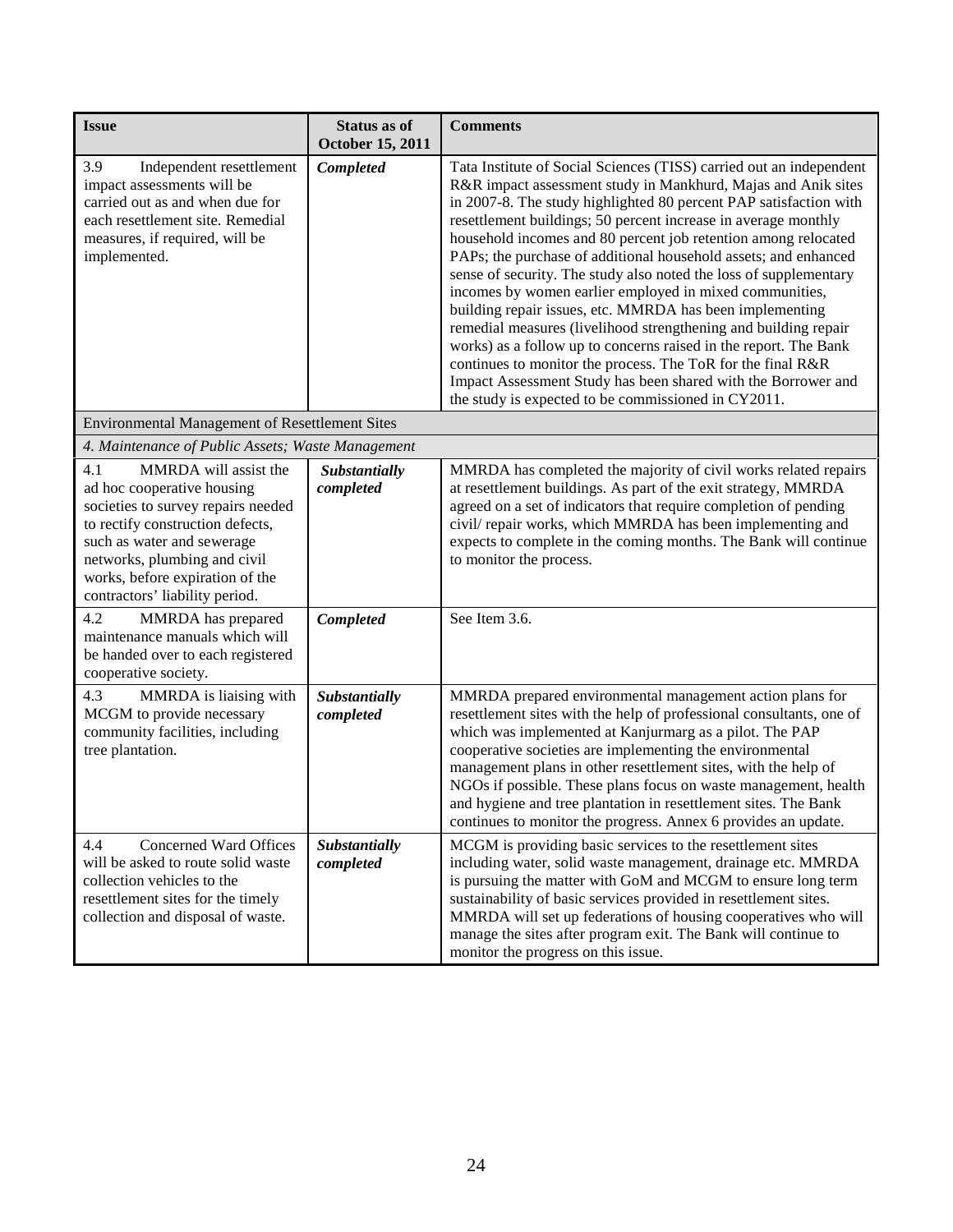| <b>Issue</b>                                                                                                                                                                                                                                                                                                                                                                                                                                                                                                                                                                                                                                                                                                                                                                                | <b>Status as of</b>     | <b>Comments</b>                                                                                                                                                                                                                                                                                                                                                                                                                                                                                                                                                                                                                                                                                                                                                                                                                                                                                                                                                                                                                                                            |  |
|---------------------------------------------------------------------------------------------------------------------------------------------------------------------------------------------------------------------------------------------------------------------------------------------------------------------------------------------------------------------------------------------------------------------------------------------------------------------------------------------------------------------------------------------------------------------------------------------------------------------------------------------------------------------------------------------------------------------------------------------------------------------------------------------|-------------------------|----------------------------------------------------------------------------------------------------------------------------------------------------------------------------------------------------------------------------------------------------------------------------------------------------------------------------------------------------------------------------------------------------------------------------------------------------------------------------------------------------------------------------------------------------------------------------------------------------------------------------------------------------------------------------------------------------------------------------------------------------------------------------------------------------------------------------------------------------------------------------------------------------------------------------------------------------------------------------------------------------------------------------------------------------------------------------|--|
|                                                                                                                                                                                                                                                                                                                                                                                                                                                                                                                                                                                                                                                                                                                                                                                             | <b>October 15, 2011</b> |                                                                                                                                                                                                                                                                                                                                                                                                                                                                                                                                                                                                                                                                                                                                                                                                                                                                                                                                                                                                                                                                            |  |
| Overall Management of R&R Implementation                                                                                                                                                                                                                                                                                                                                                                                                                                                                                                                                                                                                                                                                                                                                                    |                         |                                                                                                                                                                                                                                                                                                                                                                                                                                                                                                                                                                                                                                                                                                                                                                                                                                                                                                                                                                                                                                                                            |  |
| 5. Strengthening Institutional Arrangements for R&R                                                                                                                                                                                                                                                                                                                                                                                                                                                                                                                                                                                                                                                                                                                                         |                         |                                                                                                                                                                                                                                                                                                                                                                                                                                                                                                                                                                                                                                                                                                                                                                                                                                                                                                                                                                                                                                                                            |  |
| 5.1<br>Day-to-day R&R<br>management (with delegated<br>administrative and financial<br>authority) will be undertaken by a<br>Chief Officer (R&R) reporting to<br>the Project Director. The R&R<br>Chief will be supported by 12<br>officers with backgrounds in<br>R&R management and<br>community development, data<br>base management, land<br>acquisition, environmental<br>management, estate management,<br>public relations, registration of<br>societies, legal, etc. Functions and<br>responsibilities of key officers<br>will be documented soon.<br>Requirements for other support<br>staff will be assessed and<br>provided accordingly. The Bank<br>Task Team will work closely with<br>MMRDA to ensure that effective<br>and efficient management systems<br>are put in place. | <b>Completed</b>        | MMRDA has strengthened its R&R capacity with a new Project<br>Director, additional managers, community development associates,<br>a social scientist, and estate managers. MMRDA has established a<br>special Livelihood Cell to address income restoration issues.<br>MMRDA is implementing the Livelihood Support Program-Phase<br>II for 1,000 women. In resettlement sites, over 10,000 women are<br>enrolled in micro credit and vocational activities. The earlier<br>appointed Deputy Registrar-Cooperatives continues to support the<br>society registration process. MMRDA has completed registration<br>of housing cooperative societies in 372 resettlement buildings<br>including 182 MUTP buildings. The Chief R&R manages overall<br>resettlement operations. MMRDA has hired additional staff to<br>carry forward the post-resettlement process. The resettlement unit<br>has expanded its support to all resettlement sites including the<br>MUTP sites.<br>The Bank social development specialist focused on MUTP has<br>been working closely with MMRDA. |  |
| 5.2<br>MMRDA will review<br>and assess the NGOs' capacity<br>and future role.                                                                                                                                                                                                                                                                                                                                                                                                                                                                                                                                                                                                                                                                                                               | Completed               | MMRDA has streamlined roles and responsibilities of NGOs,<br>consultants and its staff members, which has been sustained<br>without deviation from the agreed guidelines.                                                                                                                                                                                                                                                                                                                                                                                                                                                                                                                                                                                                                                                                                                                                                                                                                                                                                                  |  |
| 5.3<br>MMRDA will prepare<br>and implement a training program<br>for the sensitization and skills<br>improvement of R&R staff,<br>NGOs, and others concerned with<br>R&R implementation.                                                                                                                                                                                                                                                                                                                                                                                                                                                                                                                                                                                                    | Completed               | MMRDA has conducted training programs on issues of interest for<br>its staff. The Bank continues to monitor the process.                                                                                                                                                                                                                                                                                                                                                                                                                                                                                                                                                                                                                                                                                                                                                                                                                                                                                                                                                   |  |
| 6. Improving the R&R Process                                                                                                                                                                                                                                                                                                                                                                                                                                                                                                                                                                                                                                                                                                                                                                |                         |                                                                                                                                                                                                                                                                                                                                                                                                                                                                                                                                                                                                                                                                                                                                                                                                                                                                                                                                                                                                                                                                            |  |
| MMRDA will further<br>6.1<br>define procedures in the R&R<br><b>Implementation Manual.</b>                                                                                                                                                                                                                                                                                                                                                                                                                                                                                                                                                                                                                                                                                                  | Completed               | The updated R&R Implementation Manual is disclosed at the PIC<br>and uploaded on MMRDA's website.<br>No further action is required.                                                                                                                                                                                                                                                                                                                                                                                                                                                                                                                                                                                                                                                                                                                                                                                                                                                                                                                                        |  |
| 6.2<br>Strengthen data base<br>capability for effective<br>management of resettlement and<br>post-resettlement.                                                                                                                                                                                                                                                                                                                                                                                                                                                                                                                                                                                                                                                                             |                         | See Items 7.1 and 7.2 below.                                                                                                                                                                                                                                                                                                                                                                                                                                                                                                                                                                                                                                                                                                                                                                                                                                                                                                                                                                                                                                               |  |
| 6.3 MMRDA will expedite:<br>6.3.1<br>Finalizing the draft RIP<br>for SCLR up to 45.7 meters with<br>flexibility to proceed on a section-<br>by-section basis.                                                                                                                                                                                                                                                                                                                                                                                                                                                                                                                                                                                                                               | Completed               | The revised RIP for SCLR was finalized and endorsed by the Bank<br>and was disclosed on MMRDA's website and PIC, and the Bank's<br>Info Shop in 2006.                                                                                                                                                                                                                                                                                                                                                                                                                                                                                                                                                                                                                                                                                                                                                                                                                                                                                                                      |  |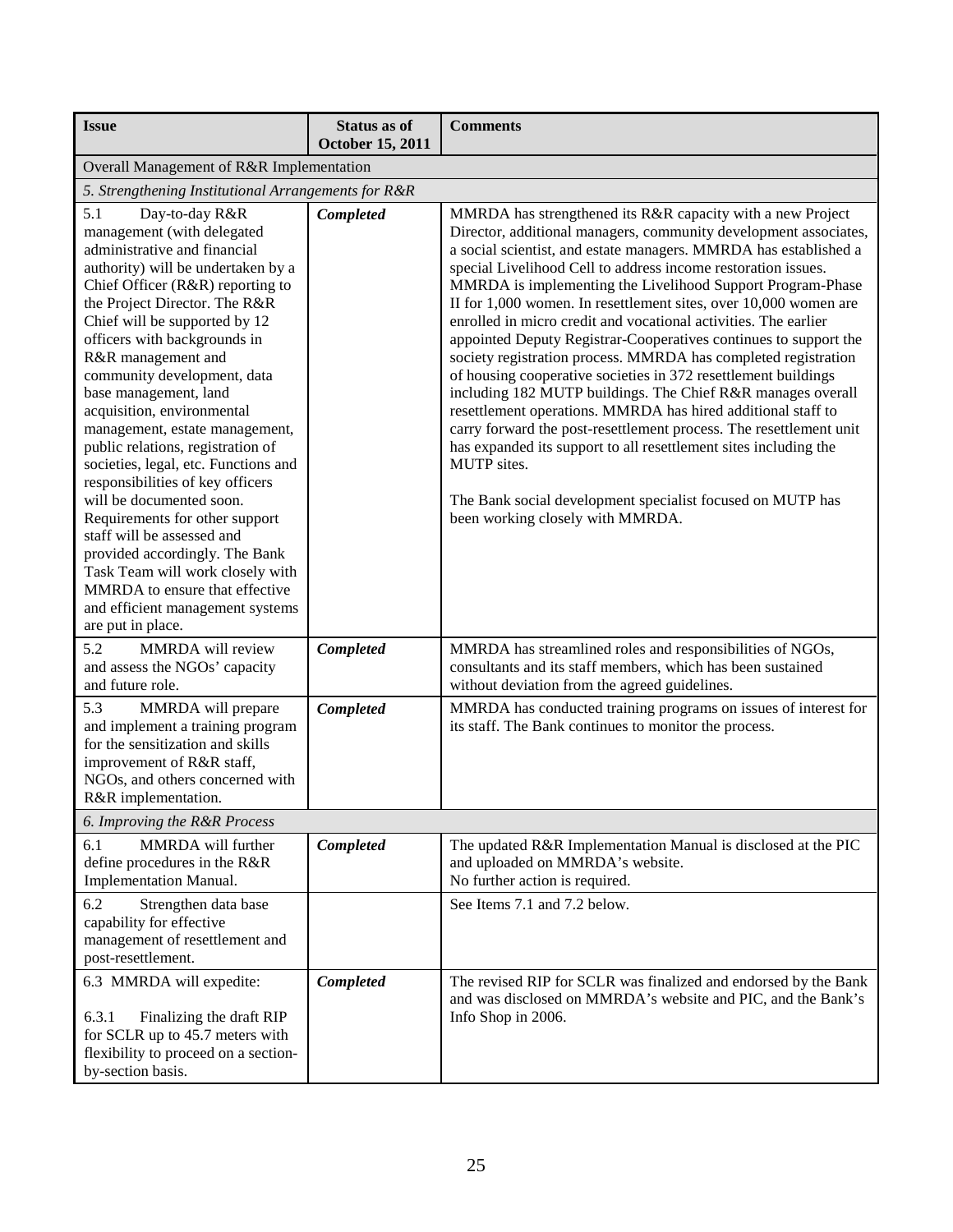| <b>Issue</b>                                                                                                                                                                     | Status as of<br>October 15, 2011 | <b>Comments</b>                                                                                                                                                                                                                                                                                                                                                                                                                                        |  |
|----------------------------------------------------------------------------------------------------------------------------------------------------------------------------------|----------------------------------|--------------------------------------------------------------------------------------------------------------------------------------------------------------------------------------------------------------------------------------------------------------------------------------------------------------------------------------------------------------------------------------------------------------------------------------------------------|--|
| Finalizing the draft RIP<br>6.3.2<br>for SATIS, to be submitted to the<br>Bank when railway clearances are<br>obtained for the sub-project.                                      | N/A                              | The SATIS component was removed from the Project as a part of<br>restructuring in 2008.                                                                                                                                                                                                                                                                                                                                                                |  |
| Finalizing the Vikhroli<br>6.4<br>ROB draft RIP.                                                                                                                                 | Completed                        | The RIP for Vikhroli ROB was completed; however this was<br>removed from the Project in 2008.                                                                                                                                                                                                                                                                                                                                                          |  |
| 6.5<br>Updating the baseline<br>socio-economic survey data for<br>JVLR and Jogeshwari ROBs.                                                                                      | Completed                        | MMRDA completed the updating of the baseline survey for JVLR<br>in 2006 and resettlement has been completed. No further action is<br>envisaged.                                                                                                                                                                                                                                                                                                        |  |
| MMRDA will improve<br>6.6<br>on timely reporting and the<br>submission of progress reports.<br>The Bank Task Team will work<br>with MMRDA on report content<br>and frequency.    | Completed                        | MMRDA sent periodic progress reports to the Bank in an agreed<br>format, which the Bank team reviewed. The Project came to<br>closure on June 15, 2011.                                                                                                                                                                                                                                                                                                |  |
| 6.7<br>MMRDA will expedite<br>timely issuance of identity cards<br>and payments of shifting<br>allowances for PAPs shifting to<br>new resettlement sites.                        | Substantially<br>completed       | MMRDA has issued identity cards to 18,547 or 97 percent of the<br>resettled PAHs. The Bank continues to monitor the progress on<br>this issue.                                                                                                                                                                                                                                                                                                         |  |
| Road project impacts on<br>6.8<br>community assets will be assessed<br>and their relocation and<br>reconstruction will be<br>synchronized with the timetable<br>for civil works. | Substantially<br>completed       | MMRDA has completed relocation of 69 religious and community<br>structures (except two religious structures along SCLR and one<br>temple along JVLR) through negotiations with the local<br>custodians. Many of them received alternative apartments or free<br>plots and financial assistance to reconstruct their structures. The<br>Bank continues to monitor the progress on this issue.                                                           |  |
| The GoM will fill the post<br>6.9<br>of Chairman, IMP and will<br>elaborate on and clarify the IMP's<br>role. Secretarial assistance will be<br>provided to the IMP.             | Completed                        | The IMP, re-constituted in mid-March 2006, has been actively<br>monitoring key resettlement implementation aspects. To date the<br>IMP has met 35 times and has undertaken 16 field visits for<br>monitoring the resettlement process, which has enormously helped<br>to monitor and improve lives of the resettled people. No further<br>action is required. The Bank continues to monitor action taken on<br>IMP decisions.                          |  |
| 7. Improving Data base Management                                                                                                                                                |                                  |                                                                                                                                                                                                                                                                                                                                                                                                                                                        |  |
| 7.1<br>MMRDA is in the<br>process of procuring state-of-the-<br>art software for the management<br>of all the R&R-related data.                                                  | Completed                        | MMRDA is using its Visual Basic/Excel database for managing<br>data and information relating to resettlement of eligible PAPs, and<br>this database provides sufficient control of the management of the<br>current process. The Bank team has continued to monitor R&R<br>data management and the disclosure of relevant R&R information,<br>including the lists of eligible PAPs prior to their actual relocation.<br>No further action is required. |  |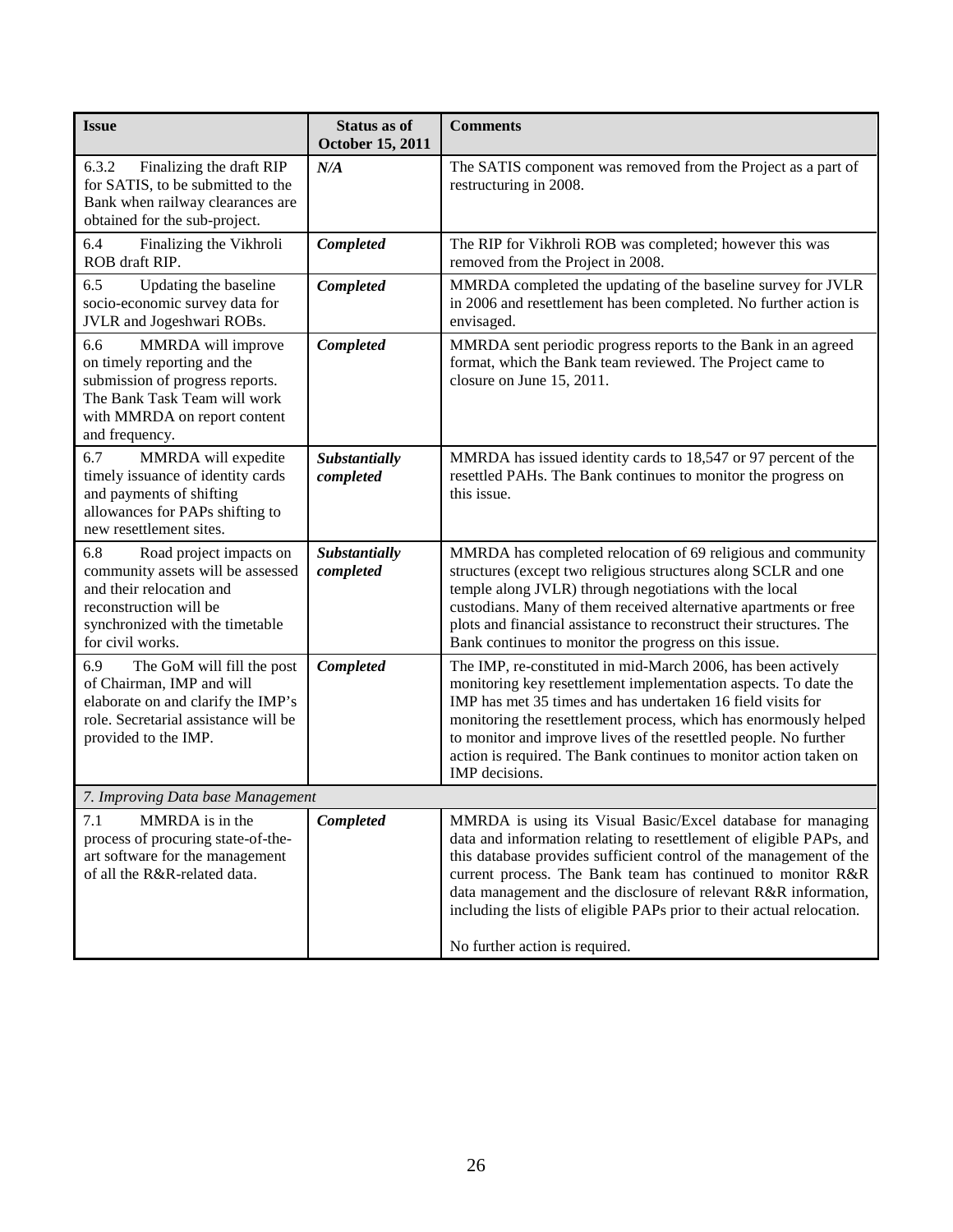| <b>Issue</b>                                                                                                                                                                                                                                                                                                                                                                                               | <b>Status as of</b><br><b>October 15, 2011</b> | <b>Comments</b>                                                                                                                                                                                                                                                                                                                                                                                                                                                                                                                                                                                                    |
|------------------------------------------------------------------------------------------------------------------------------------------------------------------------------------------------------------------------------------------------------------------------------------------------------------------------------------------------------------------------------------------------------------|------------------------------------------------|--------------------------------------------------------------------------------------------------------------------------------------------------------------------------------------------------------------------------------------------------------------------------------------------------------------------------------------------------------------------------------------------------------------------------------------------------------------------------------------------------------------------------------------------------------------------------------------------------------------------|
| Systems will be put in<br>7.2<br>place for providing inputs,<br>updating, using and retrieving<br>various types of information<br>related to R&R and post-<br>resettlement implementation. The<br>data base will be linked with<br>family photo IDs to facilitate<br>tracking and management of the<br>process. The resettlement support<br>consultants will conduct hands-on<br>training for MMRDA staff. | Substantially<br>completed                     | MMRDA has decided to continue using its Visual-Basic and Excel<br>database while pursuing the refinement of the Oracle database, in<br>view of delays involved in operationalizing the Oracle package.<br>The Bank continues to monitor data management.                                                                                                                                                                                                                                                                                                                                                           |
| 8. Improving Communications and Consultation                                                                                                                                                                                                                                                                                                                                                               |                                                |                                                                                                                                                                                                                                                                                                                                                                                                                                                                                                                                                                                                                    |
| 8.1<br>MMRDA will enhance<br>communication with PAPs and<br>improve documentation.                                                                                                                                                                                                                                                                                                                         | Completed                                      | MMRDA has improved its communications and consultations with<br>the PAPs. Specific weekday hours have been set aside for face to<br>face to meetings with PAPs by the Chief R&R, in addition to<br>special meetings held with specific PAP groups, such as residents,<br>shopkeepers, and custodians of religious structures. In addition, the<br>Chief R&R and his team meet PAPs almost on a daily basis. The<br>key Project-related documents are disclosed in the PIC and on the<br>website. The Bank continues to monitor the process.                                                                        |
| 8.2<br>MMRDA will make<br>separate space arrangements for a<br>PIC at MMRDA. It will also<br>ensure the timely availability of<br>relevant documents and<br>brochures.                                                                                                                                                                                                                                     | Completed                                      | MMRDA continue to maintain the PIC at its office. No further<br>action is required.                                                                                                                                                                                                                                                                                                                                                                                                                                                                                                                                |
| The Bank Task Team<br>8.3<br>will work with MMRDA to assess<br>and implement training needs in<br>public consultation and<br>communications.                                                                                                                                                                                                                                                               | Completed                                      | The Bank organized a one-day session on public consultation and<br>communications for the staff of MMRDA and NGOs in February<br>2006. The Bank social development specialist provided MMRDA<br>technical guidance on consultation and communications with PAPs<br>on a regular basis.                                                                                                                                                                                                                                                                                                                             |
| 9. Grievance Redress                                                                                                                                                                                                                                                                                                                                                                                       |                                                |                                                                                                                                                                                                                                                                                                                                                                                                                                                                                                                                                                                                                    |
| 9.1<br>MMRDA will provide<br>support staff to the field level<br>GRC to expedite the hearing and<br>disposal of cases and to improve<br>recording and reporting of<br>decisions.                                                                                                                                                                                                                           | Completed                                      | MMRDA provided necessary support (secretarial assistance and<br>computers) to the field level GRC to improve the hearing and<br>disposal of cases. The field level GRC resolved 3,704 cases. The<br>senior level GRC has resolved all 902 cases registered with it.<br>1169 cases received positive verdicts by the field level GRC<br>whereas 294 cases were validated by the senior level GRC.                                                                                                                                                                                                                   |
| 9.2<br>A separate one-page<br>brochure on the updated grievance<br>redress process will be prepared,<br>circulated, and posted on the<br>Project website.                                                                                                                                                                                                                                                  | Completed                                      | The updated grievance redress process was incorporated in the<br>Implementation Manual (Chapter 29) and disclosed in the PIC and<br>uploaded on the website. The main improvement in the process<br>was the specification of a clear timeframe for registering a<br>grievance and confirmation that the resettlement of a petitioner<br>would not be carried out before the grievance process was<br>completed. Brochures in English and Marathi were printed and<br>attached to allotment letters/eviction notices.<br>The field level GRC has resolved all the pending cases. No further<br>action is envisaged. |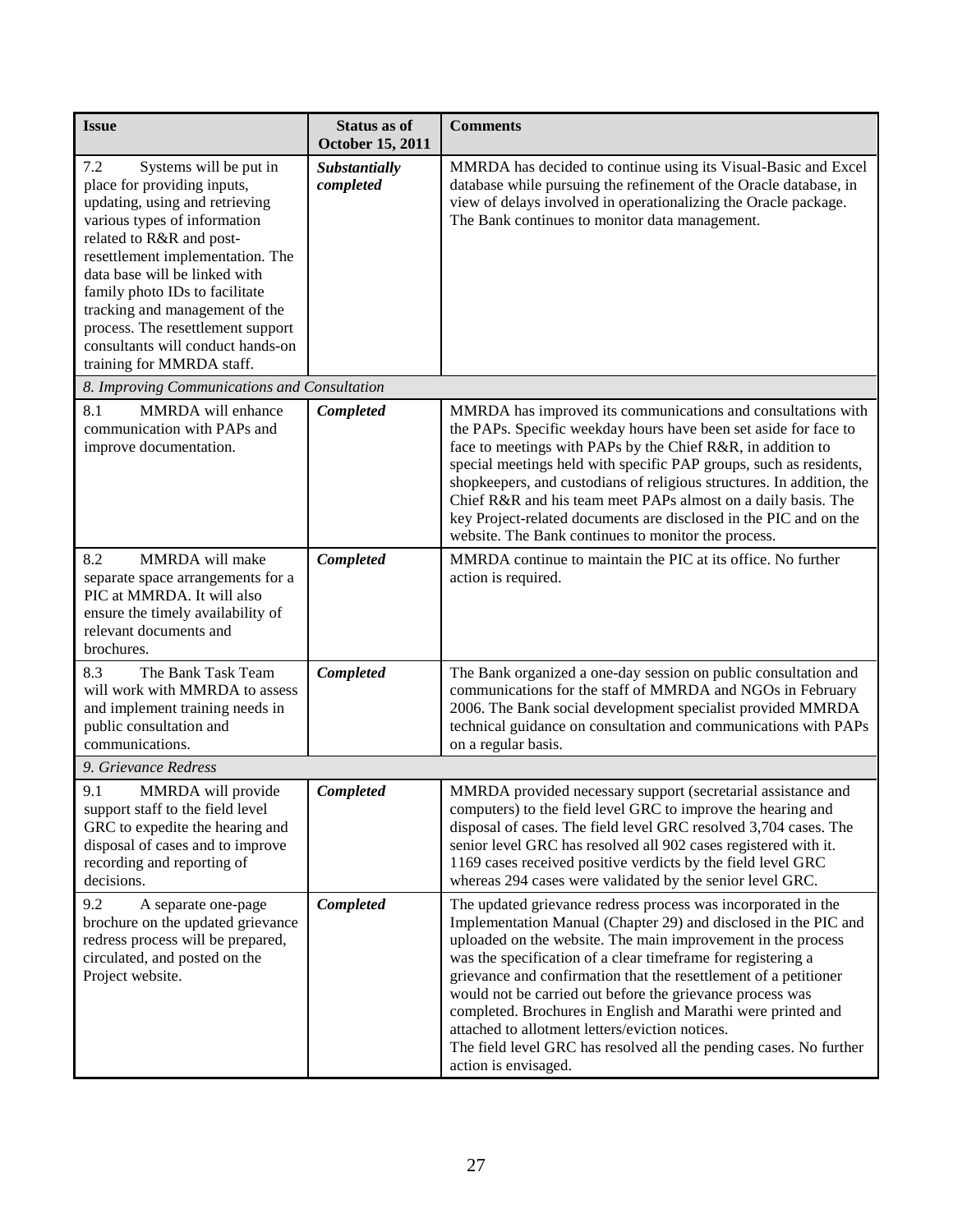| <b>Issue</b>                                                                                                                                                                                                                                                                                                                            | <b>Status as of</b><br><b>October 15, 2011</b> | <b>Comments</b>                                                                                                                                                                                                                                                                                                                                                                                                                                                                                                                                                                                                                                                                                                                                                                                                                                                                                         |
|-----------------------------------------------------------------------------------------------------------------------------------------------------------------------------------------------------------------------------------------------------------------------------------------------------------------------------------------|------------------------------------------------|---------------------------------------------------------------------------------------------------------------------------------------------------------------------------------------------------------------------------------------------------------------------------------------------------------------------------------------------------------------------------------------------------------------------------------------------------------------------------------------------------------------------------------------------------------------------------------------------------------------------------------------------------------------------------------------------------------------------------------------------------------------------------------------------------------------------------------------------------------------------------------------------------------|
| 9.3<br>The Bank Task Team<br>will work closely with MMRDA<br>staff to evaluate the current status<br>of the system, support its revision,<br>and facilitate its effective<br>implementation.                                                                                                                                            | Completed                                      | The process has been streamlined and is improving. There has<br>been a remarkable shift in MMRDA's approach to resettlement,<br>characterized by its openness to pursue negotiated solutions in<br>consultation with PAPs. MMRDA has been managing post-<br>resettlement issues on its own after the management consultant's<br>exit. It established field level Grievance Redress Centers at five<br>key resettlement sites to resolve site specific issues. The IMP has<br>met 35 times and has undertaken regular field visits to resettlement<br>sites, has listened to PAPs and has monitored action-taken reports<br>submitted by MMRDA on remedial measures suggested. The Bank<br>social development specialist has focused on MUTP since March<br>2006. The resettlement Impact Assessment study (2007-8)<br>indicated a high level of PAP satisfaction with the grievance<br>redress process. |
| 10. Operationalization of the Implementation Manual                                                                                                                                                                                                                                                                                     |                                                |                                                                                                                                                                                                                                                                                                                                                                                                                                                                                                                                                                                                                                                                                                                                                                                                                                                                                                         |
| 10.1<br>MMRDA will finalize<br>the Implementation Manual in<br>consultation with the Bank, GoM,<br>and consultants. The MMRDA<br>will then identify procedures<br>specified in the Implementation<br>Manual that will be used for the<br>balance of R&R activities and<br>notify the relevant agencies<br>regarding its implementation: |                                                |                                                                                                                                                                                                                                                                                                                                                                                                                                                                                                                                                                                                                                                                                                                                                                                                                                                                                                         |
| 10.1.1 Revise and amend<br><b>Implementation Manual to</b><br>include R&R and environmental<br>procedures.                                                                                                                                                                                                                              | Completed                                      | The Implementation Manual has been revised in close consultation<br>with Bank staff.<br>No further action is envisaged.                                                                                                                                                                                                                                                                                                                                                                                                                                                                                                                                                                                                                                                                                                                                                                                 |
| 10.1.2 Finalization of<br><b>Implementation Manual</b>                                                                                                                                                                                                                                                                                  | Completed                                      | The Implementation Manual has been finalized taking into account<br>the Bank's comments and is now disclosed in the PIC and<br>uploaded on the website.<br>No further action is envisaged.                                                                                                                                                                                                                                                                                                                                                                                                                                                                                                                                                                                                                                                                                                              |
| 10.1.3<br>Operationalization of the<br><b>Implementation Manual</b>                                                                                                                                                                                                                                                                     | Completed                                      | The Implementation Manual finalized in 2006 is being used to<br>administer the entitlements and apply procedures. The<br>Implementation Manual will be updated as appropriate.                                                                                                                                                                                                                                                                                                                                                                                                                                                                                                                                                                                                                                                                                                                          |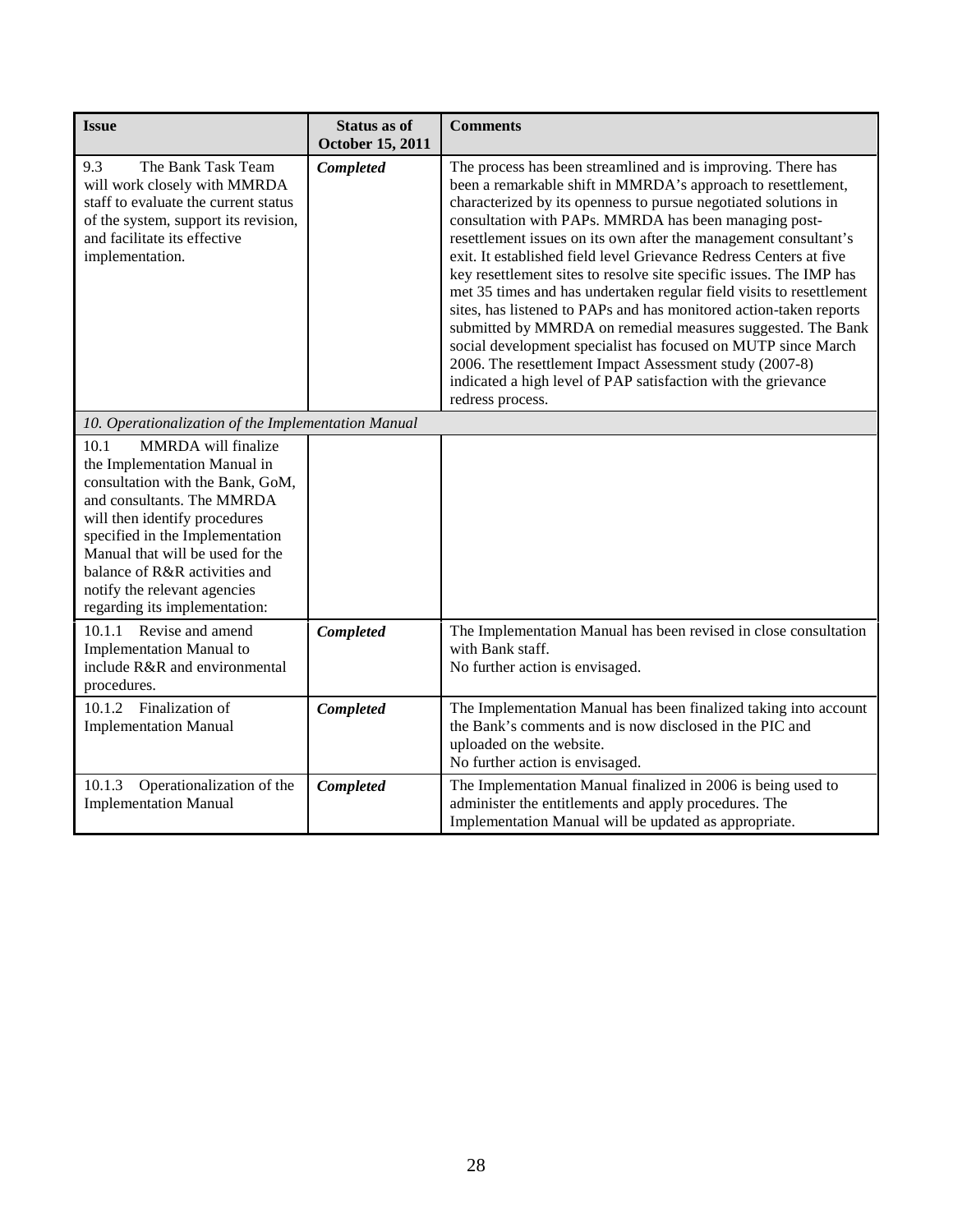## <span id="page-36-0"></span>ANNEX 4: MUTP: STATUS OF IMPEDIMENTS AND R&R RELATED ISSUES FOR JVLR & SCLR (OCTOBER 2011)

| <b>SN</b>        | <b>Impediments</b>                              | <b>Location/Name</b>        | Difficulties,                                    |  | <b>Remedial Steps Taken/</b>                          | <b>Estimated</b>                          |  |
|------------------|-------------------------------------------------|-----------------------------|--------------------------------------------------|--|-------------------------------------------------------|-------------------------------------------|--|
|                  |                                                 |                             | <b>Challenges, Risks</b>                         |  | <b>Progress Made So Far</b>                           | <b>Timeframe for</b><br><b>Closure</b>    |  |
|                  | Jogeshwari-Vikhroli Link Road                   |                             |                                                  |  |                                                       |                                           |  |
|                  |                                                 |                             |                                                  |  |                                                       |                                           |  |
| 1.               | About 250 shops<br>$\bullet$<br>including about | 2000-2460 and<br>2890-3600, | Prolonged deadlock in<br>negotiations for R&R    |  | • Issues resolved through<br>negotiations             | The remaining case<br>(the hotel) will be |  |
|                  | 180 shops with                                  | $RHS$ , $\sqrt{VLR-II}$     | due to strong                                    |  | • 170 shops > 225 sq. ft                              | resolved by partially                     |  |
|                  | area above 225                                  | (Powai)                     | resistance from owner-                           |  | resettled                                             | modifying the                             |  |
|                  | sq. ft including                                |                             | occupants                                        |  | • Owner occupants offered                             | structure beyond the                      |  |
|                  | 20 titleholder                                  |                             |                                                  |  | equivalent shop area (even                            | RoW (expected by                          |  |
|                  | shops                                           |                             |                                                  |  | when exceeding 750 sq. ft,                            | December 2011)                            |  |
|                  | 123 households<br>$\bullet$                     |                             |                                                  |  | which is beyond MUTP                                  |                                           |  |
|                  |                                                 |                             |                                                  |  | R&R Policy)                                           |                                           |  |
|                  |                                                 |                             |                                                  |  | 209 shopkeepers resettled at                          |                                           |  |
|                  |                                                 |                             |                                                  |  | an attractive shopping mall<br>• All residential PAHs |                                           |  |
|                  |                                                 |                             |                                                  |  | resettled                                             |                                           |  |
|                  |                                                 |                             |                                                  |  | • Resettlement completed                              |                                           |  |
|                  |                                                 |                             |                                                  |  | except for one case                                   |                                           |  |
|                  |                                                 |                             |                                                  |  | involving court litigation                            |                                           |  |
| 2.               | 14 marble shop                                  | 3660-2920 RHS,              | Strong resistance from                           |  | • Issues resolved through                             | Completed                                 |  |
|                  | owners                                          | JVLR-II,                    | marble shop owners to                            |  | negotiations                                          |                                           |  |
|                  |                                                 | Adi                         | relocation moves;                                |  | • MMRDA provided                                      |                                           |  |
|                  |                                                 | Sankaracharya<br>Marg       | demand for alternative<br>land difficult to meet |  | (a) equivalent shop area in                           |                                           |  |
|                  |                                                 |                             | in view of scarcity of                           |  | exchange for affected shop<br>area at Powai shopping  |                                           |  |
|                  |                                                 |                             | land in Mumbai                                   |  | mall                                                  |                                           |  |
|                  |                                                 |                             |                                                  |  | (b) $TDR8$ for affected land                          |                                           |  |
|                  |                                                 |                             |                                                  |  | area                                                  |                                           |  |
|                  |                                                 |                             |                                                  |  | (c) shop area equivalent to                           |                                           |  |
|                  |                                                 |                             |                                                  |  | the value of land in case of                          |                                           |  |
|                  |                                                 |                             |                                                  |  | fully affected land area<br>(above 80 percent) at     |                                           |  |
|                  |                                                 |                             |                                                  |  | Powai shopping mall                                   |                                           |  |
| $\overline{3}$ . | Transfer of 1100 sq.                            | 2080-3575                   | Approval of MHRD, <sup>10</sup>                  |  | • MHRD, GoI approval                                  | Transfer of IIT<br>$\bullet$              |  |
|                  | mts. of IIT Land                                | LHS, $9$ JVLR-II;           | GoI needed and MoU                               |  | obtained                                              | land obtained for                         |  |
|                  |                                                 | Powai                       | with $\text{IIT}^{11}$ to be signed              |  | • MoU for transfer of land                            | civil work for 30                         |  |
|                  |                                                 |                             | and executed;                                    |  | signed between MMRDA                                  | mts. road width                           |  |
|                  |                                                 |                             | Challenges in inter-                             |  | and IIT-Mumbai                                        | and for 45.7 mts                          |  |
|                  |                                                 |                             | agency coordination                              |  | • Transfer of land requires                           | • Relocation of                           |  |
|                  |                                                 |                             | involving IIT, GoM,<br>and GoI delayed the       |  | relocation of IIT structures                          | structures (IIT)                          |  |
|                  |                                                 |                             |                                                  |  | affected by road work                                 | started                                   |  |

 $\sqrt{7}$  RHS: Right Hand Side of the road

<span id="page-36-2"></span><span id="page-36-1"></span> $8^8$  Transfer of Development Rights<br> $9^9$  LHS: Left Hand Side of the road

<span id="page-36-5"></span><span id="page-36-4"></span><span id="page-36-3"></span><sup>10</sup> Ministry of Human Resources Development<br><sup>11</sup> IIT: Indian Institute for Technology, premier technical institute managed by the Union Ministry of Human Resource Development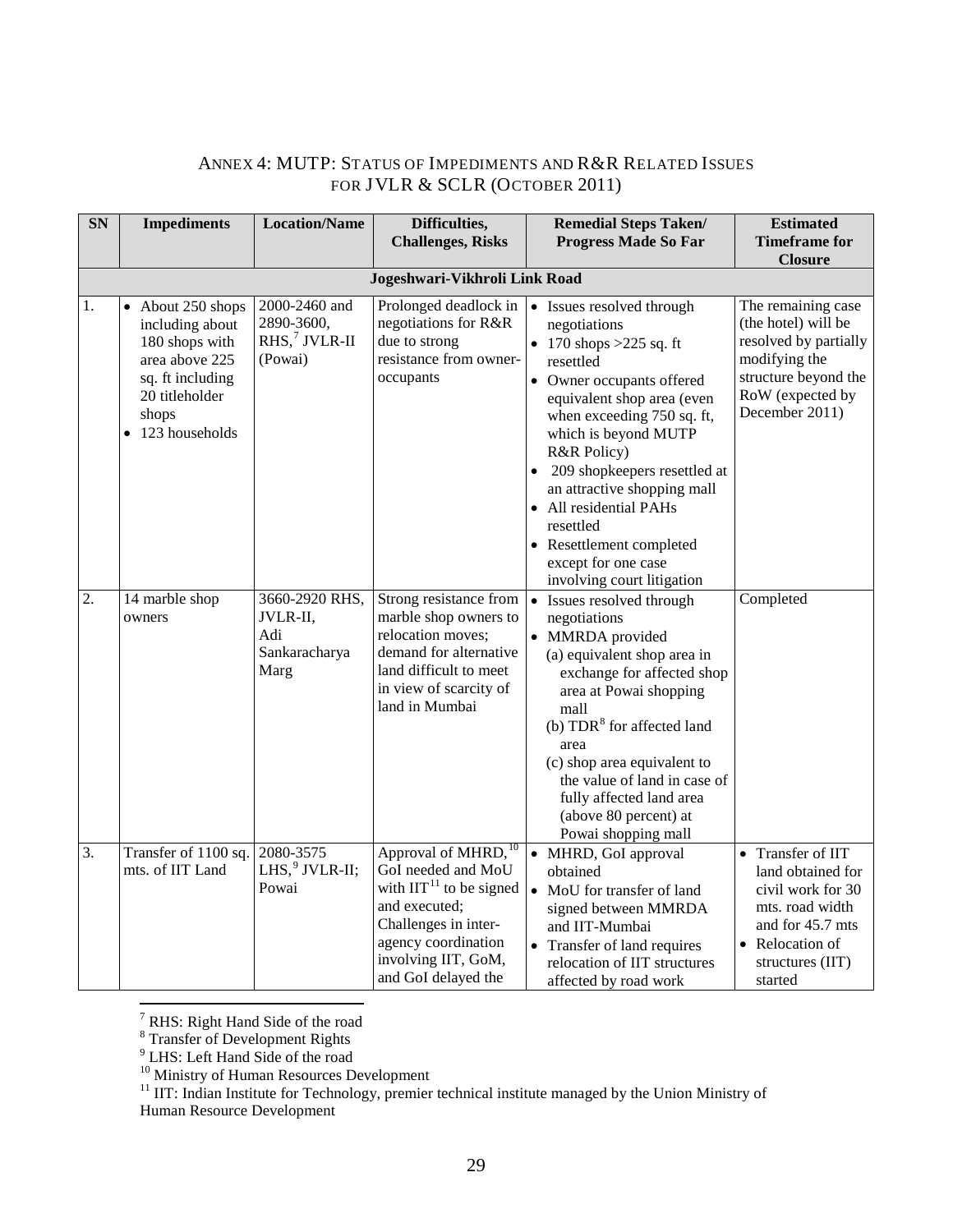| SN | <b>Impediments</b>                                                   | <b>Location/Name</b>                                                                                                                                                                                                                                                                                                                                                                                  | Difficulties,<br><b>Challenges, Risks</b>                                                                                                                                                                                                                                                                                                      | <b>Remedial Steps Taken/</b><br><b>Progress Made So Far</b>                                                                                                                                                                                                                                                                             | <b>Estimated</b><br><b>Timeframe for</b>                                                                     |
|----|----------------------------------------------------------------------|-------------------------------------------------------------------------------------------------------------------------------------------------------------------------------------------------------------------------------------------------------------------------------------------------------------------------------------------------------------------------------------------------------|------------------------------------------------------------------------------------------------------------------------------------------------------------------------------------------------------------------------------------------------------------------------------------------------------------------------------------------------|-----------------------------------------------------------------------------------------------------------------------------------------------------------------------------------------------------------------------------------------------------------------------------------------------------------------------------------------|--------------------------------------------------------------------------------------------------------------|
|    |                                                                      |                                                                                                                                                                                                                                                                                                                                                                                                       |                                                                                                                                                                                                                                                                                                                                                |                                                                                                                                                                                                                                                                                                                                         | <b>Closure</b>                                                                                               |
|    |                                                                      |                                                                                                                                                                                                                                                                                                                                                                                                       | process                                                                                                                                                                                                                                                                                                                                        |                                                                                                                                                                                                                                                                                                                                         | • Transfer of IIT                                                                                            |
| 4. | Acquisition of<br>small parcels of<br>land in different<br>stretches | • Cremation<br>Ground wall,<br>80-190 RHS,<br>JVLR-I;<br>Pratap Nagar<br>Part of Green<br>$\bullet$<br><b>Field Society</b><br>compound,<br>620-1400<br>RHS, JVLR-I<br>Opp. Fantasy<br>Land<br>Land for the<br>$\bullet$<br>required<br>pedestrian<br>subway<br>staircase; 4300<br>RHS, JVLR-<br>III, Pameri<br>Nagar<br>• IES School<br>compound,<br>4080-4160<br>EHS, JVLR-<br>III, Pameri<br>Nagar | $LA^{12}$ process has hit<br>road blocks due to<br>cumbersome legal<br>procedures, unclear<br>lack of coordination<br>between MSRDC and<br>MMRDA; joint<br>measurements of land<br>pending in some cases                                                                                                                                       | • MSRDC $^{13}$ has redrawn the<br>road alignment where LA<br>process remains protracted<br>(Green Field Society)<br>title in some cases, and $\bullet$ LA for cremation ground<br>wall portion not needed in<br>view of plans for shifting<br>cemetery<br>• LA from IES School, for<br>PGSS dropped; alignment<br>redrawn              | land completed<br>Green Field Society<br>land not required<br>Pyre place wall<br>reconstruction<br>completed |
| 5. | Relocation of<br>Religious/common<br>property structures             | $\bullet$<br>Ganesh<br>temple/<br>Condivita<br>cave; 2650-<br>2750, JVLR-<br>III; Sariput<br>Nagar<br>• Buddha<br>Temple, 370<br>RHS, JVLR-I,<br>Pratap Nagar<br>• Hanuman<br>Temple,<br>JVLR-II,<br>Powai<br>• Suvarna<br>Temple,<br>Powai, JVLR-<br>II, Powai                                                                                                                                       | • Approval of $\overline{ASI}^{14}$<br>required; Difficulty<br>faced due to<br>stringent ASI<br>norms;<br>• Approval process<br>stalled due to Public<br><b>Interest Litigation</b><br>filed by NGO in<br>• Alternative<br>locations need to be<br>identified for<br>relocating temples<br>in consultation with<br>the structure<br>custodians | • MSRDC obtained ASI<br>approval; alternative land<br>identified and temple<br>relocated;<br>• Police department has<br>shifted its outpost<br>• Negotiations to shift Suvarna<br>Temple and Buddha Vihar<br>failed; road realigned<br>Mumbai High Court • Relocation of Hanuman<br>Temple is explored by<br>providing alternative site | Expected to be<br>completed by<br>December 2011                                                              |
| 6. | About 150-200                                                        | 000-210 RHS,                                                                                                                                                                                                                                                                                                                                                                                          | These squatters, said                                                                                                                                                                                                                                                                                                                          | MMRDA has redrawn work                                                                                                                                                                                                                                                                                                                  | Dropped                                                                                                      |

<span id="page-37-0"></span><sup>&</sup>lt;sup>12</sup> LA: Land Acquisition  $^{13}$  MSRDC: Maharashtra State Road Development Corporation <sup>14</sup> Archaeological Survey of India

<span id="page-37-2"></span><span id="page-37-1"></span>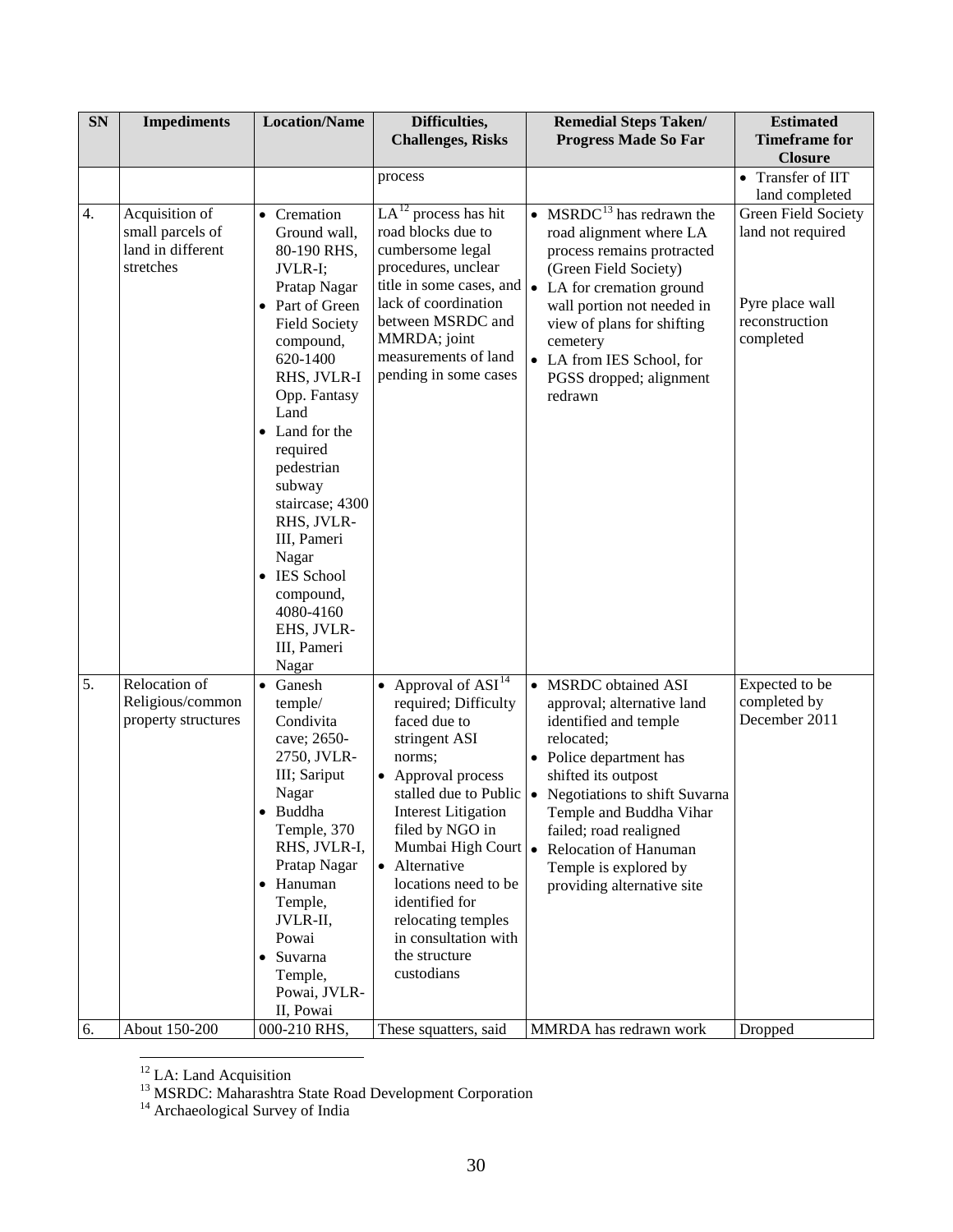| SN       | <b>Impediments</b>                                                                 | <b>Location/Name</b>                                                           | Difficulties,<br><b>Challenges, Risks</b>                                                                                                                                                                                                                                                                                                                                                     | <b>Remedial Steps Taken/</b><br><b>Progress Made So Far</b>                                                                                                                                                                                                                                                                                                                                                                                                                                                                                                                                                                                                                                                                 | <b>Estimated</b><br><b>Timeframe for</b> |
|----------|------------------------------------------------------------------------------------|--------------------------------------------------------------------------------|-----------------------------------------------------------------------------------------------------------------------------------------------------------------------------------------------------------------------------------------------------------------------------------------------------------------------------------------------------------------------------------------------|-----------------------------------------------------------------------------------------------------------------------------------------------------------------------------------------------------------------------------------------------------------------------------------------------------------------------------------------------------------------------------------------------------------------------------------------------------------------------------------------------------------------------------------------------------------------------------------------------------------------------------------------------------------------------------------------------------------------------------|------------------------------------------|
|          | Squatters                                                                          | JVLR-II and<br>4440-4480,<br>JVLR-I at the<br>Pipeline Bridge,<br>Milind Nagar | to be re-encroachers,<br>have to be relocated;<br>survey challenging<br>due to interference of<br>local leaders                                                                                                                                                                                                                                                                               | plan due to difficulties in listing<br>the squatters                                                                                                                                                                                                                                                                                                                                                                                                                                                                                                                                                                                                                                                                        | <b>Closure</b>                           |
|          |                                                                                    |                                                                                | <b>Santacruz-Chembur Link Road</b>                                                                                                                                                                                                                                                                                                                                                            |                                                                                                                                                                                                                                                                                                                                                                                                                                                                                                                                                                                                                                                                                                                             |                                          |
| 1.       | 247 Shopkeepers<br>including about 140<br>large and medium<br>ones (USOA,<br>KNWA) | Kismat Nagar,<br>000-325 RHS<br><b>SCLR</b>                                    | • Shopkeepers<br>strongly resisted<br>R&R process<br>$\bullet$ Demand for <i>in-situ</i><br>scheme<br>$\bullet$ Proposed private in-<br>situ development<br>scheme requires<br>administrative<br>clearances<br>involving change in<br>land use regulations<br>• Final closure of<br>agreement for in-<br>situ scheme pending<br>due to internal<br>differences among<br>shopkeepers<br>(USOA) | • MMRDA resettled 40<br>shopkeepers at MN Nagar,<br>$BKC$ <sup>15</sup> in 2006<br>• Negotiation for an $in$ -situ<br>redevelopment scheme with<br>about 47 USOA shopkeepers<br>and KNWA shopkeepers<br>done; affected parts of their<br>shops removed for civil<br>works<br>• 85 members of USOA<br>signed MoU with MMRDA<br>for relocation to a shopping<br>complex at MN Nagar;<br>vacated the affected portions<br>of their shops in 2010<br>• 34 shop willing to join<br>private in-situ scheme await<br>a Court permission to<br>relocate as their structures<br>are in dispute in Court;<br>MMRDA has recommended<br>in-situ scheme to the GoM<br>requesting change in land<br>use<br>• Land acquisition started for | Completed                                |
| 2.<br>3. | 64 households of 2<br>MHADA buildings<br>Relocation of 180                         | 925-1000, Netaji<br>Nagar                                                      | • Residents<br>demanding in-situ<br>redevelopment or<br>relocation within<br><b>BKC</b><br>Success of in-situ<br>$\bullet$<br>scheme depends on<br>consent of<br>households of 2<br>unaffected<br>buildings                                                                                                                                                                                   | 5 land owner shops<br>• Further to inconclusive<br>negotiations for <i>in-situ</i><br>redevelopment, the MHADA<br>residents challenged<br>MMRDA's offer of 485 sq.<br>ft. flats in a new building at<br>MN Nagar with rental<br>allowance until the building<br>is ready; High Court has<br>validated MMRDA's offer<br>and has ordered residents to<br>vacate premises latest by<br>November 6, 2011.<br>Residents arranging to<br>vacate houses                                                                                                                                                                                                                                                                            |                                          |
|          |                                                                                    |                                                                                | 1700-2125 Sawle Survey was not done                                                                                                                                                                                                                                                                                                                                                           | • Baseline survey carried out                                                                                                                                                                                                                                                                                                                                                                                                                                                                                                                                                                                                                                                                                               | Completed                                |

<span id="page-38-0"></span> <sup>15</sup> Bandra Kurla Complex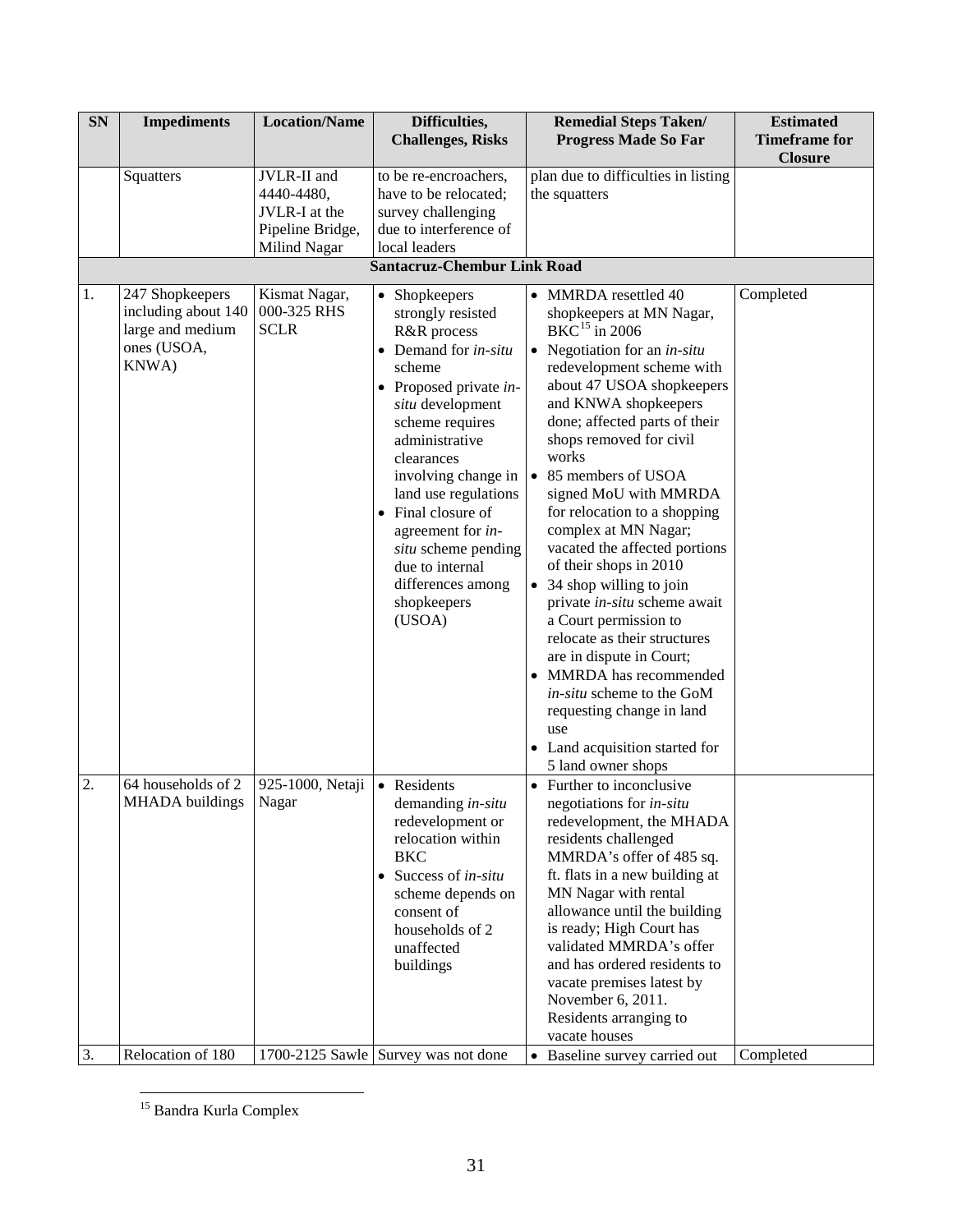| <b>SN</b>        | <b>Impediments</b>                                                                                                                                                                  | <b>Location/Name</b>                                                                     | Difficulties,<br><b>Challenges, Risks</b>                                                                                                                                                            | <b>Remedial Steps Taken/</b><br><b>Estimated</b><br><b>Progress Made So Far</b><br><b>Timeframe for</b><br><b>Closure</b>                                                                                                                                                                                        |
|------------------|-------------------------------------------------------------------------------------------------------------------------------------------------------------------------------------|------------------------------------------------------------------------------------------|------------------------------------------------------------------------------------------------------------------------------------------------------------------------------------------------------|------------------------------------------------------------------------------------------------------------------------------------------------------------------------------------------------------------------------------------------------------------------------------------------------------------------|
|                  | squatters for<br>diversion of drain<br>across road                                                                                                                                  | Nagar                                                                                    | as part of original<br>baseline survey. Drain<br>alignment was<br>finalized after RIP was<br>prepared. Resettlement<br>of affected households<br>required negotiations                               | • PAHs resettled by MMRDA<br>following approved<br>procedure                                                                                                                                                                                                                                                     |
| 4.               | About 4-5<br>structures and<br>facilities on<br>Railways land                                                                                                                       | 2125-2500,<br>Sawle Nagar                                                                | MMRDA can not<br>relocate these<br>structures as these are<br>Railways property,<br>which needs to be<br>cleared for the<br>overbridge                                                               | Expected to be<br>• MSRDC has deposited<br>completed by<br>required amount with<br>December 2011<br>Railways for relocation of<br>these facilities<br>• Railways have removed key<br>structures and a couple are to<br>be relocated                                                                              |
| 5.               | Relocation of about<br>260 legal residents<br>of 13 MHADA<br>buildings                                                                                                              | 2125-2775, Tilak<br>Nagar                                                                | • Residents resist<br>relocation to any<br><b>MUTP R&amp;R</b> site<br>$\bullet$ Demand in-situ<br>redevelopment of<br>their buildings<br>beyond road<br>alignment<br>Initial negotiations<br>failed | Completed<br>• MMRDA and MHADA<br>residents jointly developed<br>redevelopment plan and<br>signed MoU offering 50<br>percent extra floor space to<br>the residents<br>• MMRDA provides rent<br>allowance till the <i>in situ</i><br>scheme is completed<br>• MHADA residents vacated<br>the site in 2010         |
| 6.               | About 50<br>residential squatters                                                                                                                                                   | 2775-3000,<br>Rahul Nagar                                                                | These structures were<br>identified to be<br>relocated after final<br>alignment was shifted<br>to avoid affecting<br>Railways land                                                                   | Completed<br>• Additional baseline survey<br>completed; allotment<br>proposal cleared; PAPs<br>shifted                                                                                                                                                                                                           |
| $\overline{7}$ . | About 40<br>shopkeepers                                                                                                                                                             | 3000-3200,<br>Santajog Marg                                                              | Shopkeepers resistant<br>to relocation to any<br><b>MUTP</b> site                                                                                                                                    | Completed<br>• 28 shopkeepers relocated to<br>BKC; rest relocated to other<br>sites                                                                                                                                                                                                                              |
| 8.               | 3-5 MCGM staff<br>residential<br>structures (Row<br>house, building)                                                                                                                | 2775-3200 Rahul<br>Nagar, /000-294<br>Panchsheel<br>Nagar                                | Inter-agency<br>coordination between<br><b>MCGM</b> and <b>MMRDA</b><br>required                                                                                                                     | Completed<br>• Negotiation completed and<br>the houses included in the<br>Netaji Nagar MHADA<br>redevelopment scheme                                                                                                                                                                                             |
| 9.               | About 50<br>shopkeepers at<br>Arm-I                                                                                                                                                 | 000-294,<br>Amarmal<br>Junction                                                          | Survey carried out for<br>9 mts width; additional<br>survey required for 20<br>mts width as per final<br>alignment                                                                                   | Not likely to be<br>• This is excluded from<br>undertaken<br><b>MUTP.</b> New elevated<br>exchange planned                                                                                                                                                                                                       |
| 10.              | Relocation of<br>public utilities and<br>facilities:<br>• 2 electric pylons<br>dispensary<br>$\overline{1}$<br>٠<br>1 welfare centre<br>٠<br>9 religious<br>$\bullet$<br>structures | 3000-3200<br>Panchsheel<br>Nagar<br>Religious<br>structures in<br>different<br>stretches | • Identifying alternate<br>land for relocation<br>challenging<br>Host communities<br>not cooperative<br>Strong sensitivities<br>$\bullet$<br>involved in case of<br>religious structures             | Expected to be<br>• Land cleared for relocating<br>completed by<br>these structures<br>December 2011<br>• Affected religious structures<br>relocated except the Mosque<br>for which alternative<br>Mosque is being built<br>• Land for relocating Pylons<br>cleared by resettling<br>squatters; Pylon relocation |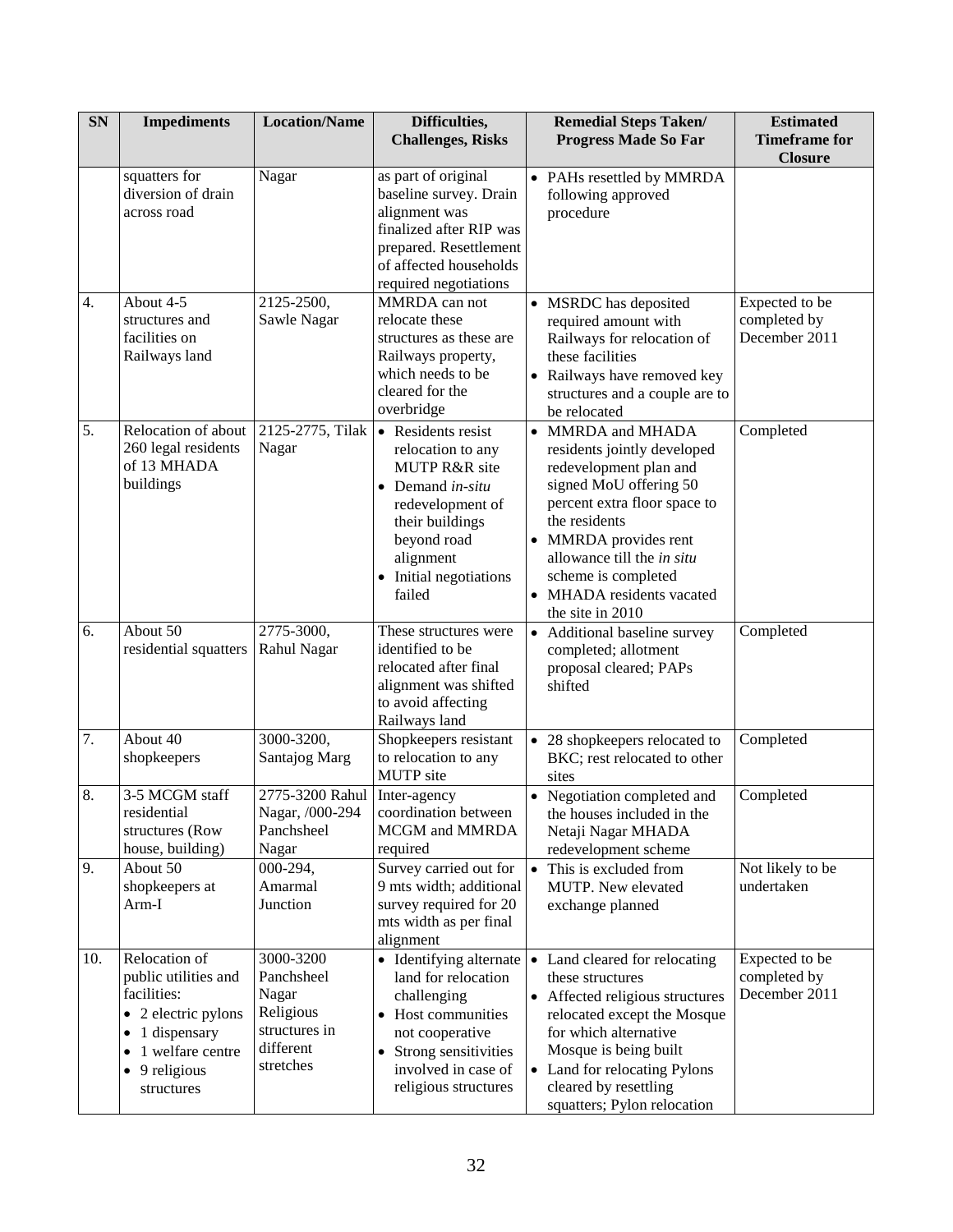| <b>SN</b> | <b>Impediments</b>                                                   | <b>Location/Name</b>                           | Difficulties,<br><b>Challenges, Risks</b>                                                                                              | <b>Remedial Steps Taken/</b><br><b>Progress Made So Far</b> | <b>Estimated</b><br><b>Timeframe for</b>                                                        |
|-----------|----------------------------------------------------------------------|------------------------------------------------|----------------------------------------------------------------------------------------------------------------------------------------|-------------------------------------------------------------|-------------------------------------------------------------------------------------------------|
|           |                                                                      |                                                |                                                                                                                                        |                                                             | <b>Closure</b>                                                                                  |
|           |                                                                      |                                                |                                                                                                                                        | completed                                                   |                                                                                                 |
| 11        | Acquisition of<br>small parcels of<br>land in different<br>stretches | In different<br>stretches along<br><b>SCLR</b> | Joint measurements<br>yet to be carried out in<br>some cases for issuing<br>notices; process slow<br>due to inadequate<br>coordination | LA process substantially<br>completed                       | More time needed to<br>to complete a few<br>critical LA cases<br>remaining along<br><b>SCLR</b> |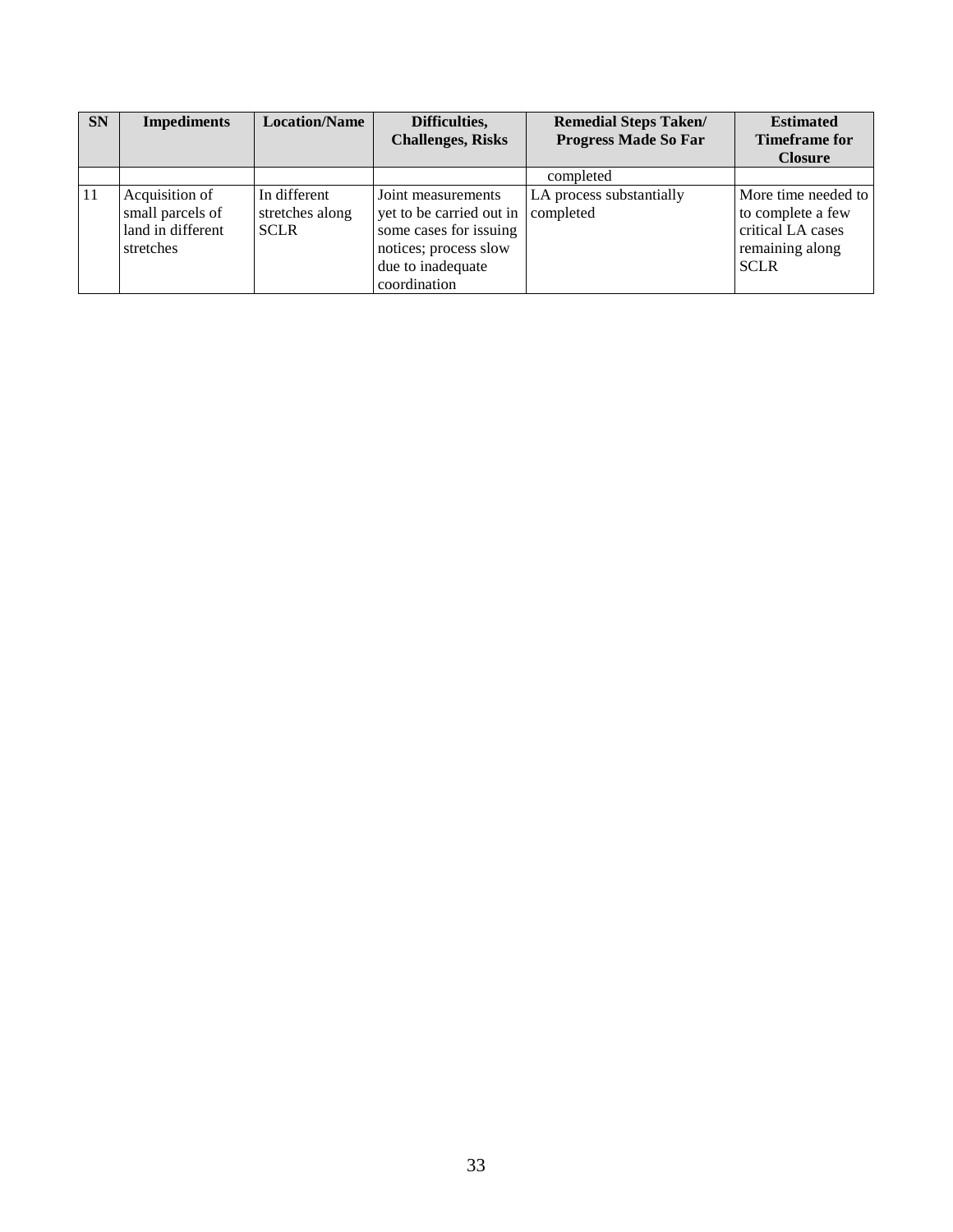## <span id="page-41-0"></span>ANNEX 5: PROCEDURE FOR IMPLEMENTATION OF BALANCE OF RESETTLEMENT ACTIVITIES FOR ROAD OVER BRIDGES (ROB) REMOVED FROM MUTP AS PART OF PROJECT RESTRUCTURING

1. All PAPs resettled to date will be considered as PAPs affected by MUTP and will be extended all post-resettlement assistance as available to other PAPs.

2. Entitlements as available in Appendix-I of the R&R policy will be made available to the balance of PAPs from the ROBs.

3. All remaining PAPs to be resettled from three ROBs will be given a choice of site selection, depending on availability, from among all MUTP/Mumbai Urban Infrastructure Project (MUIP) sites, including the Bhandup market complex for people affected by the Vikhroli ROB.

4. A period of one month from the date of announcement in the newspapers will be given to PAPs for choice of the site. The details of remaining eligible PAPs and number of units available in all the sites will be posted on the website prior to newspaper announcements.

5. MMRDA will share the list of eligible PAPs with the World Bank for information and resettlement will be implemented using MMRDA procedures in place for other projects outside MUTP.

6. If PAPs approach the Bank with grievances, the Bank shall direct them to MMRDA mentioning that the applicable resettlement process is available on the MMRDA website.

7. MMRDA will publicly disclose the resettlement process and entitlements for ROBs in at least one national and one local newspaper and invite eligible PAPs to choose the site, subject to availability, on first-come first-served basis.

8. The payment of compensation for private land and proprieties will be carried out in accordance with the provisions of the Land Acquisition Act and other applicable acts.

9. All the complaints and grievances including those pending will be addressed by MMRDA using the existing grievance redress mechanism available under MUTP (this is because the eligibility list was approved by MMRDA and the MUIP grievance mechanism may not be available).

10. The relocation of affected common properties, including places of worship, will be done in consultation with the affected people.

11. MMRDA will carry out the process of resettling the balance PAPs of ROBs independent of World Bank supervision. MMRDA shall, however, act under the guidance of the IMP appointed for MUTP.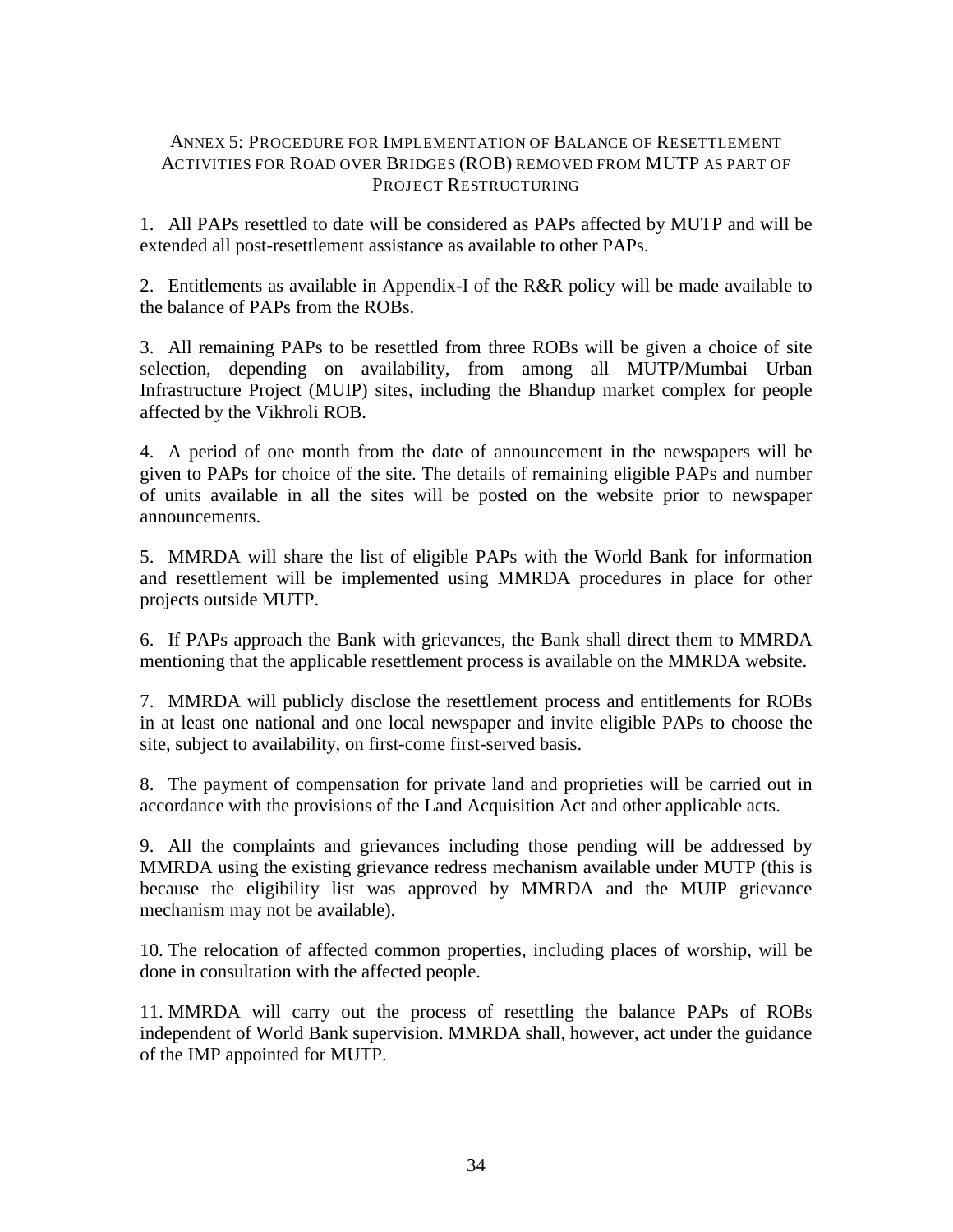## <span id="page-42-0"></span>ANNEX 6: STATUS OF AGREED EXIT ACTIONS REQUIRED TO IMPROVE ENVIRONMENT, HEALTH AND HYGIENE (EHH) AT MUTP R&R SITES AS OF MAY 15, 2011

|    | <b>Exit Issues/Actions</b>                                   | <b>Indicator</b> | <b>Current Status</b>        |
|----|--------------------------------------------------------------|------------------|------------------------------|
|    | <b>Kanjurmarg (East)</b>                                     |                  |                              |
| 1. | RG3 area to be reconstructed with toe wall, slope            | E2               | Completed                    |
|    | reconstruction, stepped access way and lands                 |                  |                              |
| 2. | Provide cover over storm water drains which are deeper       | E2               | Work will be executed after  |
|    | along recreation ground (RG2) area                           |                  | encroachment issues are      |
|    |                                                              |                  | resolved                     |
| 3. | Provide weather cover (sunshade or chajja) at the end of     | E2               | Completed                    |
|    | corridors in each floor to prevent rainwater entering inside |                  |                              |
|    | the buildings, wherever necessary and feasible               |                  |                              |
| 4. | Protect underground drinking water tanks near Building 11    | E2               | Proposal dropped as work not |
|    | and 12 from contamination by flood water                     |                  | necessary                    |
| 5. | Replace all cement down take pipes for sanitary and sludge   | E2               | Work in progress             |
|    | to PVC pipes as part of ongoing plan                         |                  |                              |
| 6. | Provide access to square pit or duct provided between the    | E2               | Proposal dropped as work not |
|    | wings of a building to facilitate removal of decaying solid  |                  | necessary                    |
|    | waste if feasible                                            |                  |                              |
| 7. | Construct compound wall around RG2 area                      | E2               | Tender invited               |
| 8. | Plant about 50 trees along drainage channels and boundary    | E2               | Work will be executed after  |
|    |                                                              |                  | encroachment issues are      |
|    |                                                              |                  | resolved                     |
| 9. | Attend to overhead water tank leakages, re-clamp pipeline    | E2               | Completed                    |
|    | fixtures on roof                                             |                  |                              |
|    | 10. Construct pending sub-way access to Vikhroli area from   | E2               | Completed                    |
|    | R&R site                                                     |                  |                              |
|    | <b>Nesco Site</b>                                            |                  |                              |
| 1. | Facilitate connection of the septic tank outlet to MCGM      | E1               | MCGM was notified; action    |
|    | main sewer line                                              |                  | pending                      |
| 2. | Construct barbed wire fencing on the common low              | E2               | Completed                    |
|    | boundary wall near R-1 building after taking NOC from        |                  |                              |
|    | Nesco                                                        |                  |                              |
| 3. | Clean entire surface storm water drainage system once        | E2               | Completed                    |
| 4. | Correspond with Nesco to shift the solid waste dump          | E2               | Completed                    |
|    | located in their campus near R-1 building but causing        |                  |                              |
|    | health concerns to site                                      |                  |                              |
|    | <b>Nirlon Site</b>                                           |                  |                              |
| 1. | Attend to electricity meter room leakages at Building R-3    | E2               | Completed                    |
|    | and other buildings, if any                                  |                  |                              |
|    | Undertake plantation (about 15-20 trees) behind R-2 and      |                  | Completed                    |
|    | R-3 buildings.                                               |                  |                              |
|    | <b>Anik Site</b>                                             |                  |                              |
|    | General Issues across all Rockline and Runwal Building       |                  |                              |
|    | Complex                                                      |                  |                              |
| 1. | Clean storm water drains once before exit and provide        | E2               | Completed                    |
|    | cover at deeper cross sections                               |                  |                              |
| 2. | Provide vent pipes to septic tank to prevent sewage gas      | E2               | Completed                    |
|    | explosion                                                    |                  |                              |
| 3. | Replace AC type down take pipes with PVC pipes; flush        | E2               | Completed                    |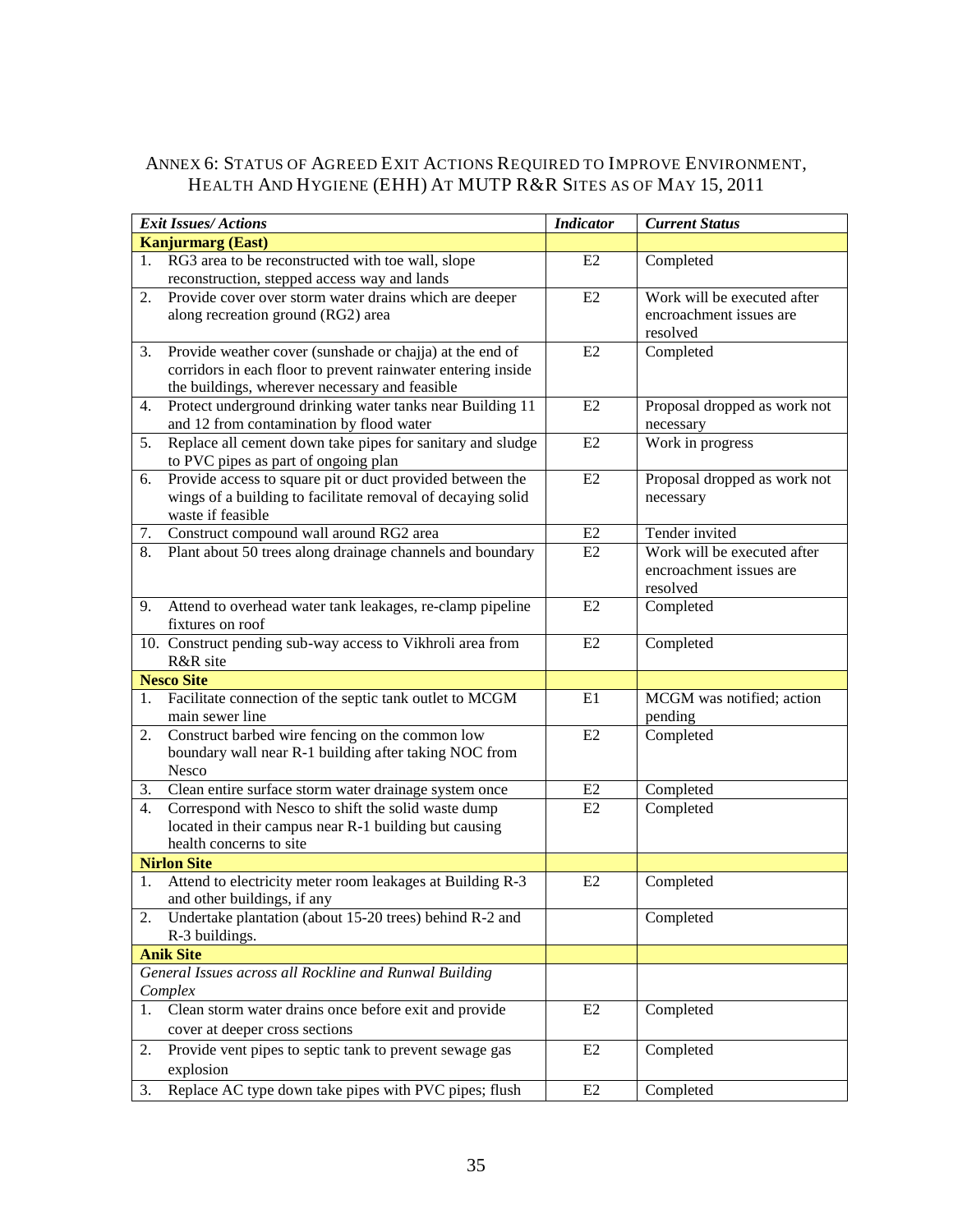| <b>Exit Issues/Actions</b> |                                                                | <b>Indicator</b> | <b>Current Status</b> |
|----------------------------|----------------------------------------------------------------|------------------|-----------------------|
|                            | clean the underground sewerage system and replace              |                  |                       |
|                            | manhole covers as per ongoing program                          |                  |                       |
| 4.                         | Replace corroded metal door frames in electricity meter        | E2               | Completed             |
|                            | room with PVC door frames. Address leakages through            |                  |                       |
|                            | cable ducts and dampness of walls                              |                  |                       |
|                            | Building 15-16 (Rockline)                                      |                  |                       |
| 1.                         | Rectify engineering problems and flush clean the               | E2               | Completed             |
|                            | underground sewerage system between building 16                |                  |                       |
|                            | (Rockline) and 1 (Runwal)                                      |                  |                       |
| 2.                         | Inspect and provide covers for all manhole chambers            | E2               | Completed             |
|                            | including BMC water line manholes/valve chambers               |                  |                       |
|                            | located on pedestrian footpath                                 |                  |                       |
|                            | Building 1 through 5 (Runwal)                                  |                  |                       |
| 3.                         | Install a notice board announcing "Not for drinking            | E2               | Completed             |
|                            | purpose" in Marathi and Hindi near the tube well               |                  |                       |
|                            | constructed adjacent to kutcha                                 |                  |                       |
|                            | Building 6, 6A and 6B (Runwal)                                 |                  |                       |
| 4.                         | Clean the vent pipes to avoid explosion and increase the       | E2               | Completed             |
|                            | height of the vent pipes provided at septic tank               |                  |                       |
| 5.                         | Safely close the bore well abandoned adjacent to septic        | E2               | Completed             |
| tank                       |                                                                |                  |                       |
| 6.                         | Rectify engineering problems and flush clean the               | E2               | Completed             |
|                            | stagnating sewage cum litter between building 6 and 6A         |                  |                       |
| 7.                         | Provide PCC flooring with slope around underground             | E2               | Completed             |
|                            | drinking water tank at building 6B to avoid contamination      |                  |                       |
|                            | Building 7 through 11 (Runwal)                                 |                  |                       |
| 8.                         | Clean the vent pipes to avoid explosion and increase the       | E2               | Completed             |
|                            | height of the vent pipes provided at septic tank               |                  |                       |
| 9.                         | Address one time the recurrent problem of sewage leakage       | E2               | Completed             |
|                            | near underground drinking water tank of building 11            |                  |                       |
|                            | 10. Construct a coping over the existing northern boundary     | E2               | Completed             |
|                            | wall to prevent accidental fall near building 11               |                  |                       |
|                            | Building 3 and 4 (Rockline)                                    |                  |                       |
|                            | 11. Address one time the recurrent overflow of underground     | E2               | Completed             |
|                            | sewerage pipes that connect to network system                  |                  |                       |
|                            | 12. Water-proof the terrace in building 3 to prevent leakages  |                  | Completed             |
|                            | during monsoon                                                 |                  |                       |
|                            | Building 5 through 7 (Rockline)                                |                  |                       |
|                            | 13. Restore and water proof the roof slabs of the septic tank, | E2               | Completed             |
|                            | wherever damaged, behind building 5; replace                   |                  |                       |
|                            | broken/stolen manhole covers on septic tank                    |                  |                       |
|                            | 14. Address sewer manhole overflow near the underground        | E2               | Completed             |
|                            | drinking water tank located close to building 5                |                  |                       |
|                            | Building 10 through 14 (Rockline)                              |                  |                       |
|                            | 15. Clean drinking water valve chambers provided on drinking   | E2               | Completed             |
|                            | water line and provide cover (MCGM)                            |                  |                       |
|                            | 16. Address one time the recurrent engineering problem of      | E2               | Completed             |
|                            | manhole overflow near building 11                              |                  |                       |
|                            | 17. Construct PCC flooring around the tube well near building  | E2               | Completed             |